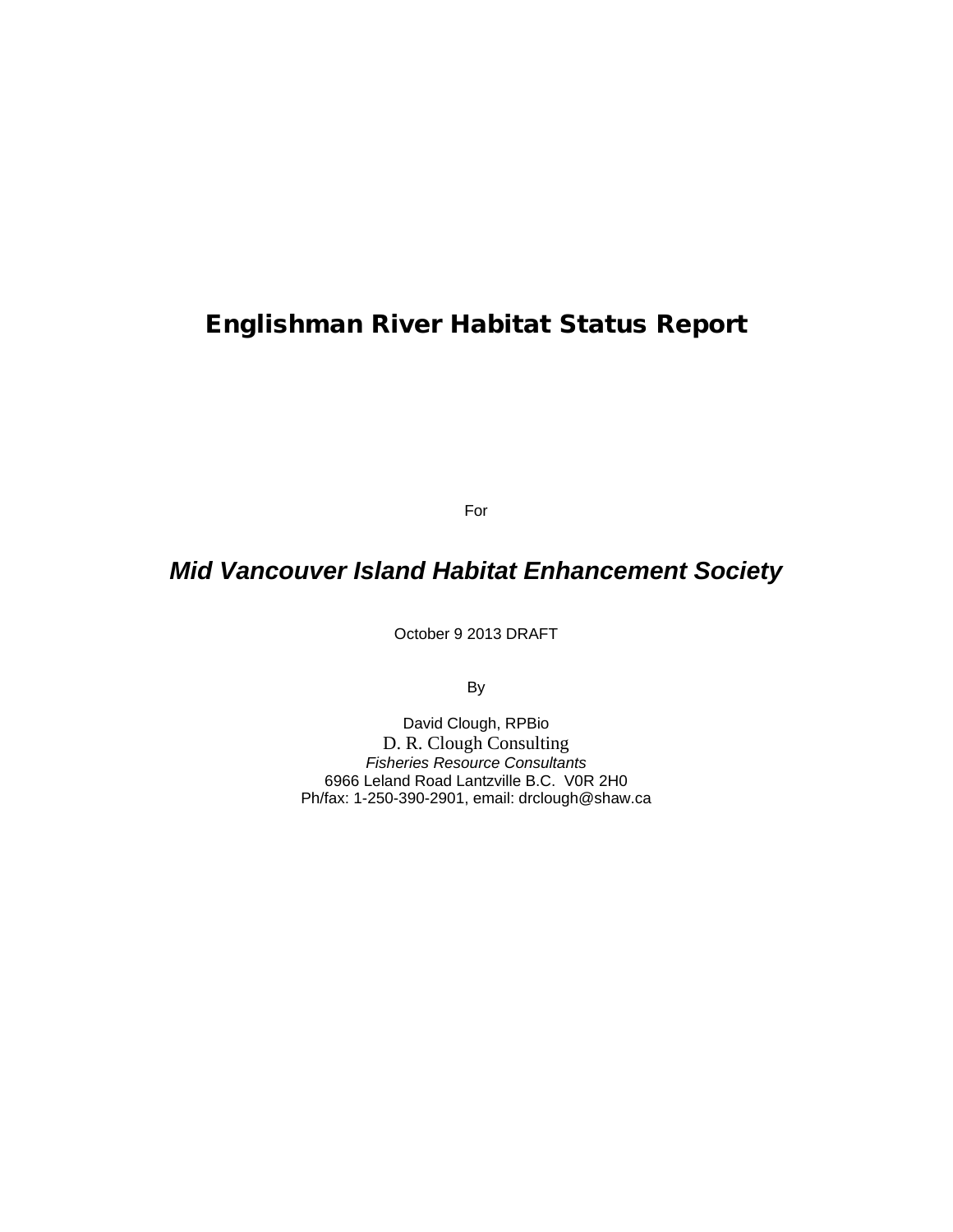| Figure 4: Morison/Swayne Watershed Rehabilitation Area Map, 2005.  21 |  |
|-----------------------------------------------------------------------|--|
|                                                                       |  |
|                                                                       |  |
|                                                                       |  |
|                                                                       |  |
|                                                                       |  |
|                                                                       |  |
|                                                                       |  |
|                                                                       |  |
|                                                                       |  |
|                                                                       |  |
|                                                                       |  |
|                                                                       |  |
|                                                                       |  |
|                                                                       |  |
|                                                                       |  |
|                                                                       |  |
|                                                                       |  |
|                                                                       |  |
|                                                                       |  |
|                                                                       |  |
|                                                                       |  |
|                                                                       |  |
|                                                                       |  |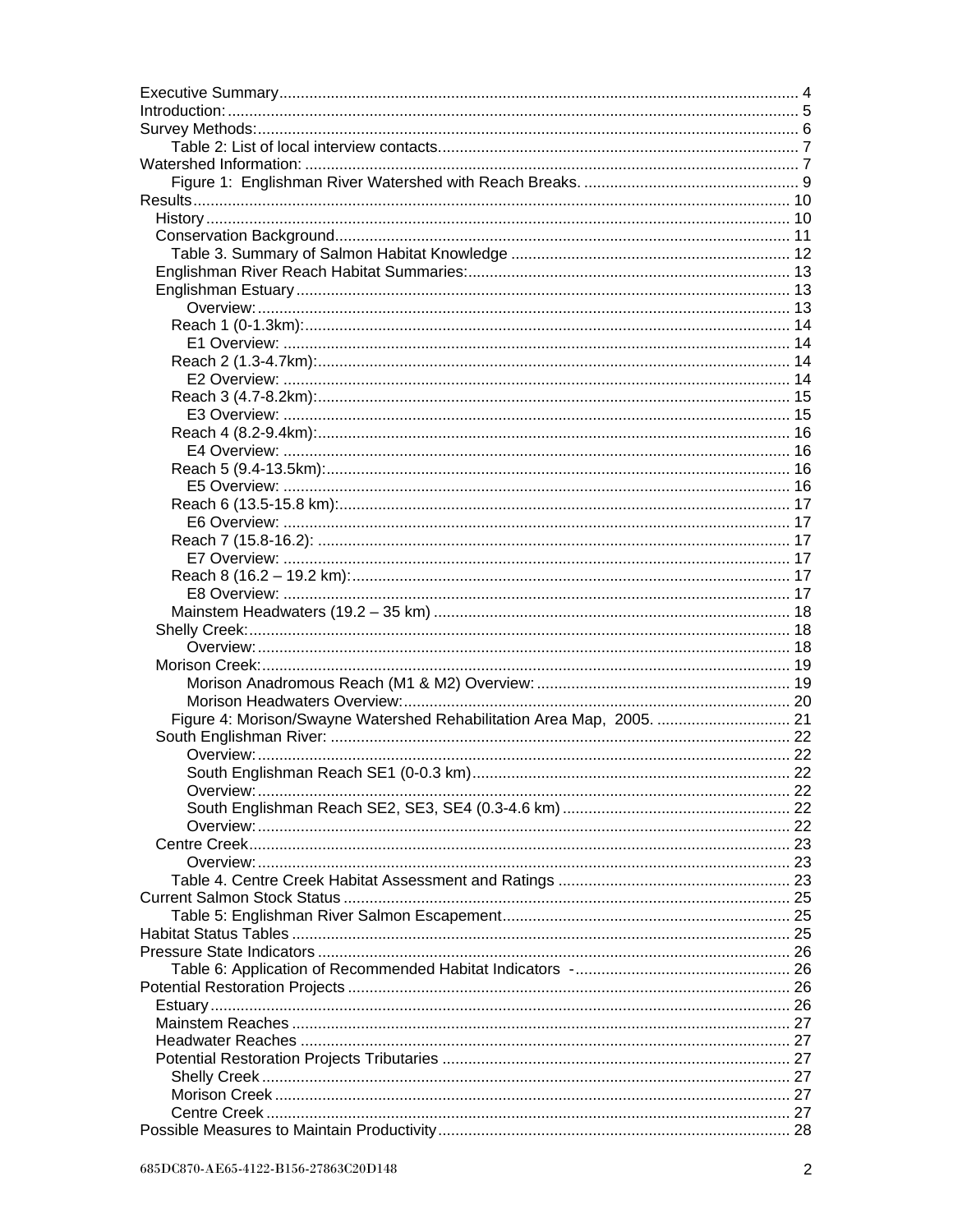|                                                                                        | 28 |
|----------------------------------------------------------------------------------------|----|
|                                                                                        |    |
|                                                                                        |    |
|                                                                                        |    |
| Appendix 1: Habitat Status Tables Chinook, Chum, Coho, Pink, Sockeye. (5pps) 38        |    |
| Chinook Conservation Unit - Englishman River Watershed Habitat Status Report 39        |    |
| Coho Conservation Unit - Englishman River Watershed Habitat Status Report 41           |    |
| Chum Conservation Unit - Englishman River Watershed Habitat Status Report 43           |    |
| Pink Conservation Unit - Englishman River Watershed Habitat Status Report  45          |    |
| Sockeye Conservation Unit - Englishman River Watershed Habitat Status Report 47        |    |
|                                                                                        |    |
| Englishman River Habitat Questionnaire: Name: James Craig, BCCF 49                     |    |
| Englishman River Habitat Questionnaire -Name :Joan Michel, RDN 50                      |    |
| Englishman River Habitat Questionnaire Name: Margaret Wright, Restoration Biologist,   |    |
|                                                                                        | 51 |
| Englishman River Habitat Questionnaire - Rosie Barlak, Ministry of Environment  52     |    |
| Englishman River Habitat Questionnaire - Patrik Zetterberg and Steve Baillie_DFO Stock |    |
| Assessment.                                                                            | 53 |
| Englishman River Habitat Questionnaire - Craig Wightman, RPBio., BCCF  54              |    |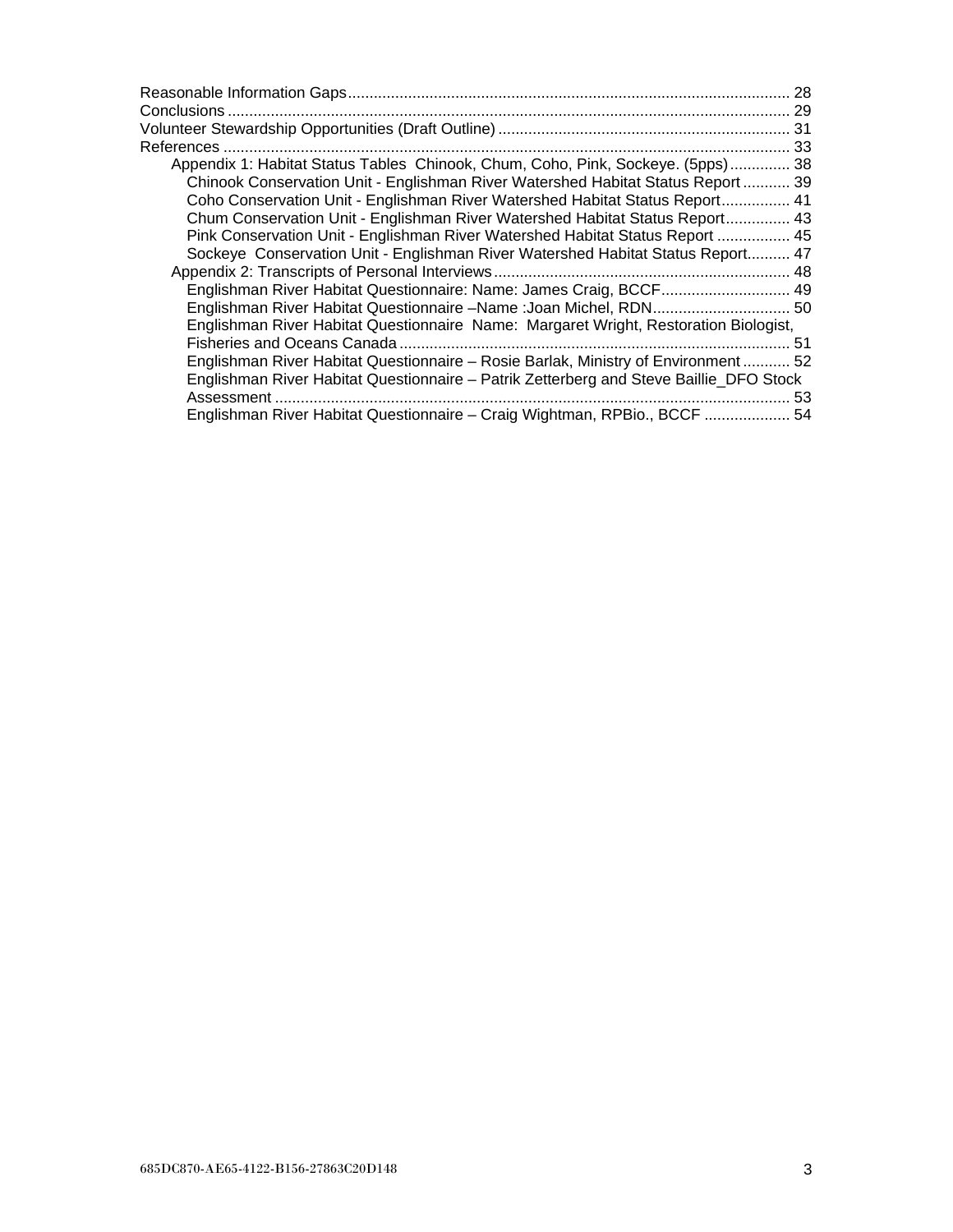# <span id="page-3-0"></span>**Executive Summary**

The Englishman River Watershed Recovery Plan (ERWRP) is guided by a Community Steering Committee. The Steering Committee is attended by members of all levels of government, conservation groups, private consultants and forest companies as well as occasional guests. The Mid Vancouver Island Habitat Enhancement Society (MVIHES) has chaired the meetings since the Recovery Plan's inception in 2001. MVIHES also undertakes information, education and community stewardship activities involving restoration and monitoring in the watershed.

With massive numbers of reports, restoration plans and actions, stock assessment reports, inventories, groundwater mapping, water quality monitoring, education and awareness etc. that have focused on the Englishman River both before and after the Recovery Plan was initiated, MVIHES felt that a Habitat Status Report was apropos. It was time to see how the river is doing today. A further objective of this report was to identify habitat indicators of a healthy watershed from the reference material that can generate volunteer projects such as monitoring programs and restoration activities for the stewardship community - the community that will care for and protect, as much as possible, its own watershed.

Fisheries and Oceans Canada has developed the framework as part of its staged implementation of the Wild Salmon Policy (WSP). Work under the WSP started with the identification, in BC, of functionally distinct groups of salmon, these are called Conservation Units. The salmon populations of the Englishman River are part of larger Conservation Units for chinook, coho, pink, chum and river sockeye. Strategy 2 of the WSP informs the assessment of habitat status, which considers the habitat required for each life stage of each species of salmon and has the significant effects of habitat alteration weighed against its life stages (spawner, egg, alevin, summer fry, winter fry, smolt, marine coastal, marine offshore, returning adult). Through the examination of the watershed habitat characteristics and their status, high value habitats can be identified for protection and potential limiting factors to production can be identified for further investigation and restoration. This Habitat Status strategy is to allow habitat managers to understand at the larger CU level as well as the provincial level what are the significant limiting factors of B.C. streams and how they measure up among themselves in health. The reporting of habitat status should also identify the habitat indicators appropriate for monitoring in this watershed to provide baseline information for the stewards to measure the success or failure of their endeavors to keep the watershed healthy and resilient over time.

The reaches of the Englishman River Mainstem and the salmon bearing tributaries, Shelly Creek, Morison Creek, South Englishman and Centre Creek plus the Estuary are described following the template prescribed by Fisheries and Oceans. The descriptions include general habitat conditions, high value habitats, limiting factors and restoration activities completed.

The Englishman River Watershed is well described as a result of initial baseline inventories of Fish Habitat, River Morphology and Watershed Assessments which were funded by the Pacific Salmon Endowment Fund Society, the initiators of the Recovery Plan, in 2001. Many activities have evolved from that start other assessments, management plans, monitoring, information and awareness and restoration activities. Along with many partners, the Englishman River Watershed Recovery Plan (ERWRP) achieved much in the 5 years of its existence. It carries on today thanks to the commitment of the members of the Steering **Committee.**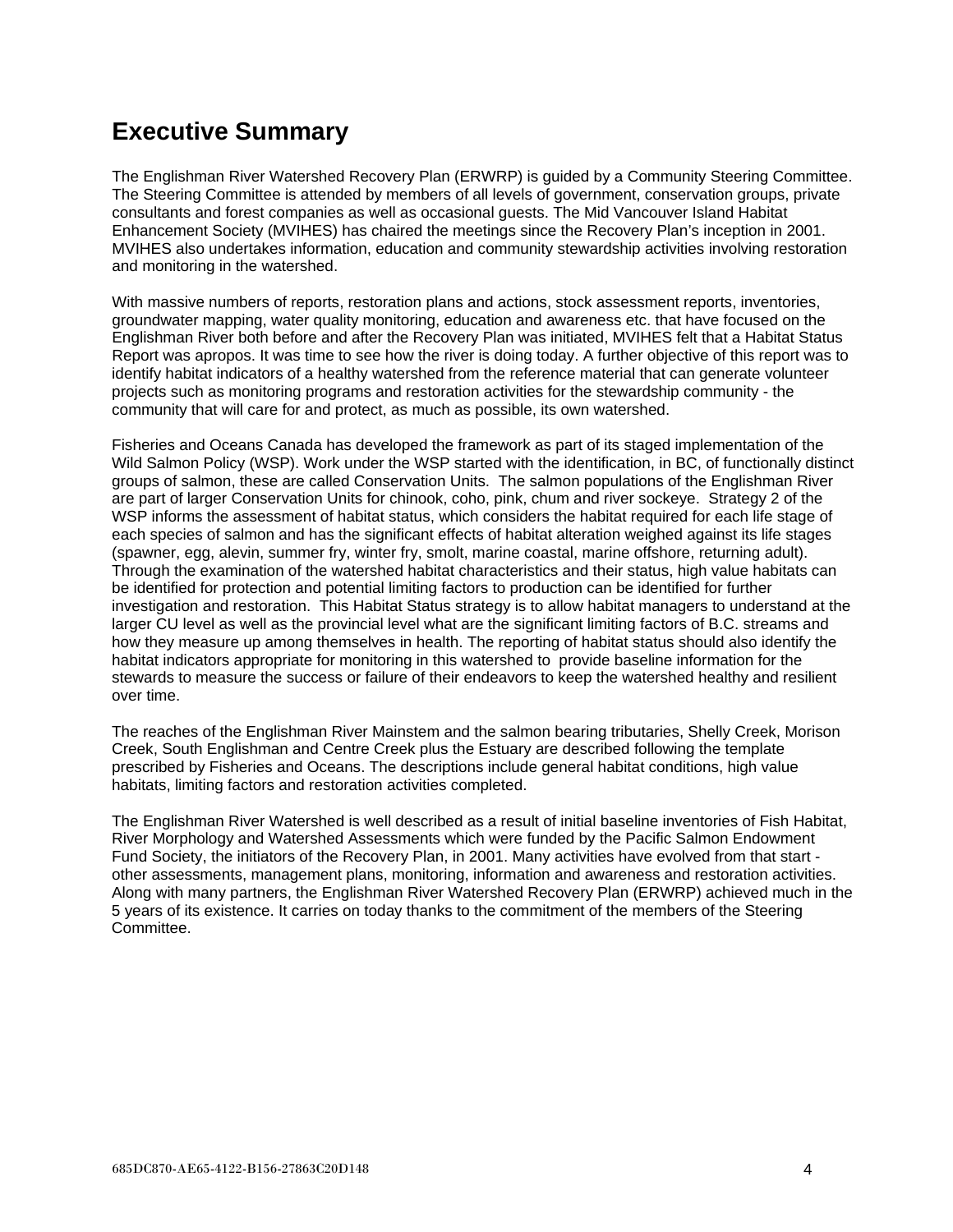# Englishman River Habitat Status Report -DRAFT

# <span id="page-4-0"></span>**Introduction:**

The Wild Salmon Policy (WSP) was developed by the department of Fisheries and Oceans Canada (2005) to promote the restoration and conservation of native salmon populations and their habitat. This is to be accomplished by protecting genetic diversity, by conserving salmonid habitat and through fisheries management.

Implementation of the WSP is based on identified Conservation Units (CUs) for all species of Pacific Salmon. A CU can be defined as a group of wild salmon sufficiently isolated from other groups that, if extirpated, is very unlikely to recolonize naturally within an acceptable timeframe, e.g. a human lifetime or a specified number of salmon generations (Stalberg et al., 2009). In the Englishman River watershed there are six identified conservation units (DFO Mapster) most in the East Coast Vancouver Island (ECVI) area;

- 1. ECVI Qualicum-Puntledge Fall Chinook Salmon
- 2. Georgia Strait Chum Salmon
- 3. ECVI –Georgia Strait Coho Salmon
- 4. Georgia Strait Even Year Pink Salmon
- 5. Georgia Strait Odd Year Pink Salmon
- 6. ECVI –Georgia Strait River Sockeye Salmon

The WSP has implemented six strategies to achieve its goals. Listed below are the strategies from WSP 2005.

Strategy 1 – Monitoring of Wild Salmon Stock Status

#### **Strategy 2 – Assessment of Habitat Status**

Strategy 3 – Ecosystem Values and Monitoring

Strategy 4 – Strategic Planning

Strategy 5 - Program Delivery

Strategy 6 - Review

#### **The objective of this report is to provide a Habitat Status Report for the Englishman River**

**Watershed.** Habitats are to be assessed within particular CUs. Habitats which support or limit salmon production within CUs must be identified. This data is synthesized and used as a tool to develop specific plans which are subject to consistent review.

Strategy 2 of the policy (Stalberg et al 2009) states the Habitat Status principles and identifies four steps:

- 1) Document habitat characteristics within CUs
- 2) Select indicators and develop benchmarks for habitat assessment
- 3) Monitor and assess habitat status
- 4) Establish linkages to develop an integrated data system for watershed management.

A Watershed scale was selected over an entire CU to expedite and explore the pilot nature of the project, and for the practicality of acquiring information on multiple CU species through single interviews with local watershed–based personnel<sup>1</sup>. Stalberg et al (2009) developed a multi stage approach of the habitat status indicators, metrics and benchmarks to provide a standardized pool of "pressure indicators". The scope of work for the project included the following actions:

- 1. Collect and review habitat information for the Englishman River and its four tributaries;
- 2. Complete Habitat Status Template Tables provided by DFO for 5 species of Pacific Salmon;
- 3. Identify appropriate indicators and benchmarks (or thresholds), where possible, in conjunction with DFO, and
- 4. Prepare a report documenting the data sources and results obtained outlining the methodology used i.e. this report.

 <sup>1</sup> Pers comm. Margaret Wright, DFO.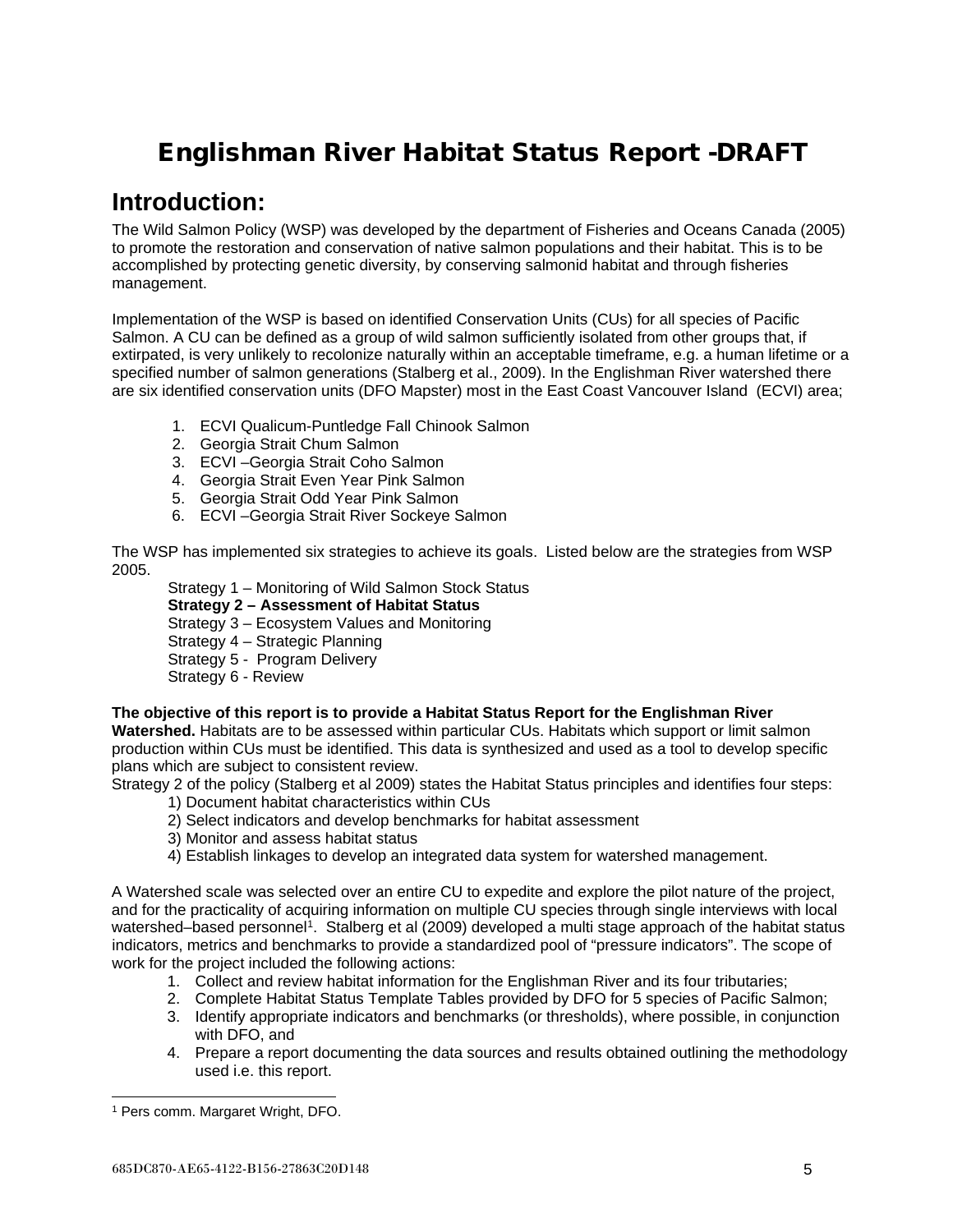# <span id="page-5-0"></span>**Survey Methods:**

This habitat status report was prepared by following the steps outlined by Stalberg et al (2009) to provide parameters that could be compared for management purposes across the Pacific Region of Fisheries and Oceans. This project involved reviewing previous reports as well as interviewing personnel that were responsible for assessments and restoration activities that have taken place on the mainstem of the river as well as its four major tributaries.

The Englishman River watershed is unique in assessment efforts for having been chosen as the first river to receive funding in 2001 from the Pacific Salmon Endowment Fund (PSEF) to establish a Watershed Recovery Plan. The PSEF technical committee commissioned a series of reports including the Englishman River Watershed Recovery Plan (Bocking & Gaboury, 2001), Overview Assessment of Fish and Fish habitat in the Englishman River Watershed. (Lough & Morley, 2002) and the Englishman River Channel Condition Assessment (Rood 2002), which led to A Strategy for Protection and Restoration of the Englishman River Mainstem (Gaboury 2005). Many other reports have contributed to the knowledge base, some before the Recovery Plan, but most after.

| Name and Type                                                                                                                                                                                                                                                                                                                               | <b>Purpose</b>                                                                                       | <b>Source</b>                                                             |
|---------------------------------------------------------------------------------------------------------------------------------------------------------------------------------------------------------------------------------------------------------------------------------------------------------------------------------------------|------------------------------------------------------------------------------------------------------|---------------------------------------------------------------------------|
| <b>Community Mapping Network:</b><br>Sensitive Habitat & Mapping (SHIM)<br><b>BC</b> Wetlands                                                                                                                                                                                                                                               | to access sensitive habitats<br>and species distributions                                            | http://cmnbc.ca/                                                          |
| Mapster<br>Fisheries and Oceans data base<br>map                                                                                                                                                                                                                                                                                            | to access distribution maps,<br>conservation units, WSP<br>policy, escapement.                       | http://www.canbcdw.pa<br>c.dfo-<br>mpo.gc.ca/ows/imf.jsp?<br>site=mapster |
| <b>Fisheries Information Summary System</b><br>(FISS)<br>B.C. Environment data files                                                                                                                                                                                                                                                        | to access fish habitat data,<br>historical escapement,<br>watershed codes                            | http://www.env,gov.bc.c<br>a/fish/fiss/index.html                         |
| <b>Hectares BC</b>                                                                                                                                                                                                                                                                                                                          | to access summarized data<br>on natural resources<br>including terrestrial<br>ecosystems and climate | http://www.hectaresbc.<br>org/app/habc/HaBC.ht<br>ml                      |
| <b>Cross-Linked Information Resources</b><br>BC Species and Ecosystems Explorer<br>$\bullet$<br>Biodiversity/Environmental Information<br>$\bullet$<br>Resources<br><b>Environmental Protection Information</b><br>Resources<br>Ecocat<br>$\bullet$<br>Ministry of Forests and Range Library<br>$\bullet$<br>Species Inventory Web explorer | Umbrella search to access<br>files throughout a variety of<br>catalogues                             | http://www.env.gov.bc.c<br>$a$ /clir/                                     |

## **Table 1. Web Based Information Search Sites.**

Personal interviews and questionnaires were conducted to assist with completing information either not published or out of date. The questionnaires followed a standard format supplied by DFO to answer up to 13 topics on river habitat status. Appendix 2 contains the replies of key people from various affiliations involved in the watershed over many years.

Besides the questionnaires, many other people were important resource information sources or provided Interviews were done with members of stewardship groups, BCCF, DFO, MOE and other organizations. A list of contacts is shown below ;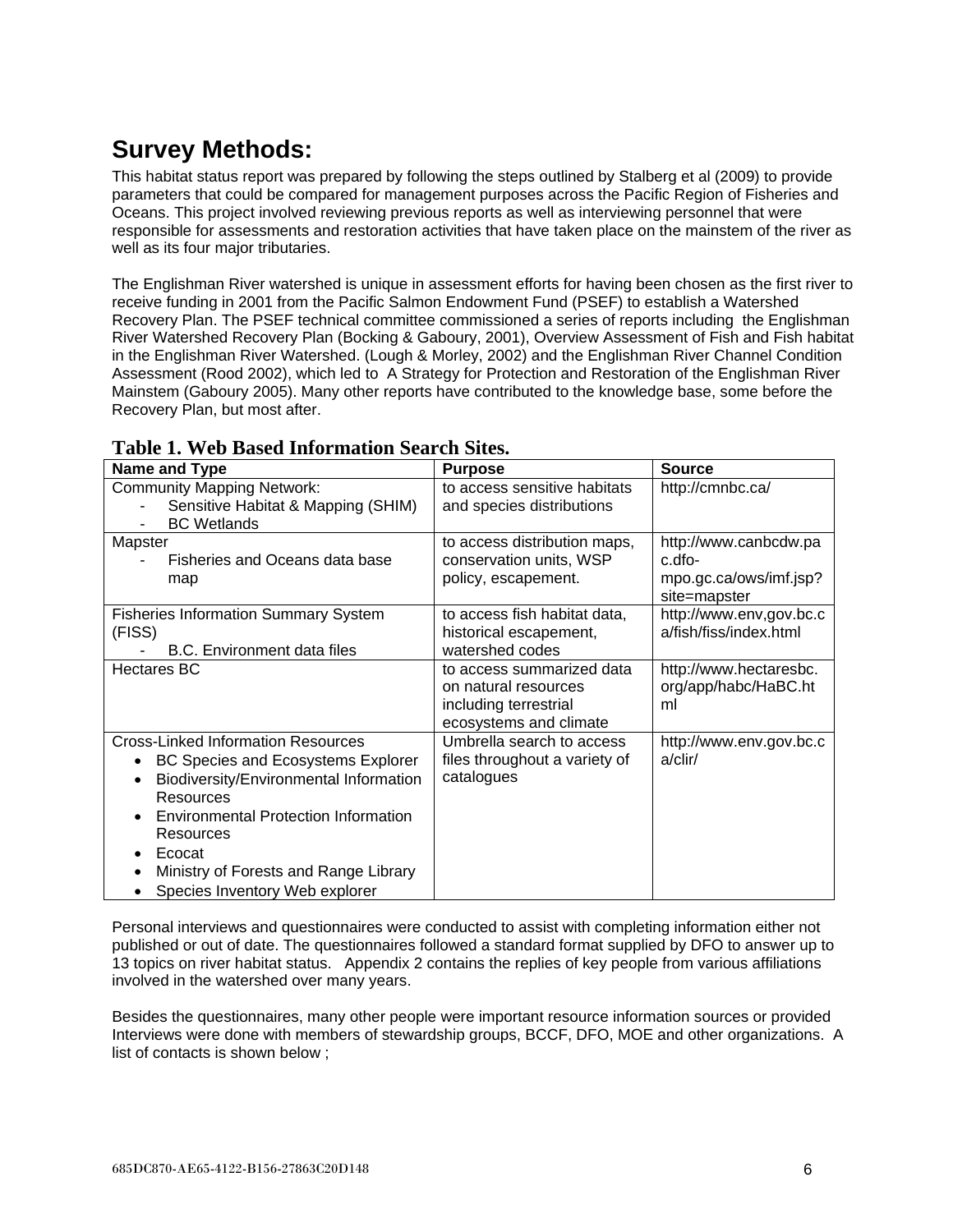| <b>Interviewee</b>     | Occupation                             | <b>Information</b>                         |
|------------------------|----------------------------------------|--------------------------------------------|
| James Craig            | Fisheries Technician, BCCF             | Questionnaire Appendix 2                   |
| Margaret Wright        | <b>Restoration Biologist, DFO</b>      | Questionnaire Appendix 2                   |
| Rosie Barlak           | Water Quality Biologist, MOE           | Questionnaire Appendix 2                   |
| Patrik Zetterberg      | Stock Assessment Technician, DFO       | Questionnaire Appendix 2                   |
| <b>Steve Baillie</b>   | Stock Assessment Biologist, DFO        | Questionnaire Appendix 2                   |
| Joan Michel            | <b>RDN Parks and Trails Director</b>   | Questionnaire Appendix 2                   |
| Craig Wightman         | Director & Senior Biologist, BCCF      | Questionnaire Appendix 2                   |
| Graham Hill            | <b>Engineering Consultant</b>          | Suggestions for restoration initiatives    |
| <b>Bob Hurst</b>       | Biologist, Fisheries and Oceans (Ret.) | History and suggestions for restoration    |
| Mike McCulloch         | <b>Fisheries Specialist, MOE</b>       | History and suggestions for restoration    |
| Mike Squire            | Manager, ER Water Service              | Information about AWS and water usage      |
| Ken Epps               | <b>Island Timberlands</b>              | Report edits and watershed information     |
| <b>Gilles Wendling</b> | GW Solutions Inc., Hydrogeologist      | Groundwater edits and information          |
| <b>Carol Stewart</b>   | MVIHES, Coordinator (Ret.)             | Information about riparian restoration     |
| <b>Faye Smith</b>      | <b>MVIHES Coordinator</b>              | Information -planning and history of ERWRP |

<span id="page-6-0"></span>

The literature and interview information was collected, interpreted and synthesized into the Habitat Status Report template provided by DFO. Important information included: known limiting factors, high value habitats, data gaps, possible measures to address limiting factors, possible measures to maintain productivity, habitat protection and restoration measures undertaken, as per the spreadsheet. The information collected identified habitat pressures and indicators, which were discussed in the Stalberg et al (2009) report. These indicators were developed , along with metrics and benchmarks by a DFO habitat working-group and provide the foundation for in-depth monitoring program to track the status of habitat condition in the watershed. Where there were information gaps, personal interviews were conducted in an effort to obtain the missing data.

# <span id="page-6-1"></span>**Watershed Information:**

The Englishman River watershed is 324 km<sup>2</sup> in area. The headwaters begin on Mount Arrowsmith (1,817 m) and drain east through Parksville to Georgia Strait, a distance of over 35 km. The river empties into an extensive estuary that measured approximately 129 ha in size, including adjoining uplands.

There are three main biogeoclimatic zones (hectaresbc.org) for the Englishman River Watershed – Coastal Douglas Fir (CDF) with 3,057 ha, Coastal Western Hemlock (CWH) with 14,009 ha and Mountain Hemlock  $(MH)$  with 4,027 ha<sup>2</sup>. The lower salmon bearing reaches are in the CDF zone and the headwaters are in the CWH zone with Moist Maritime (MM) primarily Eastern Very Dry Maritime (xm1) to approximately 350m elevation. In the higher elevations above 350 m are other CWH zones starting lowest with Western Very Dry Maritime, (xm2), then rising to Montane Moist Maritime (mm2) with the mountain tops Mountain Hemlock Windward moist maritime (MHmm1).

Rare and endangered species of this watershed are listed by the Conservation Data Centre mapping (http://webmaps.gov.bc.ca) and BC Ecosystems Explorer [\(http://a100.gov.bc.ca/pub/eswp/\)](http://a100.gov.bc.ca/pub/eswp/). The Table below identifies some of the key endemic species. A more complete list, including migratory species is listed in Hawkes et al (2008) in their study of the Regional District of Nanaimo Park Management Plan.

| Type      | <b>Name</b>                | <b>Species</b>      | <b>BC listing</b> | <b>Locations</b> |
|-----------|----------------------------|---------------------|-------------------|------------------|
| CDF mm    | Douglas-fir / dull Oregon- | Pseudotsuga         | Red               | Errington        |
| forest    | grape                      | menziesii / Mahonia |                   |                  |
| community |                            | nervosa             |                   |                  |
| Plant     | Howell's Violet            |                     | <b>Blue</b>       | Errington        |

 <sup>2</sup> Ken Epps, Island Timberlands pers. comm.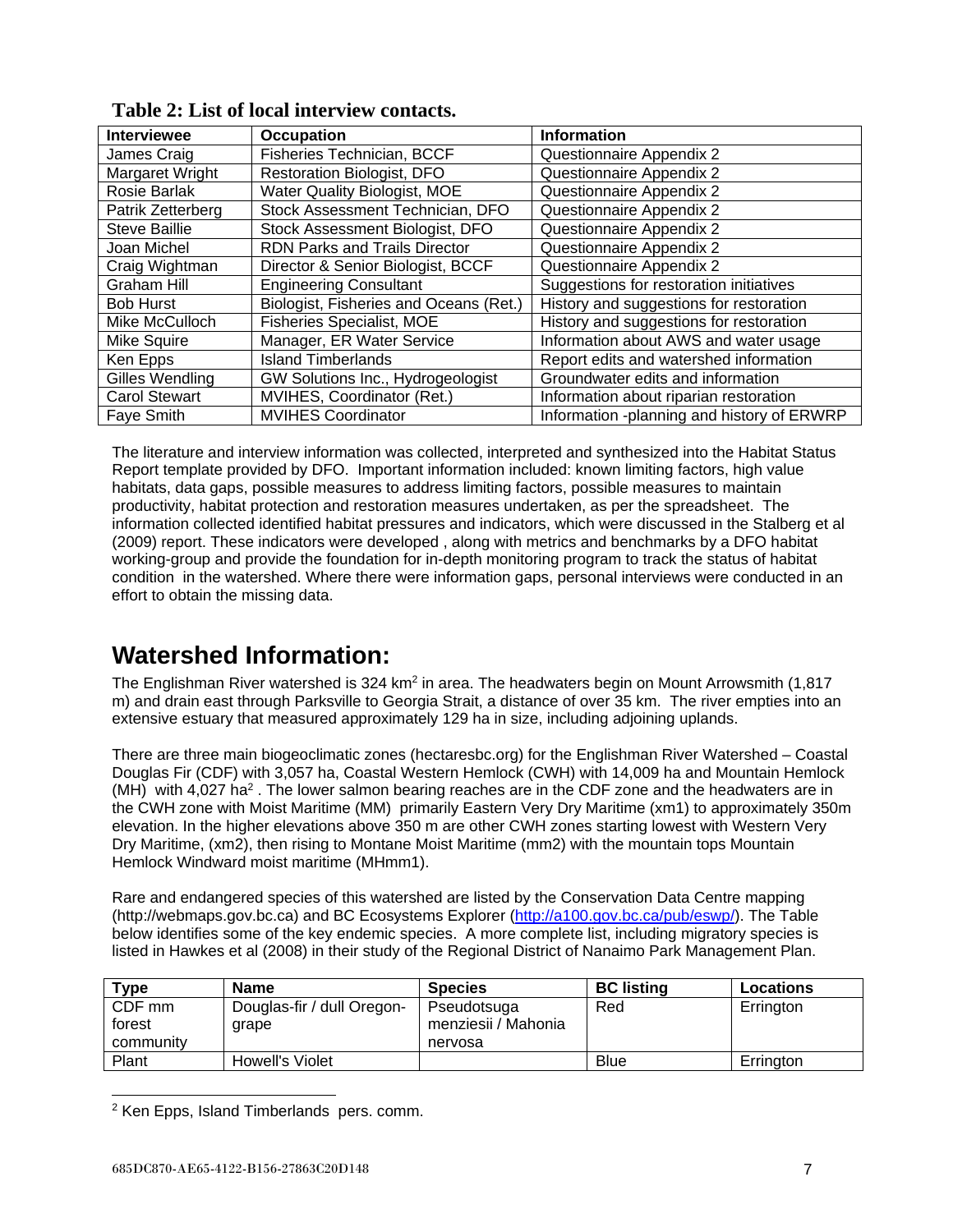| Plant  | Montia diffusa                      | branching montia                  | Red         | Errington            |  |
|--------|-------------------------------------|-----------------------------------|-------------|----------------------|--|
| Plant  | Macouns groundsel                   | Packera macouni                   | Blue        |                      |  |
| Plant  | sand-dwelling wallflower            | Erysimum arenicola                | <b>Blue</b> | Mt Arrowsmith        |  |
|        |                                     | var. torulosum                    |             |                      |  |
| Plant  | Olympic Onion                       | Allium crenulatum                 | Red         | Mt. Arrowsmith       |  |
| Plant  | <b>Olympic Mountain Aster</b>       | Eucephalus<br>paucicapitatus      | <b>Blue</b> | Mt. Arrowsmith       |  |
| Plant  | Lance-fruited Draba                 | Draba lonchocarpa<br>var. vestita | <b>Blue</b> | Mt. Arrowsmith       |  |
|        |                                     |                                   |             |                      |  |
| Animal | <b>Rainbow Trout</b><br>(Steelhead) | Oncorhynchus<br>mykiss            | Yellow      | Throughout river     |  |
| Animal | <b>Cutthroat Trout</b>              | Oncorhynchus clarkii<br>clarkii   | <b>Blue</b> | Throughout river     |  |
| Animal | Vancouver Island Marmot             | Marmota<br>vancouverensis         | Red         | Mt Moriarty          |  |
| Animal | Ermine                              | Mustela erminea<br>anguinae       | <b>Blue</b> | Parksville           |  |
| Animal | <b>American Water Shrew</b>         | Sorex palustris<br>brooksi        | <b>Blue</b> | <b>Morison Creek</b> |  |
| Animal | Western Meadowlark                  | Sturnella neglecta                | Red         | Estuary              |  |
| Animal | Northern Red-legged<br>Frog         | Rana aurora                       | Blue        | <b>Headwaters</b>    |  |

The river has salmon access from the estuary mainstem and has an anadromous length of 15.8 km where it meets a fish barrier at the Englishman River Falls (Brown et al 1977). Hamilton and Kasakoski (1982) identified populations of salmon species as Chum, Coho, Chinook, Pink and Sockeye as well as Steelhead and Cutthroat Trout. There are resident Dolly Varden Char in the headwater tributaries (e.g. Moriarty Creek). They noted Chum and Coho as the most abundant historic (1949-1979) adult returns.

Mean annual discharge (MAD) for the entire watershed is approximately 13  $\text{m}^3\text{/s}$  (McCulloch, 2005). The Englishman River has four anadromous tributaries. They are: South Englishman River, Shelly Creek, Morison Creek and Centre Creek. The South Englishman River has 4.5 km of anadromous fish access, Shelly Creek has 1.0 km, Morison Creek has 2.1 km and Centre Creek has 5.2 km.

Of the total watershed area, 27% is below 300 m in elevation, 47% is between 300 m and 800 m, while 26% is found above 800 m (McCulloch, 2005).

The upper reaches do not support anadromous populations although they previously had been stocked with Coho, Chinook and Steelhead. The upper reaches should be surveyed or monitored for channel stability and sediment sources (Rood 2002). This would be included within a watershed level assessment. Most of this land is currently owned by Island Timberlands (82%), previously owned by Weyerhaeuser until 2005 and MacMillan Bloedel until 1999. TimberWest, the second largest ownership, owns land (6.3%) mostly on the lower river (Bocking & Gaboury, 2005). The timber companies attend the Englishman River Watershed Steering Committee meetings and share knowledge and resources. There have been many projects undertaken along the lower reaches of the river by the timber companies in partnership with stewardship and government.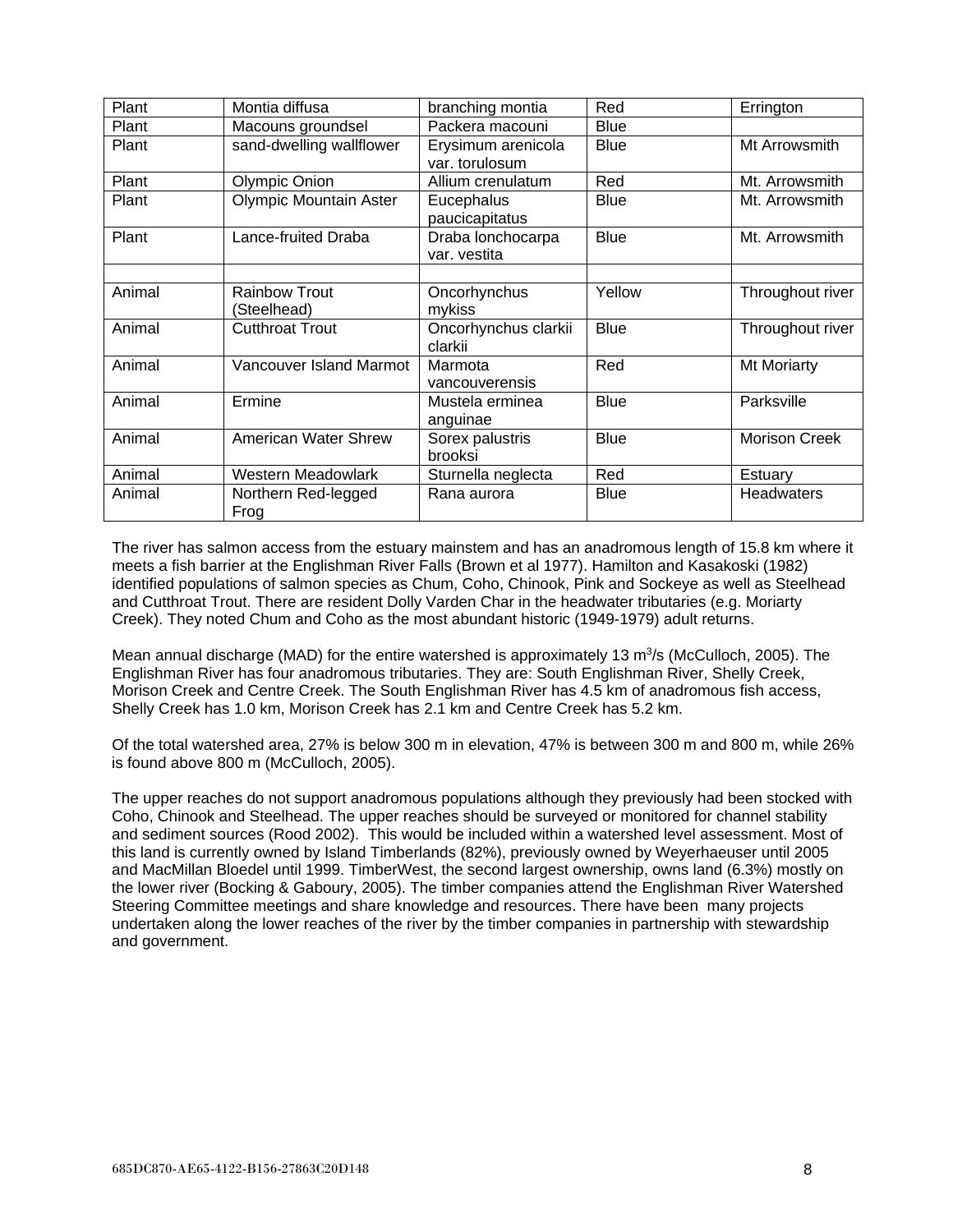

<span id="page-8-0"></span>**Figure 1: Englishman River Watershed with Reach Breaks.3**

j *<sup>3</sup> Adapted from Rood 2002.*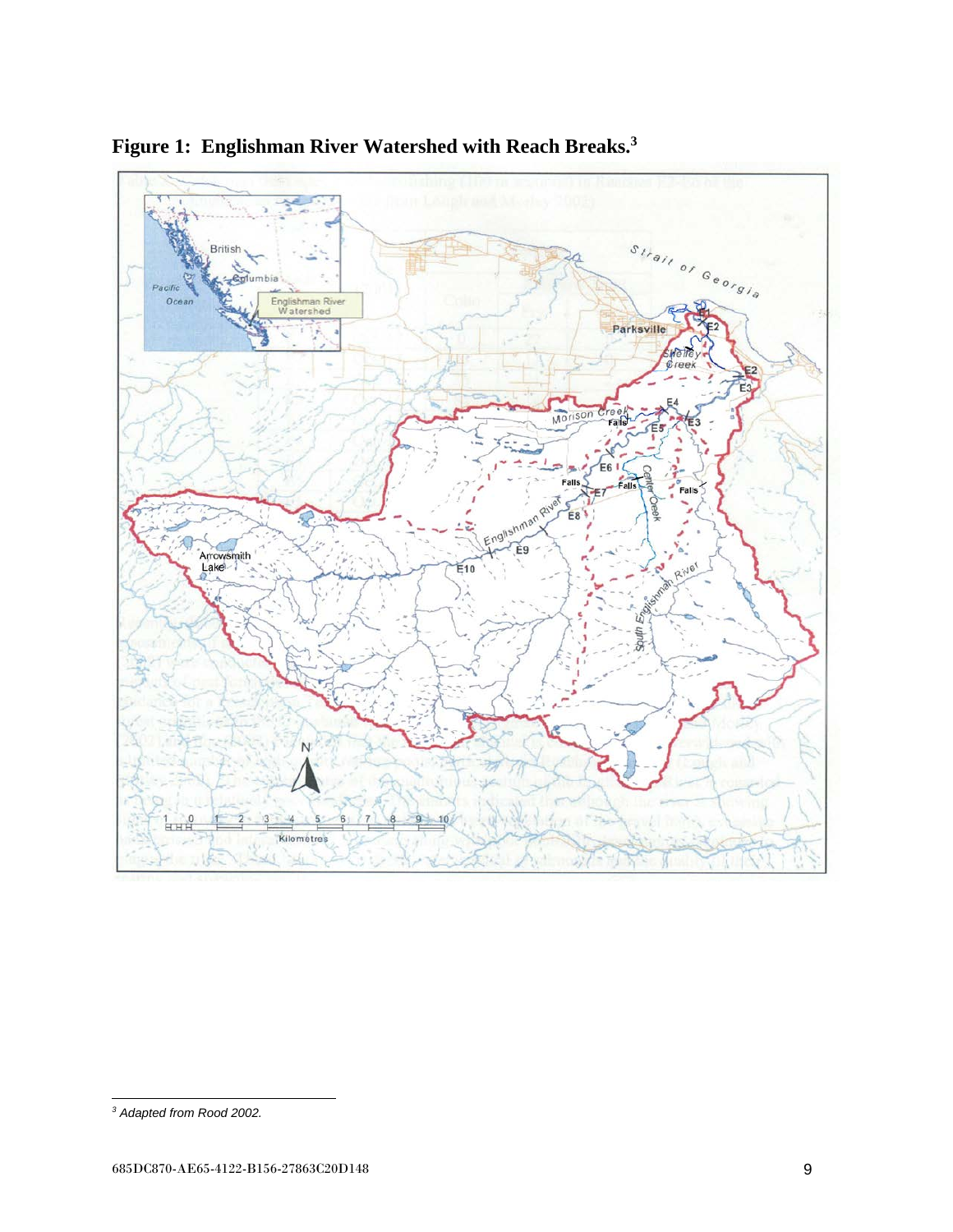# <span id="page-9-0"></span>**Results**

# <span id="page-9-1"></span>*History*

The Englishman River habitat is a product of its history as most of it has been impacted by humans. There has been a long history of logging in the watershed that left it vulnerable to winter flooding and acute summer low flows according to Brown et al (1977) in their Preliminary Catalogue of Salmon Streams and Spawning Escapements for Area 14. They noted the best spawning areas were in the lowest (0-4k m) reaches of the river where they were furthest from the impacts of intensive logging over the years. In the headwaters, their over-flight assessment indicated extensive logging to creek banks had left habitat endangered.

Urban development pressures have been slower to take hold but some aspects are significant. The City of Parksville has the river as its southern boundary with a thin rural/residential strip along the lower reach. Most of the roads and properties along Martindale and San Pareil have remained the same since developed in the 1960's. The City of Parksville uses the river as its summer water supply with an intake gallery in the lower river. In 1998 a dam was constructed on Arrowsmith Lake to increase available drinking water in summer as well as augment low water flows for fish.

Change has been more significant in the estuary. It was first cleared for farming in 1873 and later it was altered by logging and urban development. During the 1950's, under private ownership, the estuary was dyked and used as a log sort. Then, under another owner, it was dredged for a resort development (Annand et al 1993). Concern over impacts to water quality in the estuary and lower river from three stormwater outfalls was raised in Buechert et al (2009).

Under the auspices of the Coho Colonization Program, Blackman & Hurst (1988) from 1985 to 1987 conducted a biophysical assessment of the Englishman River mainstem and off channel areas. Hurst (1988) then wrote a bioplan that included habitat and stock restoration strategies for targeted salmon species. The program was to identify alternative habitat and stock enhancement strategies to protect or restore salmon populations in non-federal hatchery rivers. Their survey identified two potential sidechannel locations and produced colonization strategies which were then implemented. In 1987 and 1988 the two sidechannels identified from the Colonization Program were initiated in Block 602, owned by Fletcher Challenge, and Block 564, owned by MacMillan Bloedel (Miller 1997). Beginning in 1987, the Colonization Program bioplan included annual Pink Salmon eyed egg transplants, Chum egg and fry, Coho fry and Chinook smolts (Hurst 1988).

The Colonization Program established partners in the community: first the logging companies which owned the land, then organizations/programs such as Youth Corps, Corrections B.C., Horizon Management Ltd. and Community Fisheries Development Centre (CFDC).

In 1992, the year after the washout of the original 1987 channel, another (third) sidechannel (Hill 1992) was constructed in Block 602 property. It began with a river intake and settling pond at the head end just below Morison Creek and an exit into the river above the power lines approximately 1.5 km downstream.

In 1996 the CFDC partnered with DFO on operations and maintenance of the sidechannel. In 1998 the CFDC formalized an agreement with DFO to undertake habitat restoration, stock enhancement and monitoring on the Englishman River (Young et al 1998).They built a hatchery building in 1998 and worked on the sidechannels on land owned by MacMillan Bloedel & TimberWest. The incubation site, sidechannel maintenance and monitoring has been under continuous operation by the CFDC since. The CFDC crews were integral in assessment of the channels' productivity (Decker et al 2003).

From 1980 to 1996 the Ministry of Environment's stocking strategy primarily consisted of releasing Steelhead smolts (annual average of approx. 12,000) (http://www.gofishbc.com/fish-stockingreports/archive-reports.aspx) and from 1991 to 2009 an average of approx. 5,100 Cutthroat trout smolts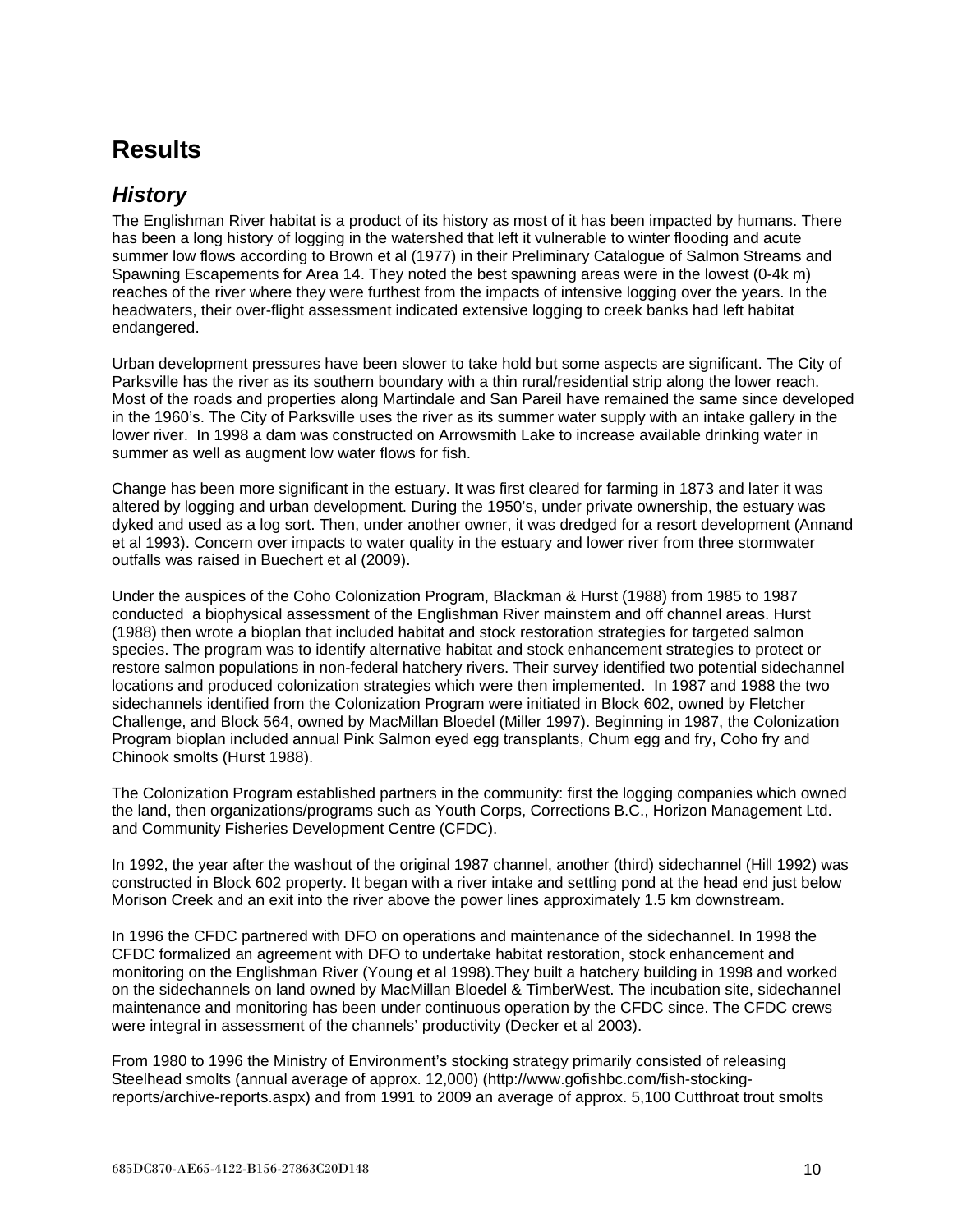were released annually. The Ministry Staff have been involved in partnership projects with DFO, BCCF, and CFDC involving adult enumeration, juvenile monitoring and habitat restoration.

All five species of Pacific Salmon are found in the Englishman River watershed. Fisheries and Oceans escapement records (Mapster v3: http://pacgis01.dfo-mpo.gc.ca). Chum Salmon are the most abundant species with runs cycling below 1,000 up to over 40,0000 recently. Coho Salmon populations are on a steady increase since the lowest record of only 86 in 1986. In 2012 there were over 4,000 coho estimated. Both even and odd year Pink Salmon can be found in the watershed. In the last two years, returns have been over 2,200. There is a small population of river type Sockeye found in the watershed but numbers are very low.

## <span id="page-10-0"></span>*Conservation Background*

There has been much public interest in protecting land important to the Englishman River. As early as 1924 public groups sought to purchase and protect the estuary (Annand et al 1993). The public interest continued into the late 1980's and early 1990's with the formation of the Society for the Protection of the Englishman River Estuary that led to the Mount Arrowsmith Biosphere Foundation (MABF4) and the formation of the Mount Arrowsmith Biosphere Reserve in 1996 (Sian, 1999).

For 35 years The Nature Trust of BC has been working to conserve the Englishman River anadromous area relying on partnerships and a number of conservation tools to secure key estuarine habitats and riparian woodlands. Fee simple acquisitions, donations of land, conservation covenants and tax benefits have resulted in more than 300 ha of conserved land which includes the ER Regional Park and many other areas that benefit the health of the river. In the Englishman River Watershed the MOE Wildlife Management Area protects the river's estuary and riparian areas up to the Falls as well as the riparian corridor of Morison Creek.

In 2001, the Englishman River was recognized as the most endangered river in B.C.<sup>5</sup> That year, the Pacific Salmon Endowment Fund announced that the Englishman River would be the first recipient of its funding (up to \$1.0 M annually) as one of two prioritized watersheds in B.C. The PSEF chose the Englishman River as a target watershed and funded the initial assessments to provide the baseline arguments for recovery of the target species; Coho and Steelhead. The PSEF then sponsored community roundtable meetings to discuss with stakeholders the restoration plans. The resulting Englishman River Watershed Recovery Plan (Bocking & Gaboury, 2001) focused on the recovery of Coho and Steelhead stocks but it was also meant to be "holistic". The overview was supported with two more technical reports documenting the watershed condition, fish and habitat for fish; the Englishman River Channel Condition Assessment (Rood 2002) and the Overview Assessment of Fish and Fish Habitat in the Englishman River Watershed (Lough and Morley, 2002). These documents have provided the basis for restoration of the Englishman River since then. The main river restoration projects were undertaken by the BC Conservation Foundation (BCCF) and the Greater Georgia Basin Steelhead Recovery Plan in subsequent years; 2003, 2004, 2005, 2006.

 <sup>4</sup> mabr.ca

<sup>5</sup> Outdoor Recreation Council B.C. *www.orcbc.ca/*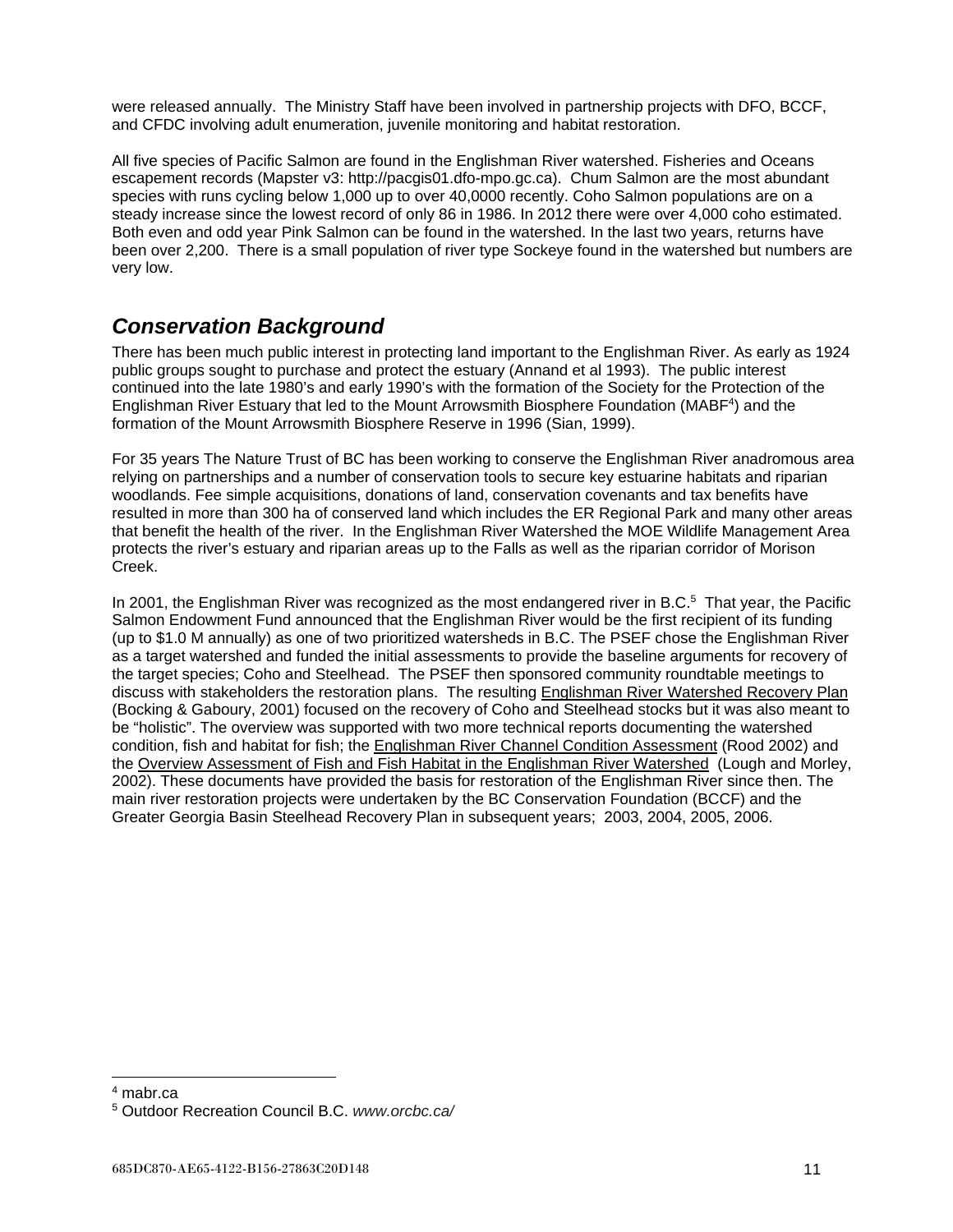| <b>Species</b> | Known High Value Habitats                                                                     | <b>Limited Habitats</b>                                                     |
|----------------|-----------------------------------------------------------------------------------------------|-----------------------------------------------------------------------------|
| Chinook        | There is a potential total of $69,000$ m <sup>2</sup> of                                      | Pools are limited that support adult                                        |
|                | spawning habitat in the Englishman River                                                      | holding, and there is limited flow for                                      |
|                | Mainstem and 73,000 $m2$ in the entire                                                        | early migrants. Spawning gravel stability                                   |
|                | watershed.                                                                                    | throughout the watershed is                                                 |
|                |                                                                                               | inconsistent. Winter flooding fills in                                      |
|                |                                                                                               | spawning gravel with sediment washed                                        |
|                |                                                                                               | down from the upper watershed.                                              |
| Chum           | There is a large area of Chum spawning                                                        | There are few deep pools and LWD                                            |
|                | habitat in the lower Englishman River. This                                                   | structures found in the Lower                                               |
|                | area is found in Reach 1, between the estuary                                                 | Englishman that would help the adult                                        |
|                | and the top Highway Bridge. The Clay Young                                                    | spawning fish escape predation.                                             |
|                | Sidechannel offers 3.6 km/7.44 ha offchannel.                                                 |                                                                             |
| Coho           | In the Englishman River mainstem, Top                                                         | The tributaries are prone to dewatering                                     |
|                | Bridge Pool, Three Arm Pool and Big Tent                                                      | and low summer flows. Coho use the                                          |
|                | Run are all examples of good summer habitat                                                   | tributaries in the summer and often                                         |
|                | locations, as they all hold sufficient levels of<br>water throughout the summer and winter to | become stranded in isolated pools,<br>eventually perishing if the pools dry |
|                | accommodate adult and juvenile coho. There                                                    | completely.                                                                 |
|                | is also a total of 69,000 $m2$ of spawning habitat                                            |                                                                             |
|                | in the Englishman River Mainstem. Coho also                                                   |                                                                             |
|                | use the tributaries for spawning which hold                                                   |                                                                             |
|                | 12.2 km of anadromous access. The Clay                                                        |                                                                             |
|                | Young Sidechannel offers 3.6 km/7.44 ha                                                       |                                                                             |
|                | offchannel.                                                                                   |                                                                             |
| Pink           | Pink Salmon use very similar spawning                                                         | There are few deep pools and LWD                                            |
|                | habitat to that of Chum Salmon. The lower                                                     | structures found in the Lower                                               |
|                | reach of the Englishman River holds large                                                     | Englishman that would help the adult                                        |
|                | spawning areas between the estuary and the                                                    | spawning fish escape predation.                                             |
|                | Top Highway Bridge. The Clay Young                                                            |                                                                             |
|                | Sidechannel offers 3.6 km/7.44 ha offchannel.                                                 |                                                                             |
| Sockeye        | The Englishman River mainstem suffers from                                                    | Much is unknown as to which habitat                                         |
|                | high winter flows and low summer flows but                                                    | the Sockeye in the Englishman River                                         |
|                | can offer protection for juvenile fish after                                                  | use.                                                                        |
|                | hatching.                                                                                     |                                                                             |
|                |                                                                                               |                                                                             |

<span id="page-11-0"></span>**Table 3. Summary of Salmon Habitat Knowledge**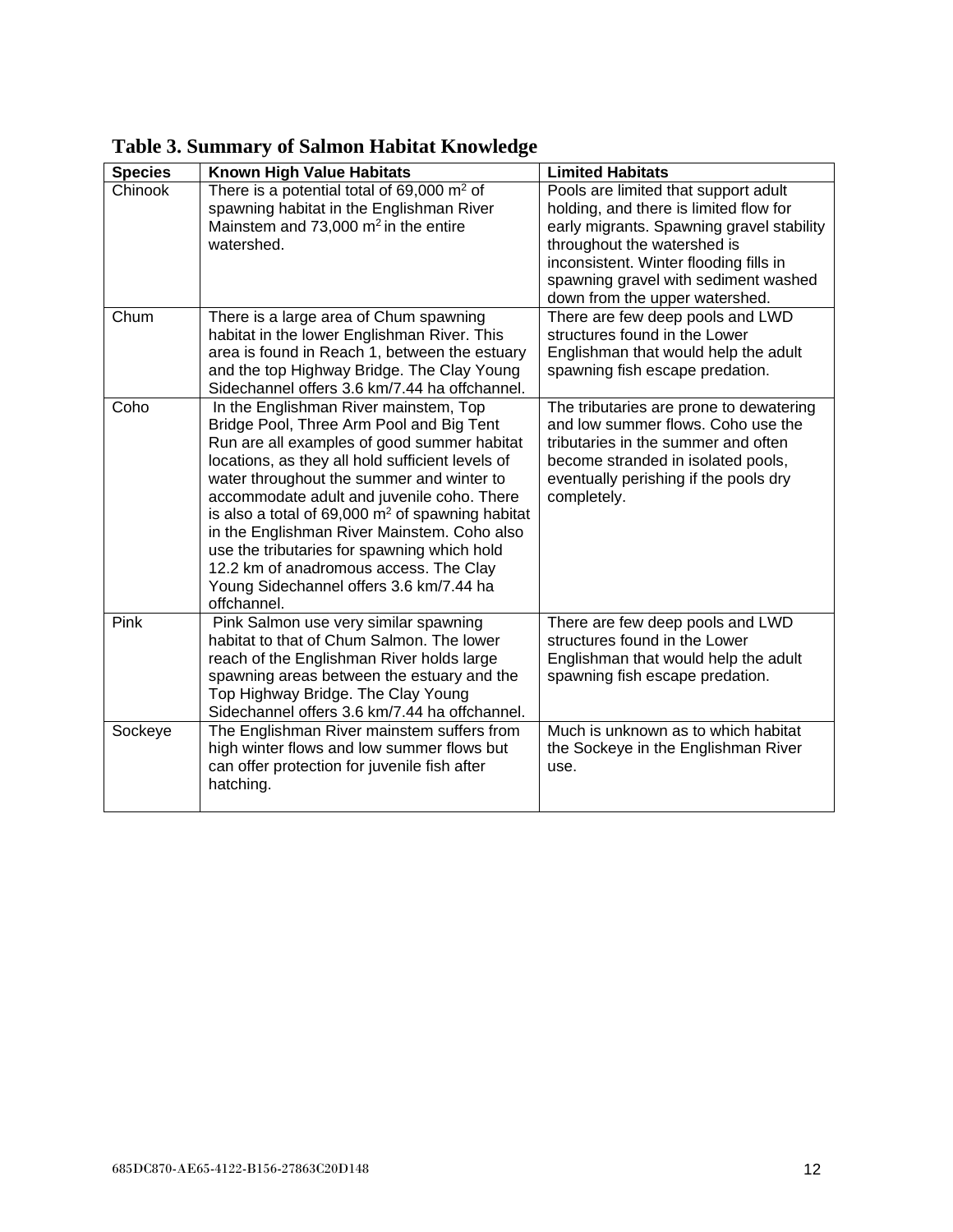# <span id="page-12-0"></span>*Englishman River Reach Habitat Summaries:*

The Englishman River reach segments were prescribed by Rood (2002) using gradient, sinuosity and confinement as the primary determinants. The river was found to have six anadromous segments to the falls (15.2 km). Above the falls, assessments ended at the top end of reach E10 next to Moriarty Creek confluence; at 24,720 m and 288 m elevation from the estuary. The river mainstem continues upstream approximately 10,500 m to Arrowsmith Lake (812 m elevation). Lough and Morley (2002) used these reach segments in their description of fish habitat. These baseline studies were somewhat limited in scope due to the short delivery timelines; thus not the entire watershed was assessed. The entire mainstem length is approximately 35.2 km. The authors recommended the other areas be analyzed. The Estuary is part of reach E1 but was segregated for this report due to additional references.

# <span id="page-12-1"></span>*Englishman Estuary*

#### <span id="page-12-2"></span>**Overview:**

The Englishman River estuary has been significantly altered through human settling and development. The history of development is documented in a Fisheries and Oceans study by Annand et al (1993). The estuary, including adjoining uplands is approximately 129.5 hectares in area. It has been used for farming, logging and campsites in modern times. The result is a compartmentalized area based on the type of developments that preceded it. The main estuary area is occupied by the outwash plain of the river. On the east side is a tidal lagoon with a dyke/walking trail isolating an area that was once tidal marsh. The outer perimeter of this boundary is single family residential homes. On the west side is a larger perennially wetted lagoon with dredged ponds from a past development adjacent to a modular home resort encircled in a riprap breakwater. The south (upland) area is an old provincial park campsite with a regenerating mixed forest canopy. Further south are the higher density homes and roads of the City of Parksville with storm water outfalls directed into the estuary. The Englishman River and estuary became part of the United Nations Mount Arrowsmith Biosphere Reserve [\(www.mabr.ca\)](http://www.mabr.ca/) in 1996.

#### **Known High Value Habitats:**

A more recent study of the estuary was undertaken by the MVIHES (Buechert et al 2009) to compare current habitat status with the 1993 study by Annand et al. The fish, wildlife, benthos and plants were described in Annand et al (1993). The entire estuary is a series of interlocking high value components, each supporting the other. There are upland treed areas, shrub margins, river banks, intertidal sedge/grass benches and sub tidal eelgrass. Buechert et al (2009) also found the spring and summer estuarine fish community remained abundant and diverse including Pink, Chum, Coho and Chinook.

#### **Possible Limiting Factors:**

Buechert et al (2009) compared the native plant communities in the estuary from 1976 to 2008. The report identified the decline of the native plant community due to the spread of invasive plant species, anthropogenic shoreline alteration and invasive waterfowl grazing. Shoreline hardening and dykes are significant in the estuary. The stormwater from the streets of Parksville empty into the estuary at two locations with many samples failing the B.C. Standards for Drinking Water and Aquatic Life for coliform, metals and PAH.

#### **Completed Restoration Activities:**

There have been stewardship efforts to control invasive species, establish native plants and control erosion and trampling by people through management of trails and fencing (MVIHES 2002). For many years the Arrowsmith Naturalists have conducted regular monthly bird inventories and have been engaged in invasive plant species removal and replanting with native plants (Buechert 2009). The estuary has a series of trails, a viewing platform and information signs. The use by the public is high with it being utilized as a living classroom for school programs annually as well as migratory and other bird inventories. The MVIHES sponsored report, "Caring for the Englishman River Estuary", identifies the management recommendations that can lead to a healthy estuary. The amount of protected land in the estuary has been increased through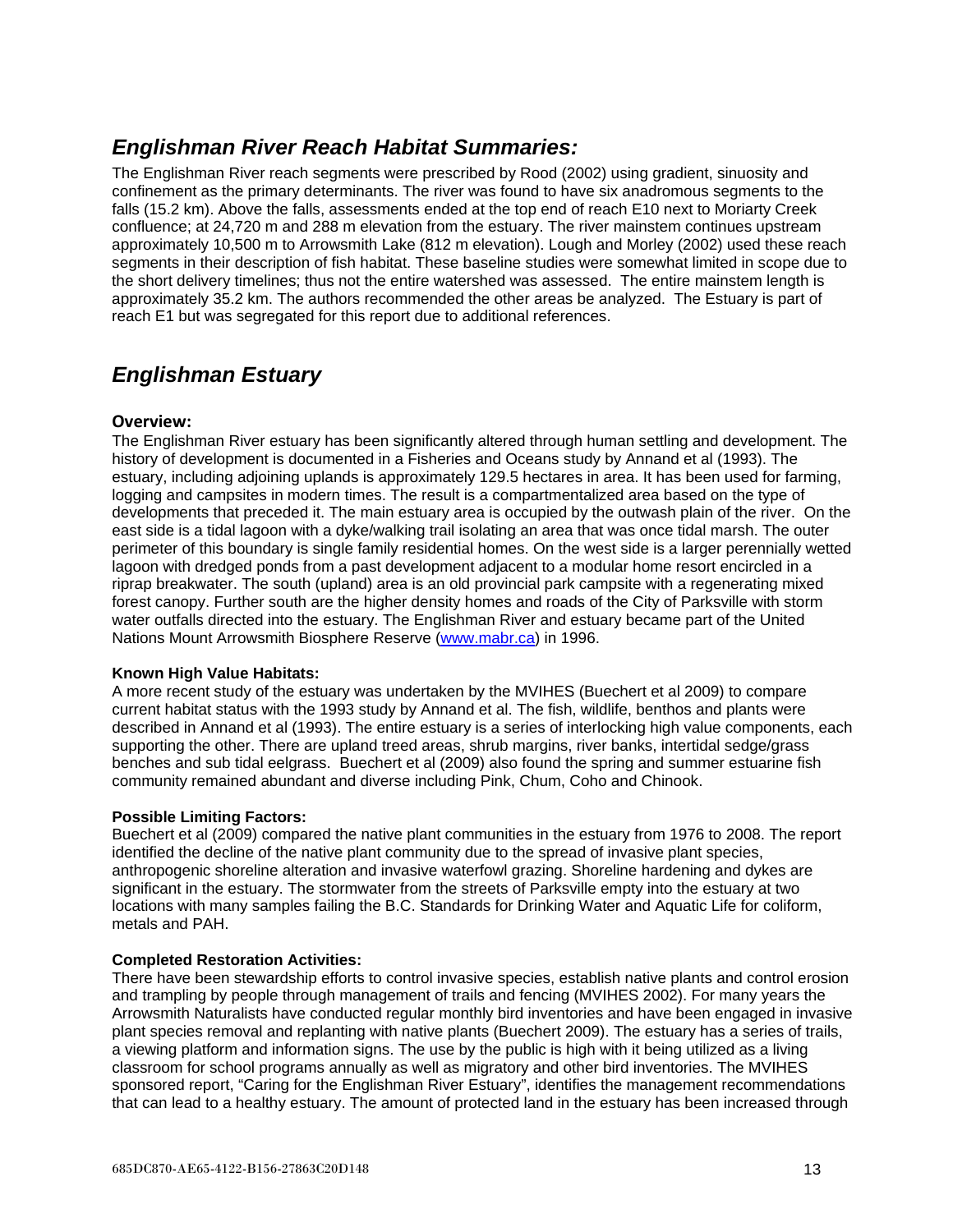land purchases (65 ha was added in 1993) to allow conservation management by The Nature Trust of BC, stewardship organizations, the RDN, Parksville, provincial and federal governments.

## <span id="page-13-0"></span>**Reach 1 (0-1.3km):**

### <span id="page-13-1"></span>**E1 Overview:**

The 1,300 m (Lough & Morley, Rood, 2002) long reach begins at the estuary and progresses upstream to the Highway 19a bridge in Parksville. Gaboury (2005) identifies the reach length as 751 m, which likely excludes the long tidal area. This reach is described as an unconfined, low gradient (0.4%) channel with abandoned channels (Rood 2002). The channel width has varied greatly between 1949 (37 m) and 2002 (53 m), with a maximum of 75 m in 1977 (Gaboury 2005).

Lough and Morley (2002) compiled a reach description summary. Reach 1 is wide and shallow, lacking pools. Lough and Morley (2002) found the lowest pool frequency (4%) in Reach 1 of the six reaches surveyed. They report there is deposition of gravels and fines in the few pools that are found. The dominant substrate types in this reach are cobble and gravel. There are small amounts of LWD in the reach with some along the left bank and rip rap along the right bank adjacent to Plummer Road.

#### **Known High Value Habitats:**

The pools found below the Highway 19a bridge and the deep run known as the Big Tent run are high value habitats.

#### **Possible Limiting Factors:**

Lough and Morley (2002) reported that in Reach 1 the limiting habitat factors for Coho and Steelhead production are: low summer flows, lack of pools for both summer and winter rearing, inadequate cover in pools (summer/winter), lack of winter refuge. Their restoration prescriptions identify flow augmentation and anchoring of LWD/trees on the eroding left bank. Rood (2002) noted the erosion of the left bank from changes since a 1977 orthophoto.

#### **Completed Restoration Activities:**

Lough and Morley (2002) had their highest recommendation for low flow augmentation in Reach 1. From 2000 to the present the Arrowsmith Dam reservoir has been augmenting flow during summer and fall boosting minimum average low flows from approximately 0.75 cms to 1.6 cms (AWS 2011). The MVIHES (C. Stewart, pers. comm.) addressed left bank erosion in 2004 by deactivation of the path, fencing and riparian planting.

## <span id="page-13-2"></span>**Reach 2 (1.3-4.7km):**

#### <span id="page-13-3"></span>**E2 Overview:**

This 3.4 km reach extends from Highway 19a to above the Inland Island Highway (Hwy 19) bridge. Martindale Road runs alongside much of this reach with rural residential properties and Parry's Campground. A sewer line is buried under the river bed in the mid reach. A major feature of this reach is the large bar across from Parry's Campground but otherwise it is a generally confined channel with low gradient (0.4%). It had the highest lateral and vertical stability of the six lower reaches (Rood 2002). In a comparison of fish presence in 2001 snorkel surveys, Reach 2 had the highest total fish counted among reaches 1 to 5 (Gaboury, 2005) but Reach 2 is generally lacking pools. There is deposition of gravels and fines in the few pools that are in the reach.

Morley and Lough (2002) noted the dominant substrate is cobble with subdominant pockets of gravel. They observed few pools other than the deep bedrock canyon pool at the top of the reach. Cover and refuge habitat was found to be lacking as well.

#### **Known High Value Habitats**:

Shelly Creek on the left bank from across Martindale Road is a significant tributary (described below). The Top Bridge pool is an important adult spawner refuge. The largest intact riparian area remaining on the river left bank is on the Scouts Canada Property along Martindale Road (D.R. Clough 2004).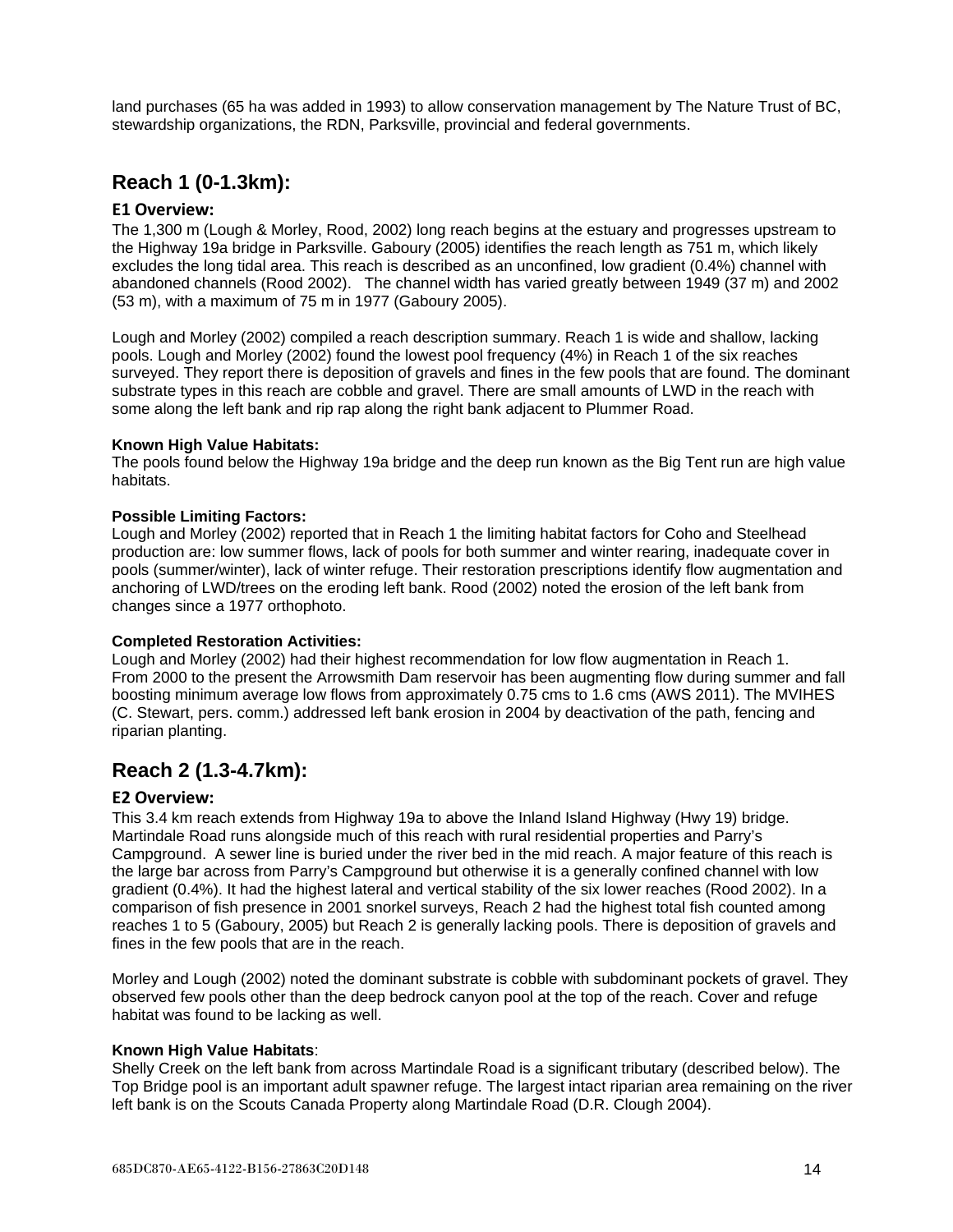#### **Possible Limiting Factors:**

This reach has seen some lateral channel movement, and the channel is at its largest average width (35 m) since 1949 (Gaboury 2005). Limiting factors in this reach include reduced summer rearing habitat due to low summer flow, lack of cover (deep pools, LWD, boulders) and lack of flood refuge habitat (Lough and Morley, 2002).

#### **Completed Restoration Activities:**

There are five rock groynes on the river left bank above Parry's Park Road (DFO 2006) and four along Parry's Campground (D.R. Clough 2010). There has been LWD added in the vicinity of these structures as well.

### <span id="page-14-0"></span>**Reach 3 (4.7-8.2km):**

#### <span id="page-14-1"></span>**E3 Overview:**

Reach 3, along with Reach 2, constitutes the majority of holding water for salmonids in the Englishman River (Gaboury 2005). Beginning at 4.7 km upstream, it is a long (3,490 m) low gradient (0.6%) reach from Top Bridge to the South Englishman confluence. It is lacking in almost all habitat requirements for salmonids other than spawning gravel. Morley and Lough (2002) cited low summer flows, poor adult holding, inadequate pool frequency and lack of cover (LWD, boulders) as well as poor winter refuge.

The riparian area was logged in the 1900's and a second cut rotation in the 1950's and 60's that covered most of the watershed including this reach (Bocking & Gaboury, 2001). There are pockets of old growth/older trees along the Block 564 (old MacMillan Bloedel property) south east bank canyon areas.

There is a large Clay Bank formation on the right bank ~400 m downstream of South Englishman confluence that has been sloughing, which often creates high turbidity in the water and are gradually filling in the large pool at the bottom. There are numerous photos available to track the changes over the years. "Erosion control should be re-considered, as the site appears to be getting more unstable in recent years, perhaps in response to upslope land developments. An assessment of upslope drainage patterns, in combination with design options for stabilizing the bank's toe, should be the focus of geotechnical and river engineering analysis." (Craig Wightman, pers. comm.)

#### **Known High Value Habitats:**

Reach 3 of the mainstem Englishman has some high value habitats. There are two existing off-channel habitats in this reach, which have assisted in increasing fish productivity (Rood, 2002). They offer natural production and refuge habitat. There has been considerable development over the years on these channels along with assessments of their productivity (Miller, 1997, Decker et al 2003, Taylor & Wright 2010)

The Clay Young Sidechannel; this is the main offchannel habitat project on the Englishman River. It flows through the entire Block 602 area now operated as a regional park. Constructed in 1988 and increased in size in 2004, it is approximately 3.6 km long and 7.44 ha in wetted area. It is a significant producer of fish. A fish production assessment conducted over 3 years (Taylor & Wright) indicated over 40% (more than 40,000 in 2009) of all the Englishman River coho smolts emigrate from this channel.

The MacMillan Bloedel (later named Weyerhaeuser) Channel was built in 1989 at 600 m length with an infiltration gallery water supply. It was later (1998) extended to approximately 950 m length with a river intake. Later, the river bank eroded and dewatered the intake which was removed in 2011 (pers. comm. D. Poole, DFO Nanaimo).

#### **Possible Limiting Factors:**

The riparian forest surrounding the river in this reach, is of an insufficient size to assist in bank stability. The trees, after falling in, are quickly moved downstream into non-functional locations (McCulloch, 2005). The limitations in cover habitat were well identified by Morley & Lough (2002) and Rood (2002) in their overview reports. They recommended LWD placement and cabling standing trees.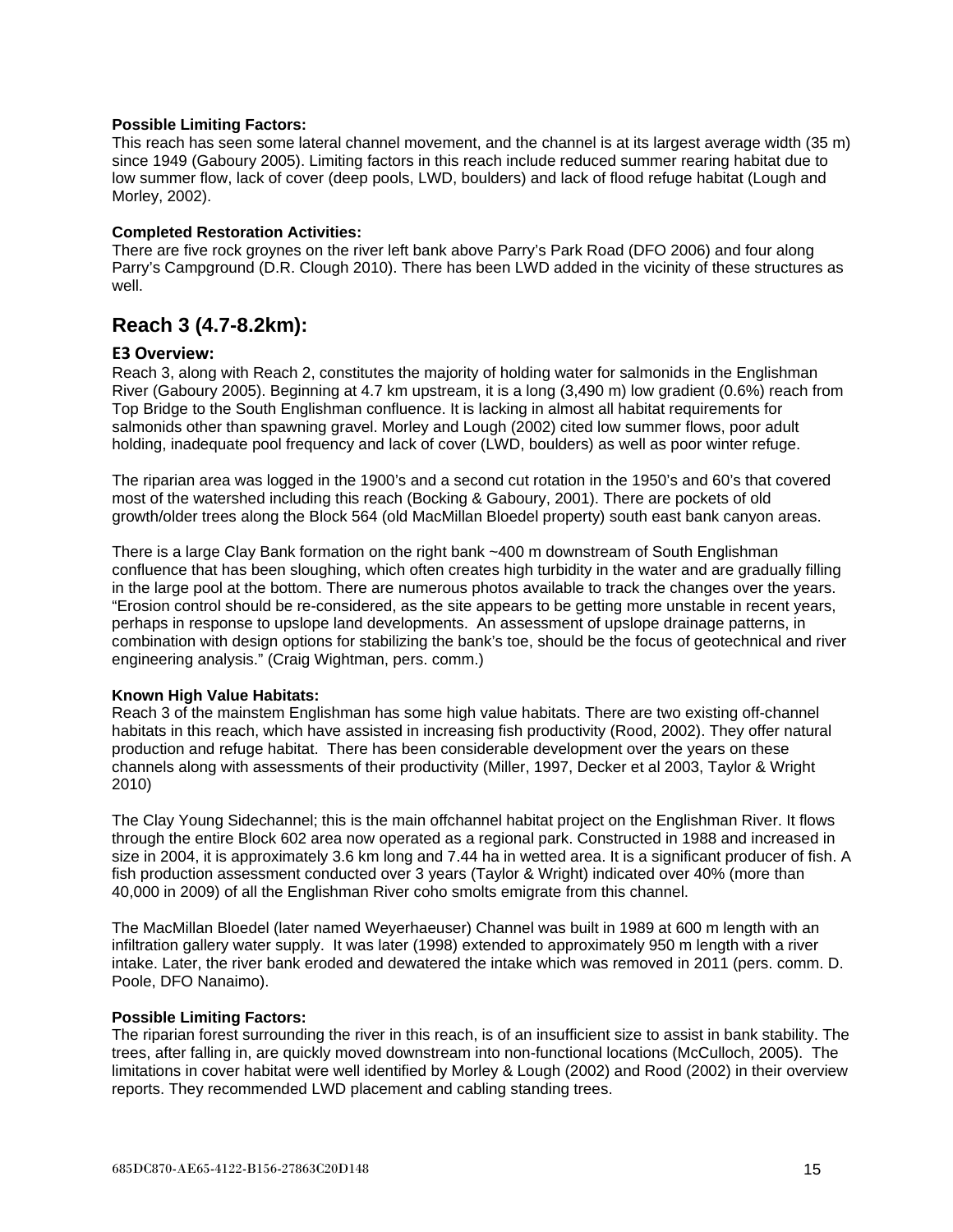#### **Completed Restoration Activities:**

Extensive work was done in this including LWD placement and riffle enhancement. Approximately 52 of 70 restoration structures (LWD, Boulders, Riffles) are in this reach. This is summarized in the BCCF report of their activities from 2002 to 2006 (Silvestri, 2007).

### <span id="page-15-0"></span>**Reach 4 (8.2-9.4km):**

#### <span id="page-15-1"></span>**E4 Overview:**

A steeper gradient (0.7%) reach that flows from Morison Creek down to the South Fork at 8.2 km from the ocean. Its most recent channel width is 37 m (Gaboury 2005). It meanders to the left bank past the sidechannel intake and then over a wide bar to right bank before ending at the South Fork. Morley and Lough (2002) noted the long shallow riffles and lack of pool habitat. It is sensitive to low flow and limiting in refuge and cover habitat. Rood (2002) found erosion of a mainstem island over the last 20 years was a significant example of lateral instability of the channel. This reach is adjacent to the hatchery building on the left bank. It is at the top end of road access through the Englishman River Regional Park from Allsbrook Road. There is a TimberWest logging road parallel to the river on the right bank.

#### **Known High Value Habitats:**

Morison Creek confluence has the largest pool in the reach. It has been the most abundant holding area for adult Coho in the reach (Clough & Stewart 1991).

#### **Possible Limiting Factors:**

Habitat is poor in this reach with the exception of Morison pool. It has low summer flow, erosion, lack of pools, sparse LWD and no refuge habitat, all identified by Morley and Lough/Rood, 2002. Gaboury (2005) noted the average channel width has increased from 26 m to 37 m since 1949.

#### **Completed Restoration Activities:**

There have been six LWD placements in the reach (Silvestri, 2007). There is a setback dyke and water intake on the left bank for the Clay Young Sidechannel. In 2005, TimberWest (2005) dedicated an 8 ha riparian covenant area along (1.3 km) the entire right bank of this reach.

## <span id="page-15-2"></span>**Reach 5 (9.4-13.5km):**

#### <span id="page-15-3"></span>**E5 Overview:**

This reach was noted by Rood (2002) as having an irregular meander with a nearly continuous floodplain. Starting at 9.4 km the river gradient is steadily rising with an average gradient of 0.8% for its 4,120 m length and 29 m average width. The reach ends at 13.5 km as the channel changes from frequently confined to confined – characterized by a change to a narrower valley and steeper bank slope. It flows adjacent to the Englishman River Road subdivision on the left bank and the TimberWest logging area on the right bank.

#### **Known High Value Habitats:**

The meandering channel results in lateral and point bars, islands and mid channel bars (Rood 2002). The many gravel deposits offer considerable spawning habitat reflected by the high number of Pink salmon found in the reach compared to E4 (Gaboury 2005).

#### **Possible Limiting Factors:**

Lough and Morley (2002) noted sparse instream cover and pools which limit adult and juvenile fish holding. Rood (2002) noted that the streamside logging impacts and associated erosion prior to the 1950's created significant sediment accumulation but many bars are now growing vegetation.

#### **Completed Restoration Activities:**

No restoration is noted and access may be a challenge. This reach is in a semi confined valley with 30 m sidewalls on the residential (left) side but much lower on the TimberWest (right) side. Blackman & Hurst (1988) noted seven natural offchannel areas in this reach for potential development. Lough and Morley (2002) suggest restoration at two sidechannel locations.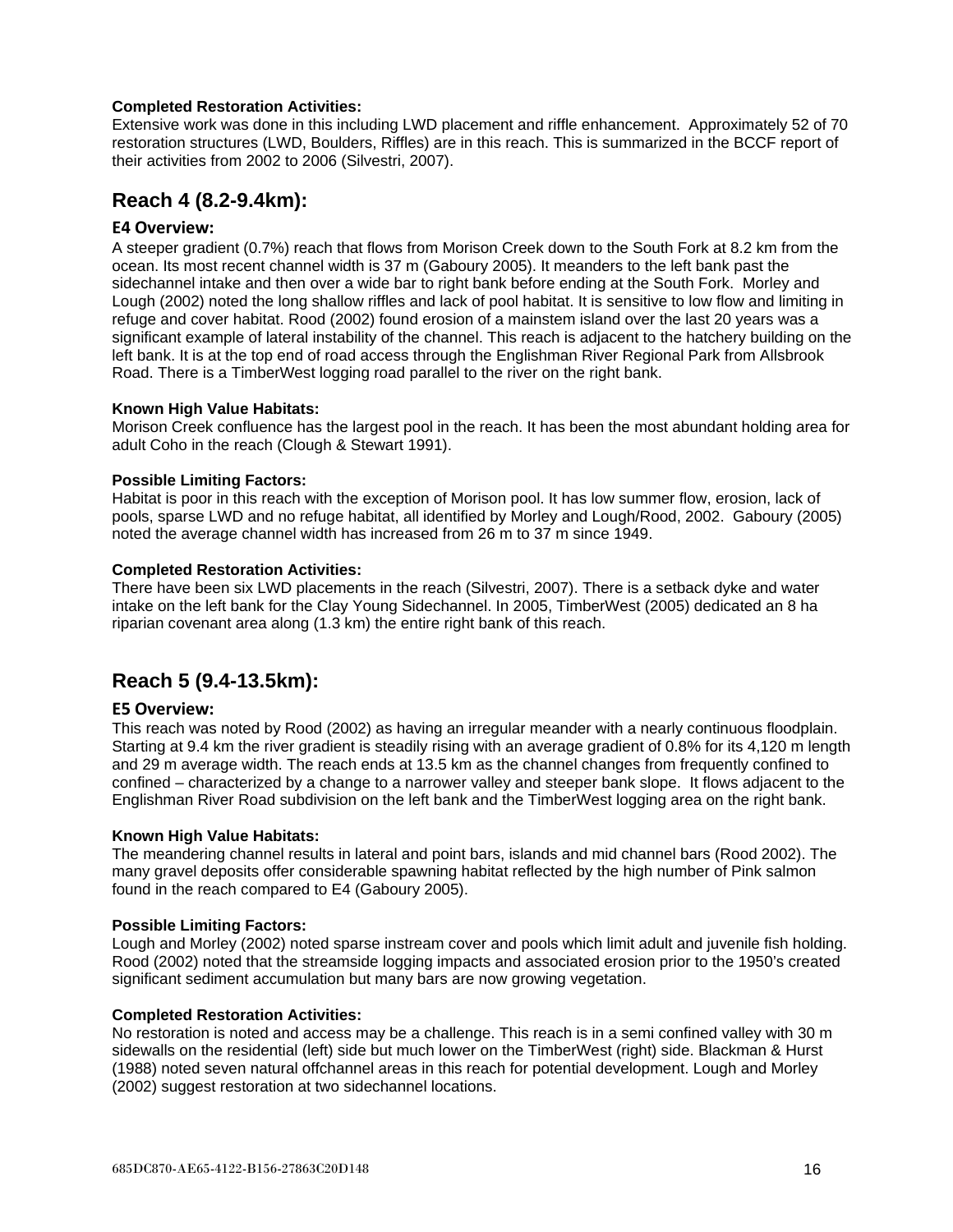## <span id="page-16-0"></span>**Reach 6 (13.5-15.8 km):**

#### <span id="page-16-1"></span>**E6 Overview:**

The uppermost anadromous reach is 2,340 m long ending at a 30 m bedrock barrier at Englishman River Falls Provincial Park at 15.8 km upstream. Rood (2002) noted it is a steep walled confined reach with a fragmentary floodplain. The channel is an average of 0.9% gradient. Gaboury (2005) noted change of an increase in average width from 22 to 28 m since 1949.

#### **Known High Value Habitats:**

Lough and Morley (2002) noted it has a confined and stable channel with boulder cover in most habitat units.

#### **Possible Limiting Factors:**

Lough and Morley (2002) note there is a lack of summer flow. No off channel habitat was identified in this reach due to its confinement.

#### **Completed Restoration Activities:**

No known published work has been done in this reach. It ends in a provincial park where there is a trail network and two footbridges. This reach is at the end of public road access and used as a departure point for snorkel surveys.

## <span id="page-16-2"></span>**Reach 7 (15.8-16.2):**

#### <span id="page-16-3"></span>**E7 Overview:**

This is the falls reach and consists of a 420 m long bedrock canyon with a falls at the start and end. The lower falls at approximately 10 m is the anadromous barrier. It discharges into a bedrock pool that often holds both Coho and Steelhead under the water spray. Above the first barrier is a deep narrow bedrock canyon with large boulders. It ends at the foot of the main Englishman River Falls. An approximately 30 m vertical drop over bedrock outcrops pours water into a narrow pool often littered with log debris from above.

#### **Known High Value Habitats:**

The deep inaccessible canyon is not noted for its fish value but has perennial pools.

#### **Possible Limiting Factors:**

There is limited winter refuge in the narrow canyon for resident fish. The falls would likely kill headwater stocked smolts due to the lack of a deep, debris free landing pool.

#### **Completed Restoration Activities:**

<span id="page-16-4"></span>None.

## **Reach 8 (16.2 – 19.2 km):**

#### <span id="page-16-5"></span>**E8 Overview:**

This headwater reach above the Englishman River falls is in private land. It is noted by Rood (2002) from aerial photos to be a confined channel with steep left bank on 2.2% average gradient.

#### **Known High Value Habitats:**

Hurst and Blackman (1988) considered the headwater habitat potential to be a factor of 0.8 out of 1.0 for Coho fry which was not as high as lower gradient habitats below the falls.

#### **Possible Limiting Factors:**

Rood (2002) noted that prior to 1999 there had been logging on the right bank with no leave strip.

#### **Completed Restoration Activities:**

None.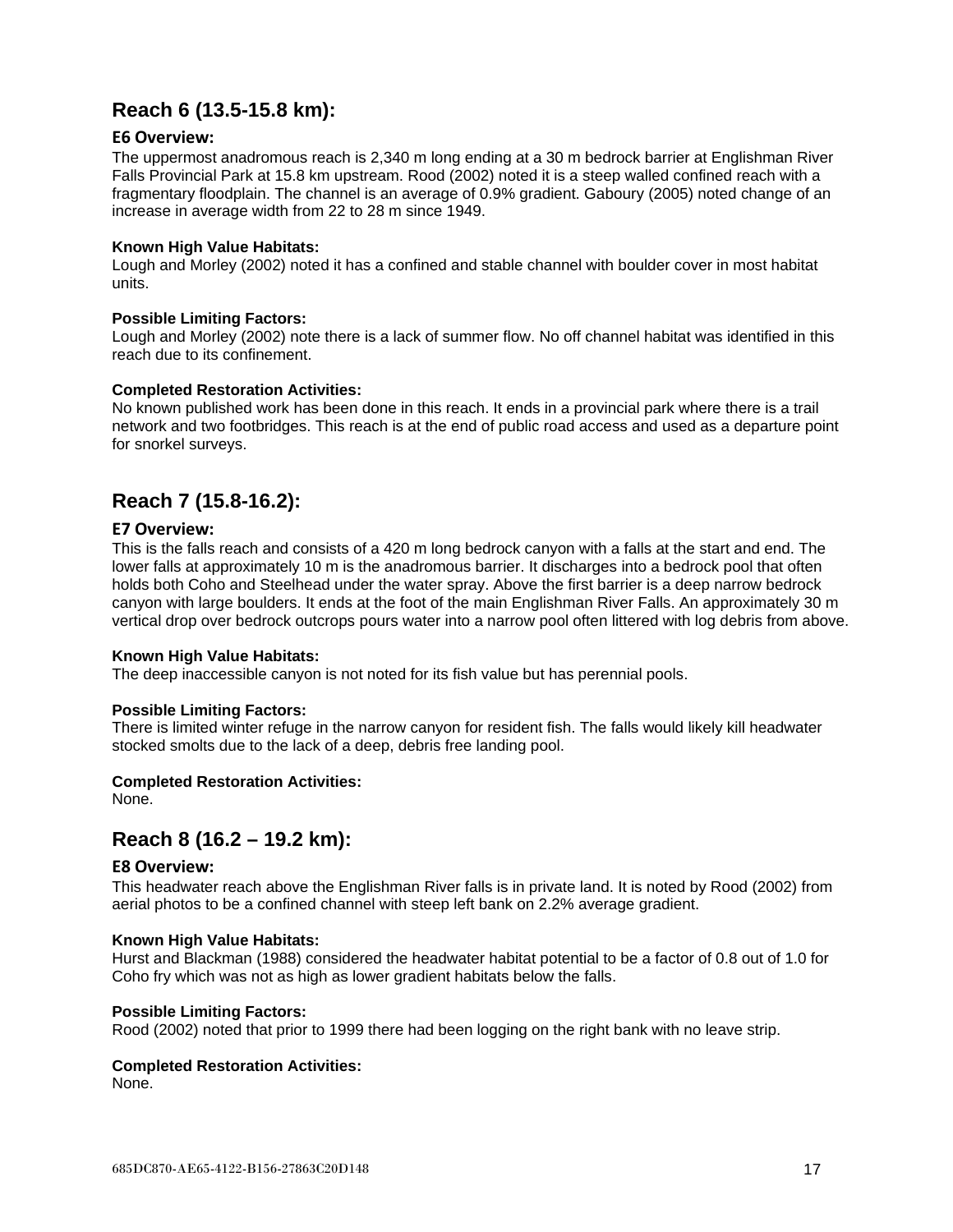## <span id="page-17-0"></span>**Mainstem Headwaters (19.2 – 35 km)**

#### **Overview:**

The upper reaches are private forest lands currently owned by Island Timberlands, previously by Weyerhaeuser and MacMillan Bloedel. The upper reaches were not prioritized under the initial 2002 inventory but both authors (Lough & Morley, Rood) recommended further assessment. Weyerhaeuser commissioned a watershed assessment (Higman et al 2003) that identified the channel condition and restoration opportunities. In the very uppermost headwaters, a water storage dam was built at the outlet of Arrowsmith Lake in 1999 by the Arrowsmith Water Service (AWS). The dam releases water in summer which is used by fish all the way to the infiltration gallery above the tidal area in the lower reach.

#### **Known High Value Habitats:**

Several tributaries enter the mainstem from side valleys: Middle Fork, Moriarty Creek and an upper South Fork. No published surveys are available to indicate their present status but they offer opportunities for winter refuge and spawning from the mainstem. An unpublished fry stocking and smolt study of Moriarty Creek found Coho fry did not grow especially well in the cold water but native Dolly Varden Char were abundant in perennial pools (pers. comm. R. Hurst).

#### **Possible Limiting Factors:**

Rood (2002) noted that from historic air photos of the 1950's that the reaches (E8-E10) in the vicinity of Moriarty Creek were very unstable and the likely source of sediment that caused problems downstream. They suggest an inventory of this section of the river to determine if there are any remaining concerns before they make recommendations on stabilization of bars and deposits.

#### **Completed Restoration Activities:**

The timber companies have been helpful and permit access to the headwaters for establishment of data loggers monitoring water temperature and other water quality field samples (MVIHES Water Stewardship Program). Gaboury (2005) discussed the potential for remediation of sediment sources in the upper watershed identified in a 2003 Weyerhaeuser assessment. Stabilization of sediment sources has been undertaken by Island Timberlands as a follow-up to the Higman et al (2003) assessment. Work on priority areas has been completed since by Island Timberlands who regularly tour the Watershed Committee to inspect their projects (pers. comm. F. Smith MVIHES).

The completion of the dam at Arrowsmith Lake has resulted in a significant benefit to low summer flows for 25 km of the river. The AWS website [\(http://www.englishmanriverwaterservice.ca/fisheries\\_benefits.asp\)](http://www.englishmanriverwaterservice.ca/fisheries_benefits.asp) identified the 10 year average before and after augmentation and showed the improvement of 1.13 cms over the critical summer period.

## <span id="page-17-1"></span>*Shelly Creek:*

#### <span id="page-17-2"></span>**Overview:**

Shelly Creek is the lowest tributary on the Englishman River. It enters the mainstem Reach E2 on the riverleft (Parksville) side just above Hwy 19a. Morley & Lough (2002) identified Reach S1 as approximately 200 m from the river through a wetland to Martindale Road. Reach S2 is approximately 830 m from Martindale upstream through wide deep pools created by low beaver dams to a 5 m barrier at an escarpment with a hanging culvert in the farm area. This is the end point of salmon access as the channel was ditched and diverted from its original course (Burns 1995). It has another approximately 4 km of mainstem habitat length above the culvert that flows through farm, residential and transportation corridors. An Urban Salmon Habitat Assessment was conducted on the stream from the Englishman River up to the railway crossing identifying 12 reach segments (Walshe 1999). The Shelly watershed has the highest proportion of private residential/rural ownership (84.5%) with timber companies owning 13% (Bocking & Gaboury 2005). This reach was mapped and inventoried by the MVIHES (2009).

#### **Known High Value Habitats:**

The anadromous lower reaches (S1 & S2) drain Shelly Farm and are highly productive flood refuge and winter habitat (Morley & Lough 2002, Walshe 1999, PVSK 2002). Members of the MVIHES set up a smolt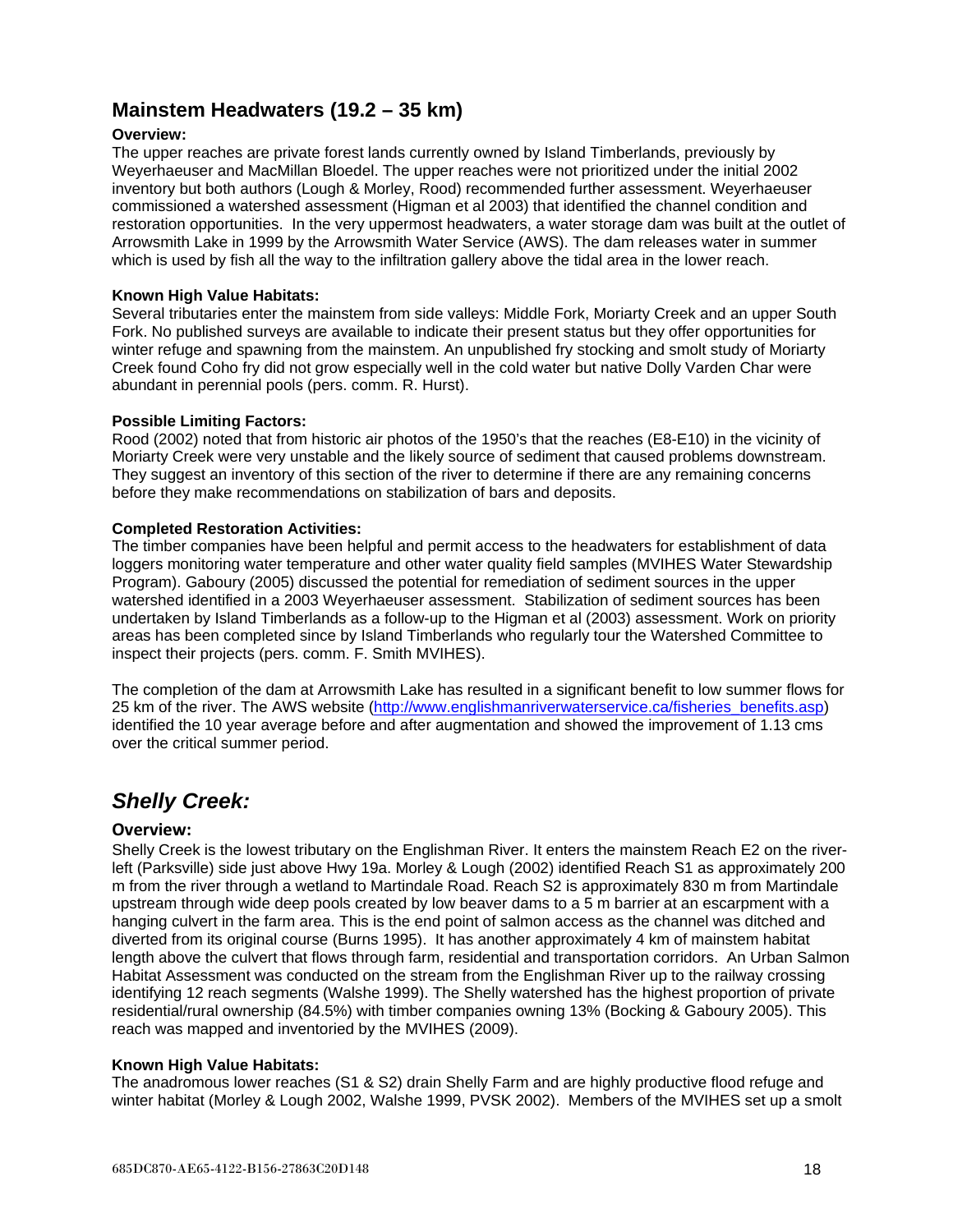trap in 2011, 2012 and 2013, at Martindale Road capturing 2,638, 8,094 and 7,564 coho smolts respectively. Reach 2 is almost entirely pool habitat aided by low beaver dams that provide an extensive wetted area in winter / spring.

#### **Possible Limiting Factors:**

This is the most farm and urban developed sub basin of the Englishman watershed. The mid reach area was historically ditched and relocated from its natural channel (Burns 1995), it appears to have had anadromous access in its historic state. Buechert (1999) noted farm areas of riparian impairment where the trees were removed. Parksville Streamkeepers (2002) identified a list of restoration opportunities from a literature review. Most restoration opportunities were from Walshe (1999) which described limiting factors such as; ditching, storm water, riparian, low flow, spawning gravel, water quality and fish barriers. In 2012 the MVIHES assessment found three problem culverts for fish migration; at Martindale Road (submerged), hanging culverts in Reach S2 (5.0 m ht.) and Blower Road crossing (1.2m). The reach S2 ponds have critically low oxygen in spring as the last Coho smolts leave<sup>6</sup> which is likely due to the high nutrient loading (detritus) and lack of high riparian cover adjacent to the farm pasture. The high nutrients and sun exposure are also the reasons why the Coho smolts stay and rear in spring long after the floods are over in the mainstem.

#### **Completed Restoration Activities:**

In 2002 a riparian planting project was undertaken in headwaters along the park corridor off Hamilton Road MVIHES (2002). There are no other restoration activities referenced. Habitat assessment of the entire stream was limited to non farm areas below the railway crossing. Permission granted to MVIHES members from the farm owners has allowed overview assessments of the mid reach just below and above the barrier (S2/S3). An inspection of the barrier was undertaken in late 2012 by the MVIHES<sup>7</sup> with more assessment and restoration plans to follow in 2013. The smolt trap at Martindale Road has completed three years of assessment being operated in 2013 for its third year by MVIHES to monitor fish and water quality.

## <span id="page-18-0"></span>*Morison Creek:*

Morison Creek consists of two anadromous reaches (M1& M2) as well as headwater reaches (M3-M6) and Swayne Creek.

#### <span id="page-18-1"></span>**Morison Anadromous Reach (M1 & M2) Overview:**

Morison Creek enters the mainstem Englishman River on left bank at 9.4 km upstream at the top of Reach E4. Its 35.6 km<sup>2</sup> (Bocking and Gaboury, 2001) watershed was historically logged and then the lower and mid reaches were developed into rural residential and farm lands in the Errington postal area.

The stream has two low gradient reaches of anadromous access of 2,050 m ending at "Triple Falls" (local name). An unpublished assessment noted the falls are one 8 foot and two 6 foot drops onto bedrock<sup>8</sup>. Reach M1 is a short (135 m) initial reach of boulder riffle (2%). Reach M2 is 1,855 m long on 0.7% gradient with more riffle (40%) glide (53%) than pool (7%) based on samples by Lough and Morley 2002. These accessible reaches have Coho, Cutthroat and Steelhead utilization<sup>9</sup>. This section of the creek is in a treed gully 100-250 m wide with rural properties and access road on the outside of the riparian area. There is one recreational trail crossing at the lower reach near the mouth.

#### **Known High Value Habitats:**

This creek offers off channel refuge from the mainstem river. It has a 100– 250 m wide riparian area. It also offers some spawning areas for salmon and trout. There is LWD cover in this portion of the creek (Lough and Morley, 2002).

<sup>-</sup>*<sup>6</sup> Oxygen levels of 3ppm were recorded at the trap site in June 2012.* 

*<sup>7</sup> GPS mapping and overview habitat measures, F. Smith & D. Clough Nov. 2012*

<sup>8</sup> *D .R. Clough field notes Aug. 11, 1988.*

*<sup>9</sup> Unpublished smolt trap operated by D. Clough & G. Stewart at mouth from 1989 to 1992 on behalf of DFO.*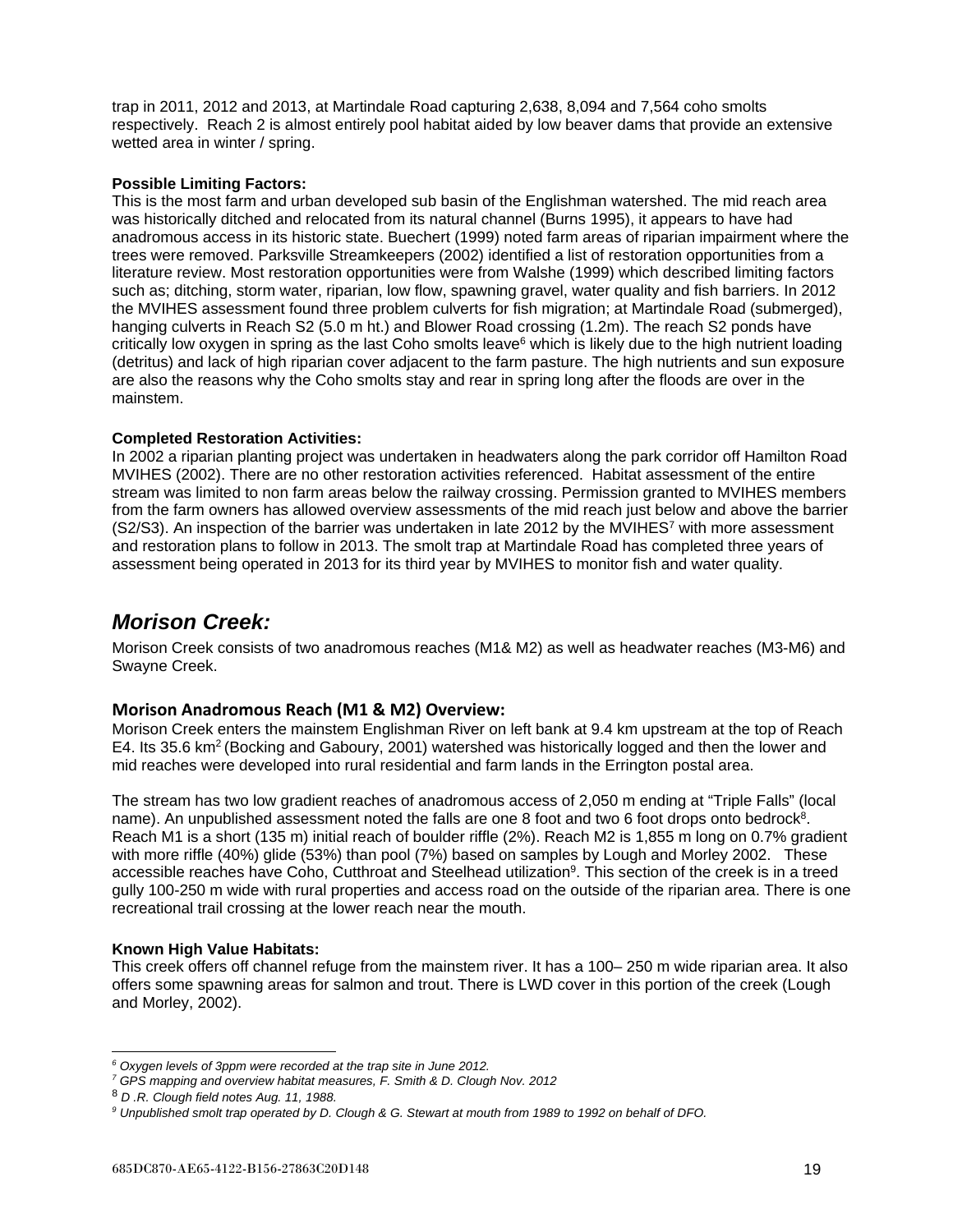#### **Possible Limiting Factors:**

Boulder and bedrock dominated substrates limit spawning locations. Pools are limited in number. Flow is limited (Lough and Morley, 2001). Trail access may result in quad damage to the channel and riparian. There may have been historic fish access over Triple Falls prior to logging and degradation of the jump pool crests.

#### **Completed Restoration Activities:**

There have been no completed restoration activities to date.

#### <span id="page-19-0"></span>**Morison Headwaters Overview:**

There are approximately 15.0 km of identified reach segments in Morison Creek headwaters. The headwaters have resident cutthroat trout and three spine stickleback (Clough 1988). Lough and Morley (2002) identify reach M3 (2,780 m) as further confined reach above the falls. Reach M4 (800 m) is noted as above Swayne Creek confluence in an unconfined channel ending at Errington Road. Reach M5 continues as 3,300 m of primarily low gradient ditched mainstem through farm pastures. The headwaters M6 begin as it crosses the private logging spur off Fisher Road. This private land logging reach ends approximately 6,300 m upstream at the headwaters on Rowbotham Ridge (determined by Google Earth image). There is fish access in the headwaters as it starts off as low gradient above reach M5 of the mainstem which originates from multiple channels draining forest lands on southern hillsides. There is an unsurveyed south branch of Morison Creek that drains (approx. 1,800 m) from the Englishman River Park across Dunn Road to join reach M5 in farm pasture above Errington Road.

Swayne Creek enters Morison Creek reach M3 above the Triple Falls. It has resident Cutthroat Trout throughout the approx. 6,100 m length low gradient reach adjacent to farm land to the top of Fisher Road. The unsurveyed (approx. 6,000 m) headwaters drain Rowbotham Ridge through private forest lands.

#### **Known High Value Habitats:**

The lower anadromous reaches of Morison Creek are important off channel refuge habitat to fish species from the mainstem as well as offering year round but limited rearing and spawning. The upper reach has a historically dredged section 3-4 m wide and 2-4 m deep at approximately 600 m length which offers year round fish habitat on the Mycock Farm.

#### **Possible Limiting Factors:**

There is limited flow, LWD cover and spawning gravel in the lower anadromous reaches but it does exist (Lough and Morley, 2002). The Triple Falls may have once been passable (approx. 3.5m drop) if pool crest height was supplanted by large old growth logs (which were removed with development). The falls were surveyed for potential passage by MOELP (Mottram & Wells) in 1979. The headwater reach M5 is ditched along pastures with limited riparian but there is tall grass in many sections. The entire watershed was logged and the lack of LWD and washed out gravels are likely a response to this event. Logging persists only in the headwater reach and with riparian buffers visible on most channels (RDN Map 2011 air photo). Lough and Morley (2002) placed sediment source identification and control as highest priority due to new residential developments in lower reaches.

#### **Completed Restoration Activities:**

As part of the ER Watershed Recovery Plan, farm stewardship was initiated by farmer Paul Mullen and the Morison/Swayne Landowners Committee was formed which included properties situated along the headwater M4 and M5 reach as well as Swayne Creek. This work involved eight large farm properties as well as private forest lands (Weyco) and was supported by PSEF, PSF, DFO, MVIHES and the property owners. Planning and restoration work was done from 2000 to 2007 (MVIHES 2005). It included a channel profile survey by Koers and Associates Engineering (2005) of the farm reaches to determine restoration areas where pastures were flooding from sedimentation, bank erosion from livestock and riparian improvement. This work reduced the sediment sources from farms identified as high priority in the Lough & Morley report.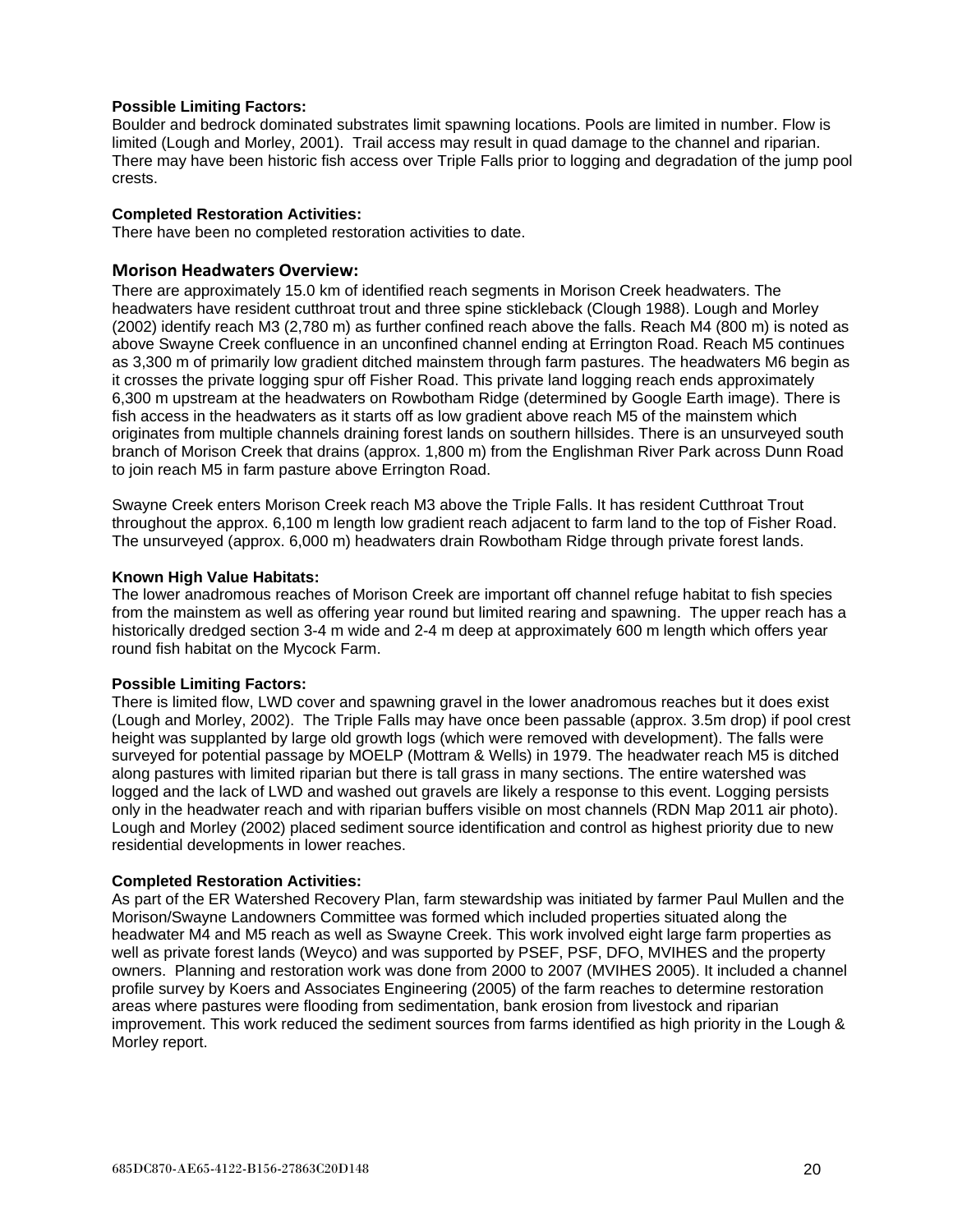

## <span id="page-20-0"></span>**Figure 4: Morison/Swayne Watershed Rehabilitation Area Map, 2005.**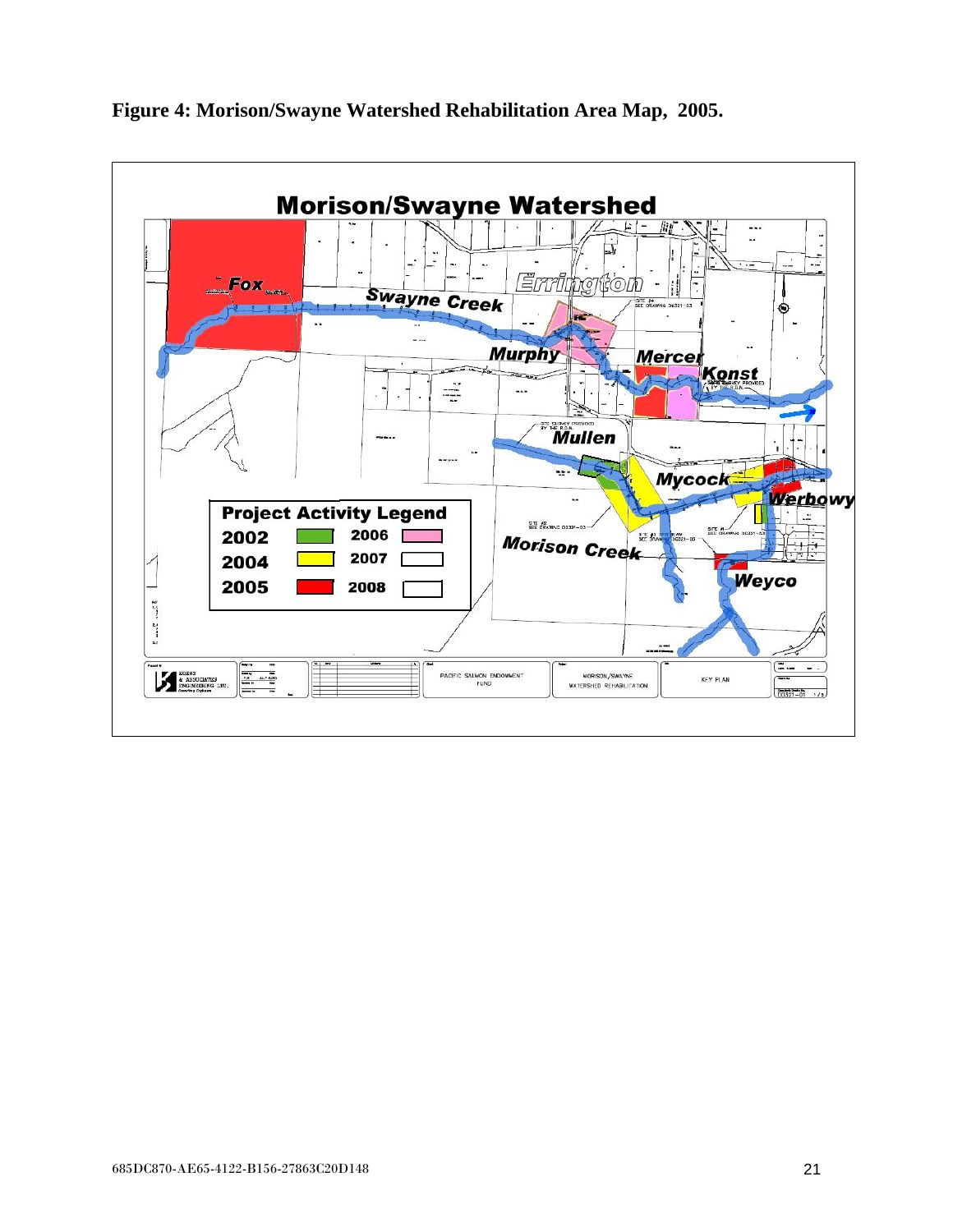# <span id="page-21-0"></span>*South Englishman River:*

#### <span id="page-21-1"></span>**Overview:**

The South Englishman River has the largest watershed (82 km<sup>2</sup>) and longest (25 km) catchment of the anadromous tributaries in the Englishman River watershed with a mean annual discharge of 3.5m<sup>3</sup>/s (Bocking and Gaboury, 2001). It drains Shelton and Healy lakes at the height of land (550 m elev.) separating it from the Nanaimo watershed. It picks up drainage from Rhododendron Lake as well as Ferguson Swamp, an approx. 3.0 km long wetland complex and then it enters a steep sided canyon area with a series of fish barriers before crossing the 155 mainline, at which point salmon have access for the approximately 5.0 km to the Englishman River. The anadromous length of the river is 4,475 m where it ends in a canyon with bedrock cascades (Lough & Morley 2002). The existence of the barrier is debated based on high water possibly allowing further fish access in the high gradient and confined areas of a long canyon. The habitat assessments by Lough & Morley (2002) divided the river into four reaches below the falls (SE1-SE4). They did not survey the non anadromous areas.

#### <span id="page-21-2"></span>**South Englishman Reach SE1 (0-0.3 km)**

#### <span id="page-21-3"></span>**Overview:**

This short lowest reach is wide and unconfined. Centre Creek enters at the top end of the reach. It is noted for sparse LWD, gravel deposits and lack of summer pools.

#### **Known High Value Habitats:**

The lower reach is accessible to Chum and Coho and has plenty of spawning gravel, but it was not highly recommended by Lough & Morley (2002) for restoration due to instability. They recommend cabling standing trees as an opportunity to control loss of LWD adjacent to unstable banks. Blackman & Hurst (1988) noted 52,000 m2 of the wetted habitat in Ferguson Swamp.

#### **Possible Limiting Factors:**

As noted by Rood (2002) in the channel assessment, this reach is an unconfined alluvial fan that is aggrading. These conditions would result in disturbance or burial of spawn.

#### **Completed Restoration Activities:**

The BCCF built twelve LWD and completed riffle enhancement in the lower reach from 2003 to 2005 (Silvestri 2007).

#### <span id="page-21-4"></span>**South Englishman Reach SE2, SE3, SE4 (0.3-4.6 km)**

#### <span id="page-21-5"></span>**Overview:**

These reaches are located upstream from Centre Creek to the logging road mainline. They are similar in habitat with steadily increasing gradient; 1,000 m on 0.8%, 1,820 m on 1,3% and 1,600 m on 4,3% respectively. Among the three reaches they were described by Rood (2002) as confined steep valley walls that were historically logged and are now vegetated. They were noted as now generally stable with some sidewall instability in Reach SE4.

#### **Known High Value Habitats:**

Lough and Morley (2002) suggested the LWD jam in reach SE3 may offer a flood refuge area. **Possible Limiting Factors:**

Lough & Morley (2002) offered similar prescriptions for the three reaches due to similar limiting factors; summer drying, lack of LWD and lack of winter refuge habitat. Lough & Morley (2002) recommend cabling standing trees, adding LWD and stabilizing the SE3 debris jam. They also suggest investigating improving the barrier at 4.5 km to access 6.0 km further habitat. Gaboury (2005) noted no high priority restoration opportunities, and Lough & Morley (2002) ranked restoration as moderate.

#### **Completed Restoration Activities:**

The BCCF reported (Silvestri 2007) two of their 12 structures in the South Englishman were installed in reach SE2 just above Centre Creek.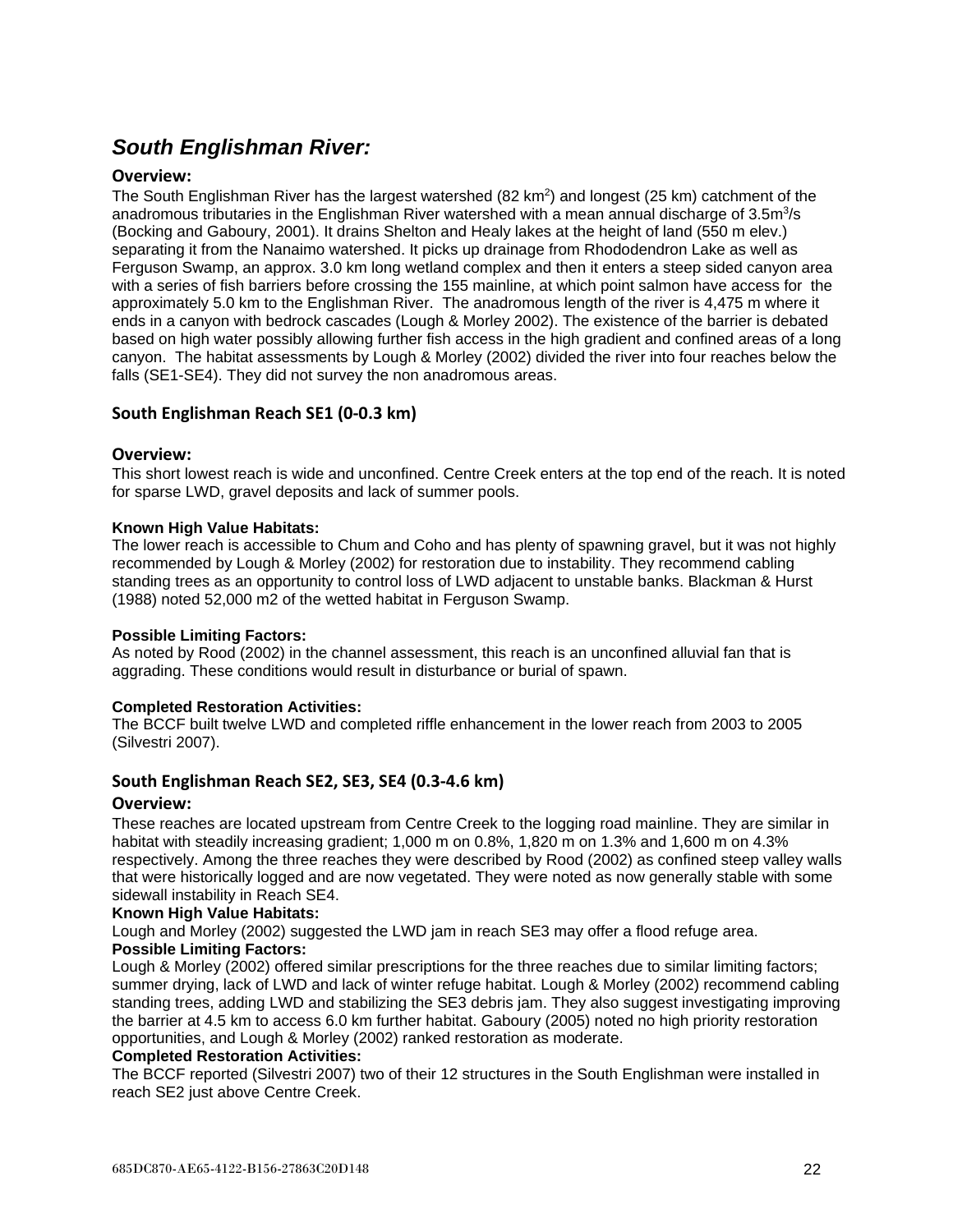# <span id="page-22-0"></span>*Centre Creek*

#### <span id="page-22-1"></span>**Overview:**

Centre Creek is the longest anadromous tributary of the Englishman River. Coho are found in this creek up to the barrier at 5.2 km (Lough and Morley, 2002). The total watershed area is 20.8 km<sup>2</sup> and has a mean annual discharge of 1.5m<sup>3</sup>/s (Lough and Morley, 2002). Centre Creek was historically logged to its stream banks and Rood (2002) noted historic channel changes from significant sediment accumulation in the 1950's has evolved to a narrower, stable vegetated channel. Four reaches were surveyed in the detailed habitat assessment, three are in the anadromous area and the fourth ended at the logging road crossing 7.0 km upstream. The MVIHES commissioned a "Detailed Salmon Habitat and Riparian Overview with Level II Prescriptions" (Warttig & Clough, 2004, 2008). The habitat summary table is presented below;

| <b>Habitat</b>                   | Reach C1 |          |          | Reach C <sub>2</sub> |       | Reach C <sub>3</sub> |                | Reach C4 |  |
|----------------------------------|----------|----------|----------|----------------------|-------|----------------------|----------------|----------|--|
| <b>Parameter</b>                 | Value    | Rating   | Value    | Rating               | Value | Rating               | Value          | Rating   |  |
| Length $(m)$                     | 1042     | N/a      | 1929     | N/a                  | 2341  | N/a                  | 458            | N/a      |  |
| Gradient (%)                     | 1.75     | N/a      | 1.57     | N/a                  | 1.57  | N/a                  | 2.57           | N/a      |  |
| <b>LWD Frequency</b><br>(lwd/cw) | 0.3      | 5        | 0.4      | 5                    | 0.2   | 5                    | 0.1            | 5        |  |
| % Cover in Pools                 |          | 5        | 6        | 3                    | 8     | 3                    | $\overline{2}$ | 5        |  |
| % Boulder Cover                  | 1        | 5        | 1        | 5                    | 3     | 5                    | $\Omega$       | 5        |  |
| % Pool Area                      | 30       | 5        | 24       | 5                    | 12    | 5                    | 15             | 5        |  |
| % Wetted Area                    | 50       | 5        | 27       | 5                    | 12    | 5                    | 15             | 5        |  |
| % Reach Eroded                   | 6        | 3        | 4        | 1                    | 4     | 1                    | $\Omega$       |          |  |
| Substrate - % Fines              | 14       | 3        | 6        | 1                    | 9     | 1                    | 6              | 1        |  |
| Substrate - % Gravel             | 19       | N/a      | 24       | N/a                  | 29    | N/a                  | 20             | N/a      |  |
| % Reach Altered                  | 6        | 3        | 4        |                      | 0     | 1                    | $\Omega$       |          |  |
| No. Obstructions                 | 0        | $\Omega$ | $\Omega$ | $\Omega$             |       | 1                    | $\Omega$       | $\Omega$ |  |

<span id="page-22-2"></span> **Table 4. Centre Creek Habitat Assessment and Ratings** 

#### **Known High Value Habitats:**

Centre Creek offers 5.2 km of salmon accessible habitat (Lough and Morley, 2002). It has relatively good accessibility, spawning habitat and pool abundance. It offers summer and winter refuge from low and high water periods (Lough and Morley, 2002). Centre Creek offers 2,700,m<sup>2</sup> of pool habitat, out of a total of 10,000 m2 total wetted area in the lower 2.9 km of the 5.2 km of accessible habitat at low flow (Warttig & Clough, 2004).

### **Possible Limiting Factors:**

The stream channel was historically logged to its banks and the resultant changes to the channel width, sediment transport and resulting loss of habitat diversity are identified by Rood (2002) and Lough & Morley (2002). The detailed habitat assessment proved the previous overview assessments were not incorrect in their poor habitat predictions. Warttig and Clough (2004/2008) found LWD and instream cover was well below provincial fish habitat standards (Johnston & Slaney, 1996)

#### **Completed Restoration Activities:**

First record of effort was in 1986 when a Chum egg incubation box was installed by DFO in the creek bed near the mouth (Hurst 1988). In the late 1990's to 2003 a stock assessment fence was operated by the Community Fisheries Development Centre on behalf of DFO Stock Assessment. The trap site was dismantled in 2003. In 2005, the Mid Vancouver Island Enhancement Society (MVIHES) began implementing the Level II prescriptions (Warttig & Clough 2004, 2008) in the lower reach. From 2005 to 2012 the MVIHES have been involved with instream LWD placements, riparian planting offchannel test pits and other habitat measures ( MVIHES 2005-2012).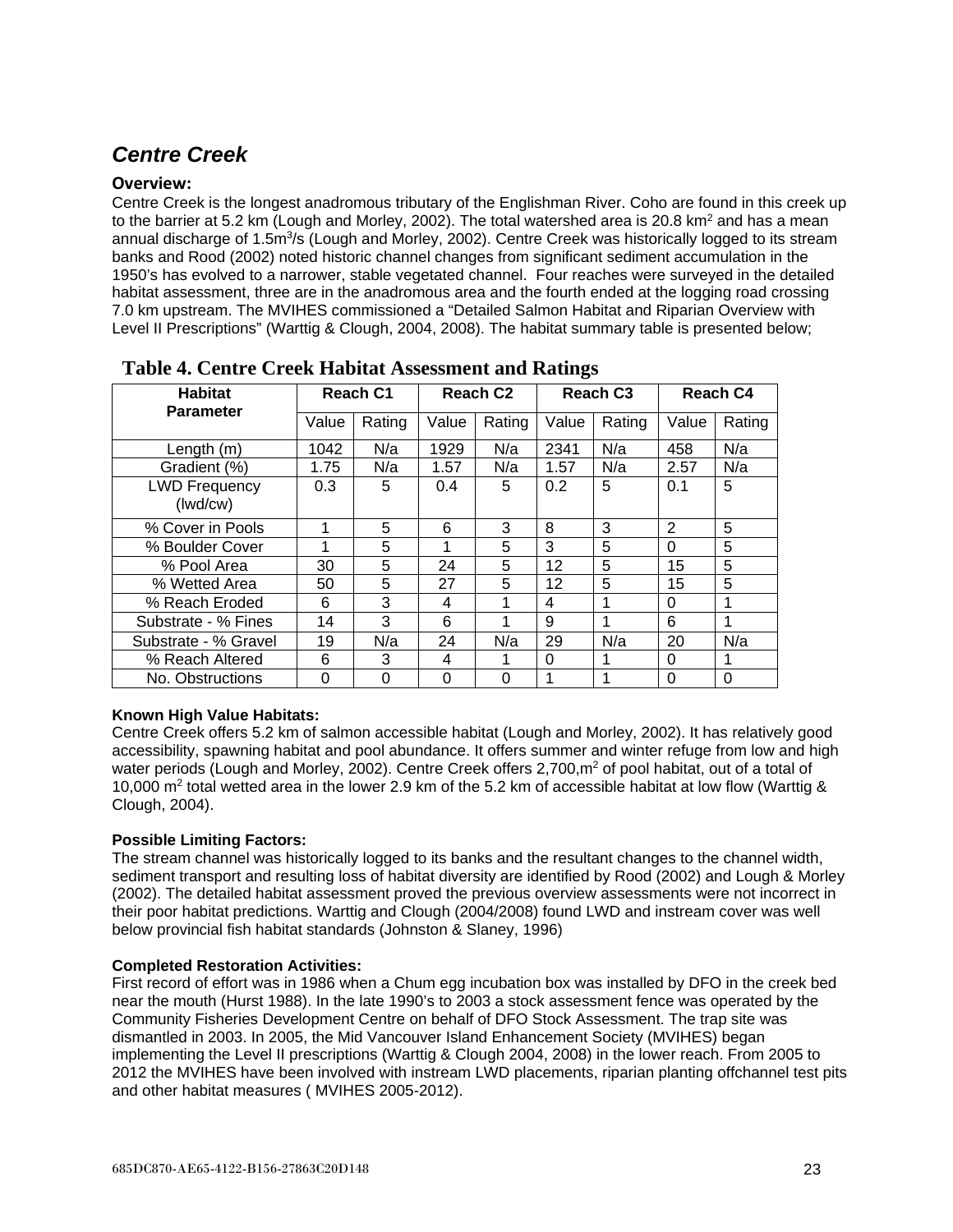# **WATER IN THE ENGLISHMAN RIVER**

### *Surface Water Quality*

The Englishman River was designated as a community watershed in 1995. This designation is to conserve the quality, quantity and timing of water flow or prevent cumulative hydrological effects.

In 2010 MOE developed water quality objectives for the Englishman River in order to set safe limits for the physical, chemical or biological characteristics of water, biota or sediment in the watershed. In 2011 MOE partnered with the RDN to form the Community Watershed Monitoring Network (CWMN) where stream stewards (volunteers) are trained in the use of monitoring equipment and are responsible for collecting data over 5 weeks during the summer low flow period and 5 weeks during the fall flush period. MVIHES volunteers monitor 7 sites in the Englishman River watershed.

MVIHES also samples river water at Hwy. 19a bridge every 2 weeks for Environment Canada. Water quality variables used to calculate the Water Quality Index at this station are: temperature, pH, turbidity, total cadmium, total copper, total lead, total zinc, total dissolved nitrogen, total phosphorus. The most recent assessment results for the Englishman river are from 2005 to 2007. Generally, the chemical and biological assessments indicated "good" and "mildly divergent" water quality conditions.

Water quality has been sampled during the course of some MVIHES water and stormwater projects at the inflows into the estuary, the beach and also in the storm drains in downtown Parksville. Results tended to be poor or marginal for aquatic life.

Efforts have been made to make people aware and improve water quality; MVIHES partnered with the City of Parksville to build a large rain garden at the newly-renovated Fire Hall site in 2010. The central location of the rain garden makes it ideal for public awareness and it is hoped that more rain gardens will become part of the stormwater management system.

### *Drinking Water Usage*

The Arrowsmith Water Service was formed in July 1996 as a joint venture between the Regional District of Nanaimo, the City of Parksville and the Town of Qualicum Beach. The Arrowsmith Dam controls the release of water from the Arrowsmith Lake Reservoir to the Englishman River. The dam was formally commissioned in September 2000. There is no pipeline from the reservoir down the mountain to the bulk water service areas. The river serves as the conduit to convey the water from the reservoir to the point of extraction from the river, which is currently at the City of Parksville intake below Highway 19A in Parksville. A conditional water license was issued in March 1997 authorizing the construction of the Arrowsmith Dam, a maximum withdrawal of 47,888 cubic metres per day of water from the Englishman River for the proposed bulk water system and the storage of 9,000,000 cubic metres of water at Arrowsmith Lake. The Conditional Water Licence and corresponding Provisional Operating Rule were issued based on the premise of utilizing the existing City of Parksville water intake in the interim until the future proposed water intake and treatment facility were completed. The location for the new proposed ERWS water intake is at the Highway 19 crossing of the Englishman River. This site is downstream of the originally proposed location at the confluence of the south Englishman River and the Englishman River. (www.englishmanriverwaterservice.ca)

### *Groundwater*

Phase 1 of a Groundwater Mapping and Education project – "Lower Englishman River Watershed Groundwater and Surface Water Interaction" for MVIHES by GW Solutions Inc. - was completed in early 2012. Local involvement through the volunteering of well access and monitoring was key to reaching the objectives of this project. In the area below the falls, the interaction between the aquifers and the river increases and becomes even more significant in the lower 10 km., Some of the key conclusions are:

• There are up to a dozen overburden (sand and gravel) aquifers on both sides of the Englishman River in its lower reach (below the Englishman River Falls).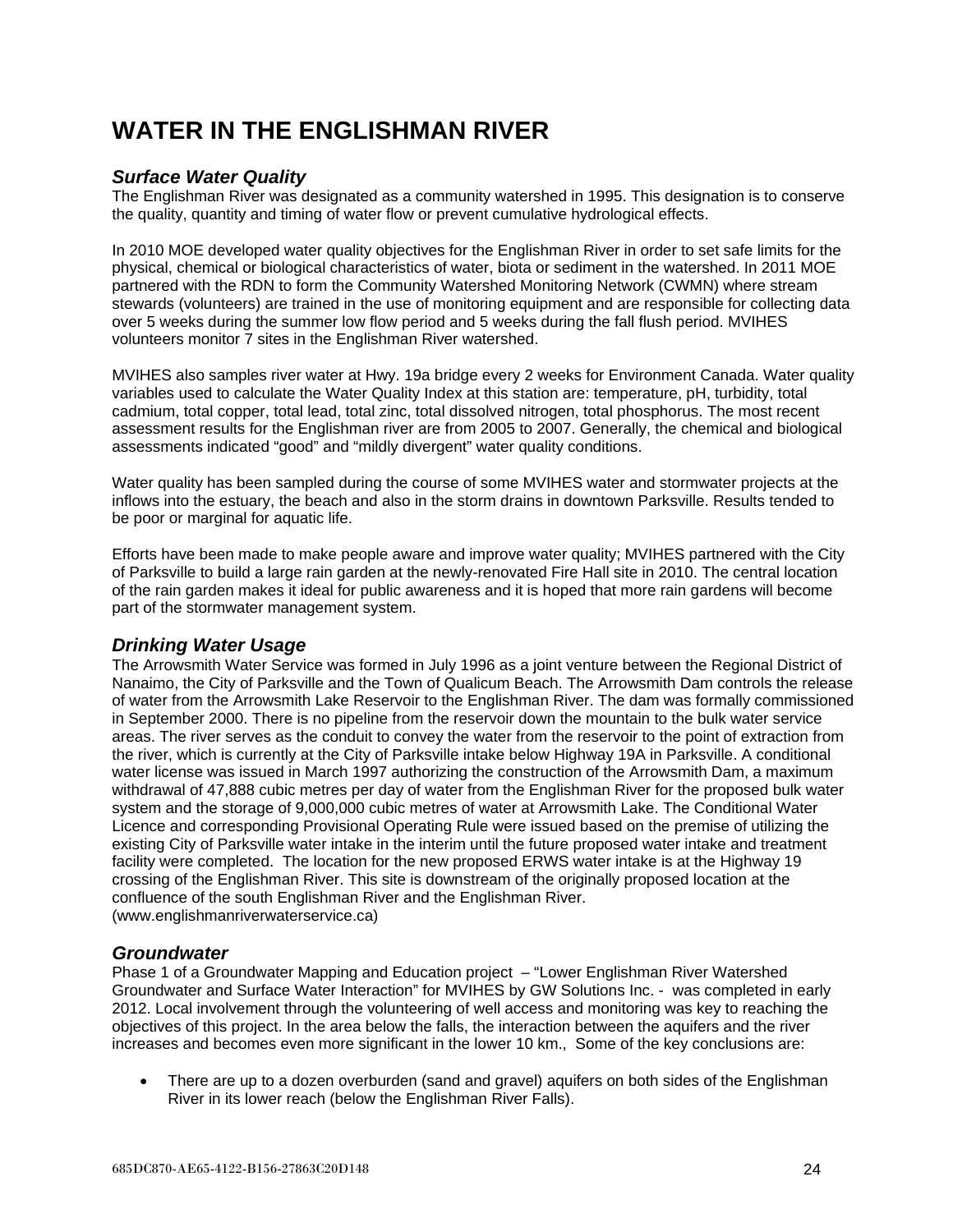- The groundwater direction is generally towards the Englishman River. The river acts as a drain and receives groundwater.
- The aquifers play a key role in controlling the river temperature because groundwater is at a constant temperature (around 10 deg. C), thus cooling the surface water in the summer and having a warming effect in the winter. This is particularly important for the smaller and shallower tributaries.
- The estimated contribution of the overburden (sand and gravel) aquifers to the Englishman River is approximately 1/3 of its summer low flow (or over 300 l/s).
- The shallow aquifer in Reach 3 (left bank) plays a key role in providing flow to the side channels.

It was also determined that bedrock plays an important role in providing groundwater flow to the river in the low flow period. Possibly up to 30% of the flow would originate from the fractured bedrock. Phase 2 is now underway and will focus on the Groundwater Regime in Bedrock.

# <span id="page-24-0"></span>**Current Salmon Stock Status**

| Year      | Chinook | Chum  | Coho | Pink | Sockeye |
|-----------|---------|-------|------|------|---------|
| Mean:     |         |       |      |      |         |
| 1953-1958 |         | 9125  | 1458 | 1000 | 17      |
| 1959-68   | 39      | 3175  | 919  | 88   | 22      |
| 1969-78   | 60      | 5175  | 1020 | 34   | 58      |
| 1979-88   | 7       | 1820  | 664  | 15   | 14      |
| 1989-98   | 46      | 3105  | 619  | 479  | 17      |
| 1999-08   | 872     | 12065 | 3406 | 4958 | 12      |
| 2010-11   | 1472    | 23096 | 5300 | 3580 | 6       |
| 2012      | 218     | 21282 | 4244 | 6912 | 5       |

#### <span id="page-24-1"></span>**Table 5: Englishman River Salmon Escapement**

*not surveyed in 2009, DFO Stock Assessment Escapement Data*

# <span id="page-24-2"></span>**Habitat Status Tables**

The Fisheries and Oceans template for the Habitat Status Tables is shown on Appendix 1. This template was completed for each of the salmon species conservation units found in this watershed. Information was extracted from existing literature and any information gaps were completed by personal interviews where possible. The tables assist this report in identifying existing high value habitats, limiting factors, performance indicators, information gaps, possible indicator thresholds, potential measures to maintain productivity and habitat restoration which has been undertaken.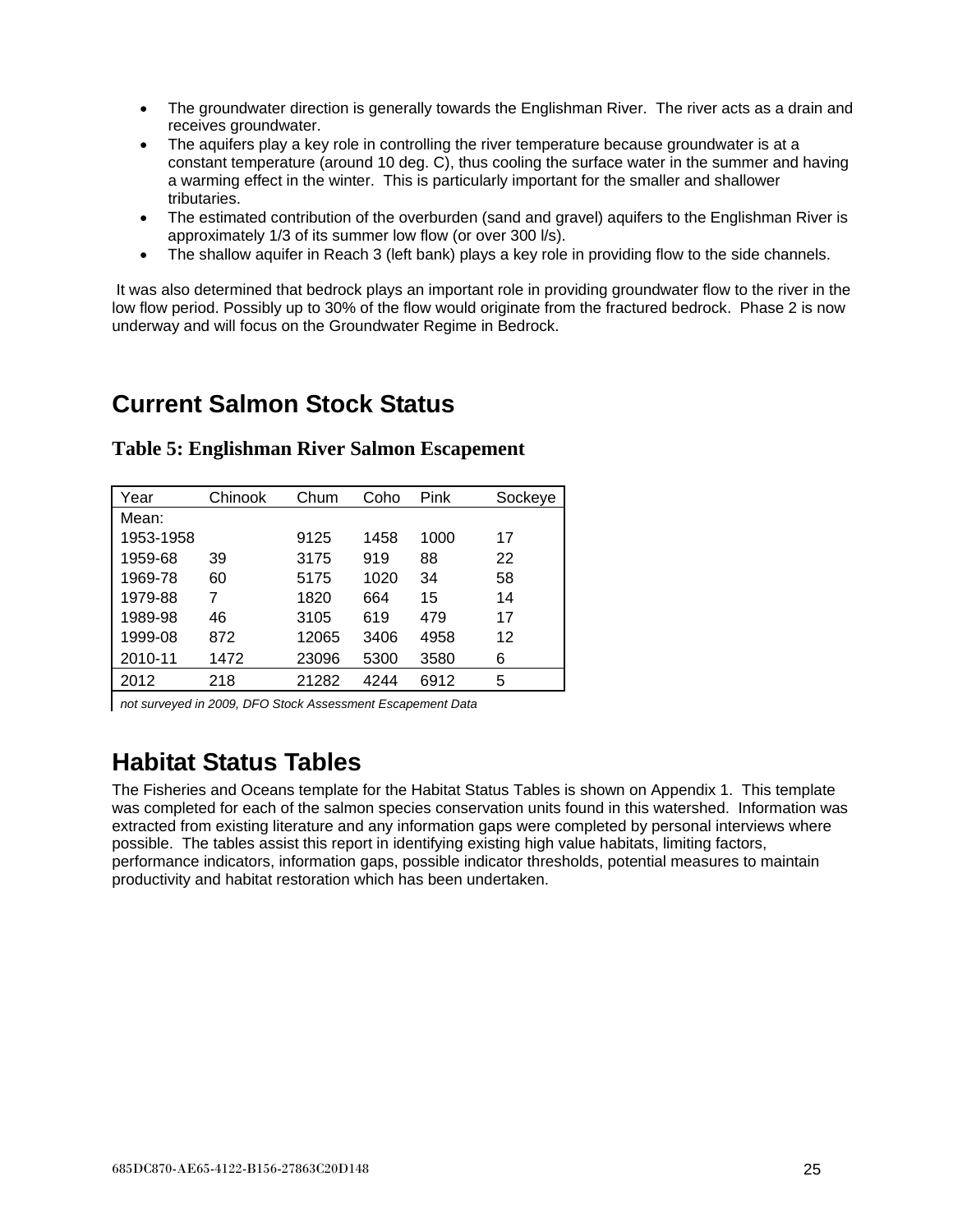# <span id="page-25-0"></span>**Pressure State Indicators**

Similar to other large watersheds on east coast Vancouver Island, the habitat pressures on the Englishman River are due to human activities; starting with logging, mining and farming, and then later, urbanization. The historic first pass (1800-1950) of logging in the watershed appears to have had the most significant effect based on the habitat and river channel assessments by Morley & Lough (2002) and Rood (2002).

The selected indicators/thresholds were chosen based on:

- 1. Loss of bank stability, reduced water quality, and reduction in potential LWD;
- 2. Reduction of instream channel complexity caused from logging the riparian vegetation, cross stream yarding and dredge mining all of which are responsible for bank erosion, channel aggradation, and channel instability.
- 3. Increased sedimentation leading to a reduction of spawning success and reduction in wetted areas during low flow periods.

These factors lead to the selection of the following habitat indicators (Table 7) which were most appropriate for the Englishman River. Habitat indicators, metrics and benchmarks were selected from Appendixes 12 and 14 in Stalberg et al (2009).

| <b>Habitat Type</b> | <b>Action</b> | <b>Indicator</b>                                  |
|---------------------|---------------|---------------------------------------------------|
| Estuary             | <b>State</b>  | <b>Estuarine Habitat Area</b>                     |
| Stream              | Pressure      | Disturbance of Riparian Areas                     |
| Stream              | Pressure      | Total land cover alteration (Forestry and Mining) |
| Stream              | <b>State</b>  | Stream Discharge                                  |
| Stream              | <b>State</b>  | <b>Water Temperatures</b>                         |
| Stream              | <b>State</b>  | <b>Suspended Sediment</b>                         |

## <span id="page-25-1"></span>**Table 6: Application of Recommended Habitat Indicators -**

# <span id="page-25-2"></span>**Potential Restoration Projects**

The literature and interviews identified the following habitat impacts;

- 1. Increased sedimentation from upland sources
- 2. Increased bank erosion
- 3. Reduced riparian areas
- 4. Reduction in summer flow and wetted area
- 5. Reduction of channel complexity
- 6. Loss of rearing area
- 7. Loss of spawning gravel

The lower reaches of the Englishman River are the highest value fish habitat but the headwaters may still be in control of the fate of fish living in the mainstem. Restoration work must remain in balance between upland and lower reaches. To date, the list of past project activities reflects a sharing among upper watershed and lower watershed restoration.

The completed successful restoration projects indicate the direction for the future. Below is a summary of what was described in the reach segments above.

## <span id="page-25-3"></span>*Estuary*

The estuary has been protected with land purchases. It has had two major assessment and monitoring projects on its status - Annand et al 1993, Buechert et al 2009. The findings indicated that there are threats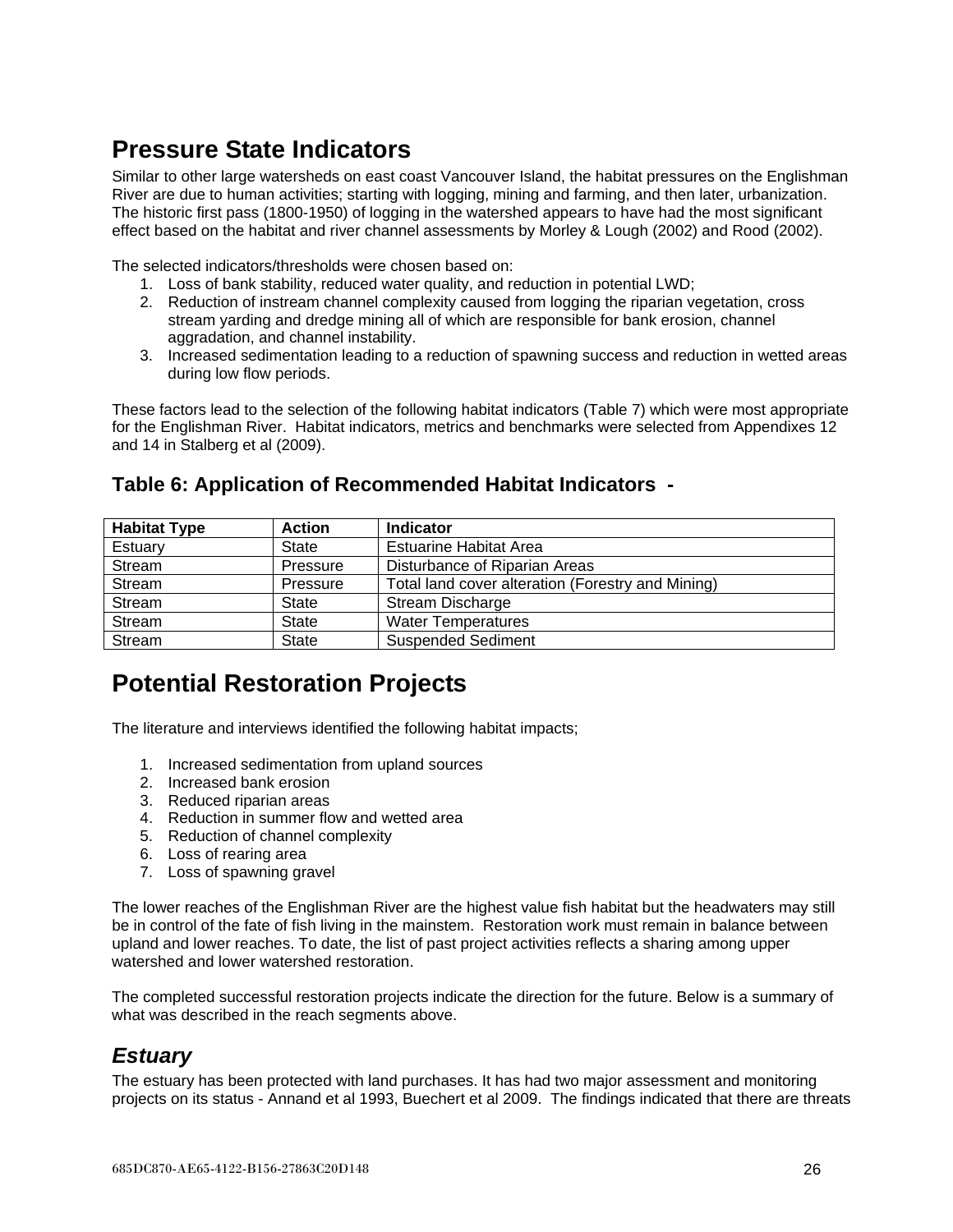to water quality from storm water inputs and invasive species (including wildlife) have overtaken many plant community areas and threaten others. The habitat quality of the estuarine areas has declined as a result of the vegetation and human developments. The more recent publication (Buechert et al 2009) has a very complete list of restoration actions that should address these issues. It recommends invasive plant removal, invasive species management, storm water quality improvements and more monitoring.

# <span id="page-26-0"></span>*Mainstem Reaches*

The construction of off channel habitat along the mainstem to provide rearing and spawning refuge from the fluctuating flows has been successful. There may be more opportunities to install off channel or improve the existing sites (habitat complexity/spawning gravel/water supplies). There have been mainstem channel habitat complexing structures (LWD/ Groynes/Boulder clusters) installed by DFO/BCCF in areas of need but they have met with mixed success. There are erosion and deposition areas along the mainstem that should be addressed such as the clay banks just below the South Englishman River entrance and the aggraded bars above and below the old Highway crossing. There are other small but locally significant habitat/bank stability issues that occur when conifers are failing on the adiacent banks (i.e. Reach E2 – Martindale Road Scout Canada/Parry's Campground).

## <span id="page-26-1"></span>*Headwater Reaches*

Most of this land is currently owned by Island Timberlands (82%), previously owned by Weyerhaeuser until 2005 and MacMillan Bloedel until 1999. TimberWest, the second largest ownership has land (6.3%) mostly on the lower river (Bocking & Gaboury, 2001). The monitoring of erosion/sediment sources has been recommended by Gaboury (2005) and Rood (2002). Bank stability work has been addressed on Island Timberlands property in the upper watershed based on their Watershed Assessment (Higman et al 2003). The Timber Companies have been significant partners in many projects along the lower reaches of the river with stewardship groups and government. They attend the Englishman River Steering Committee meetings and share knowledge and resources.

## <span id="page-26-2"></span>*Potential Restoration Projects Tributaries*

## <span id="page-26-3"></span>**Shelly Creek**

There has been no documented restoration on this creek. The assessments (gps mapping, barrier locations and smolt trapping) from 2011 to 2013 by the MVIHES indicate it is important off channel habitat to the mainstem Englishman River that should continue to be protected. There are barrier culverts on the creek at almost every road crossing that, if repaired, could offer further improvements to migration for both salmon and resident trout.

## <span id="page-26-4"></span>**Morison Creek**

This creek has potential projects with fish barrier removal, riparian protection and farm stewardship (fencing, planting, sediment removal, erosion protection). Past projects are the templates for further work (MVIHES 2005).

## <span id="page-26-5"></span>**Centre Creek**

This long flat tributary lacks cover, pool depth and habitat complexity throughout its length. The Restoration Plan (Warttig & Clough, 2004, 2008) identified opportunities for the entire anadromous length with template prescriptions. The work has been almost annual since 2004 and more is planned in 2013 by the MVIHES and the Pacific Salmon Foundation Community Salmon Program.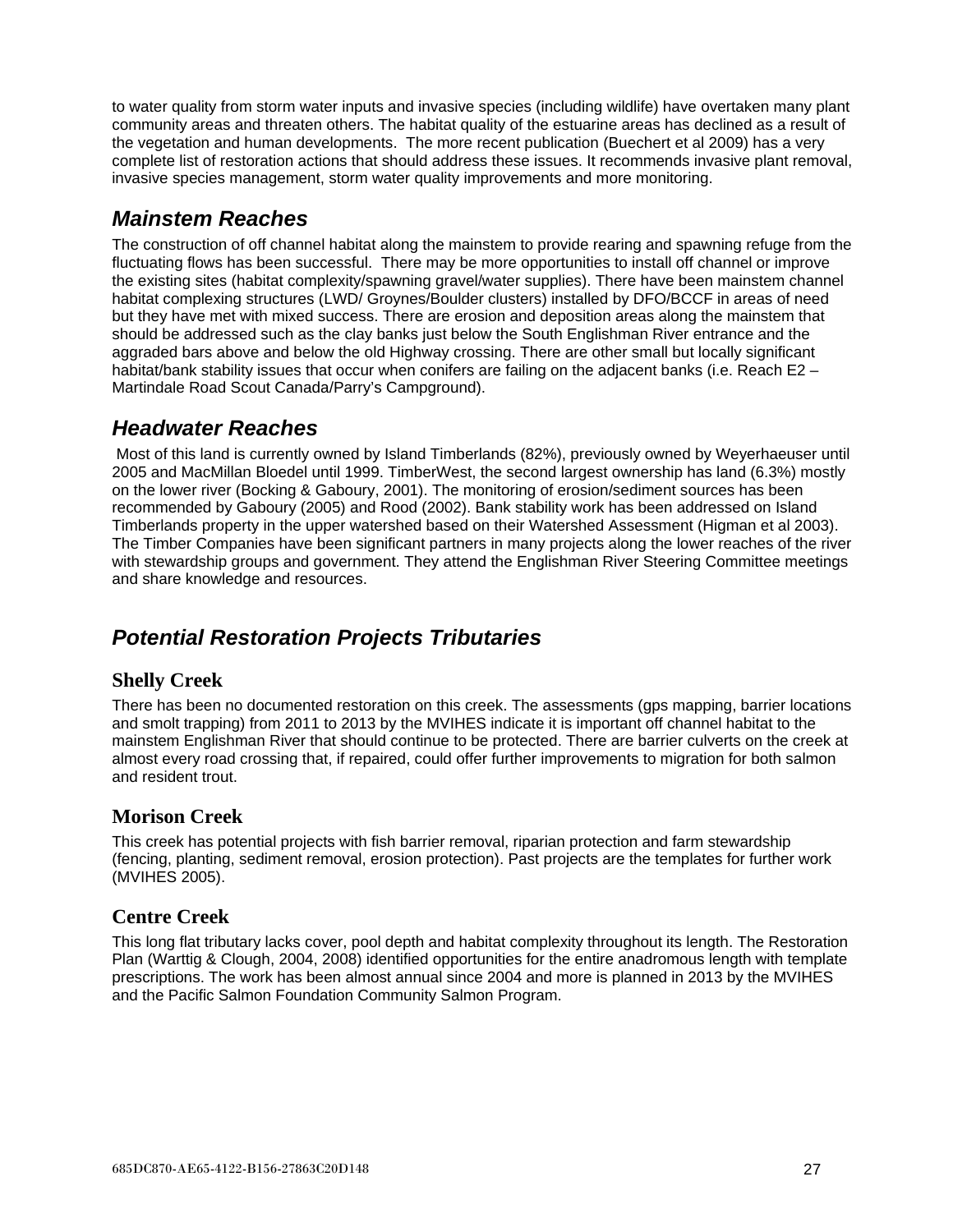# <span id="page-27-0"></span>**Possible Measures to Maintain Productivity**

Protection of existing aquatic values is on-going by all the participants on the Recovery Plan Steering Committee. This includes land purchase for park reserve, riparian reserve areas, and voluntary land owner protection/practices. The opportunity to secure all the riparian areas of the river and tributaries in some form of protection; either by purchase, covenant or landholder agreement is desirable. Some key areas in this watershed that may offer an opportunity to improve their protection status are the estuary foreshore held as private property as well as riparian areas on the tributaries of Shelly and Morrison Creek.

With respect to protection of the existing habitat values of the Englishman River the following attributes and challenges are going to play a significant role in recovery outcome:

1. The majority of the watershed headwaters are in privately held lands.

2. The estuary and lower salmon bearing reaches are mostly publicly owned and managed. The private land owners have over the years contributed to many restoration actions on their land and off site. The continued partnership and communication with private land owners is vital to maintain productivity in the watershed.

# <span id="page-27-1"></span>**Reasonable Information Gaps**

The previous assessments on the Englishman River provided a fair picture of the salmon bearing reaches. However none of the reports form complete surveys of the entire watershed. The last habitat assessment was limited in scope and 10 years old. Since then, conditions and habitat treatment strategies have changed. Up to date assessments are needed. This assessment should include the headwaters. The watershed fish habitat should be assessed at a level that allows monitoring the changes in standard fish habitat (i.e. WRP Level 2) metrics such as channel/wetted width, LWD and pool/riffle frequency. Information gaps include:

- 1. Up to date fish habitat information is needed for the mainstem and many tributaries. Critical rearing habitat must be measured and monitored using a comparable habitat assessment methodology (i.e. RIC/WRP Level 2) to provide an overall habitat status that provides direction on management.
- 2. A performance review of restoration structures is needed. Multiple agency activities over many years has left a gap in understanding the entire scope of what has been undertaken, where it is located and its performance through effectiveness monitoring (i.e. Koning et al 1997) . A single repository of information on fish habitat restoration and enhancement for this watershed is needed. An interactive web based file using an application such as Google Earth<sup>®</sup> could permit partners to contribute their project location information to the ERWRP.
- 3. More hydrological information is needed on groundwater and surface water. to understand specific flow requirements and the watershed's vulnerability to climate change.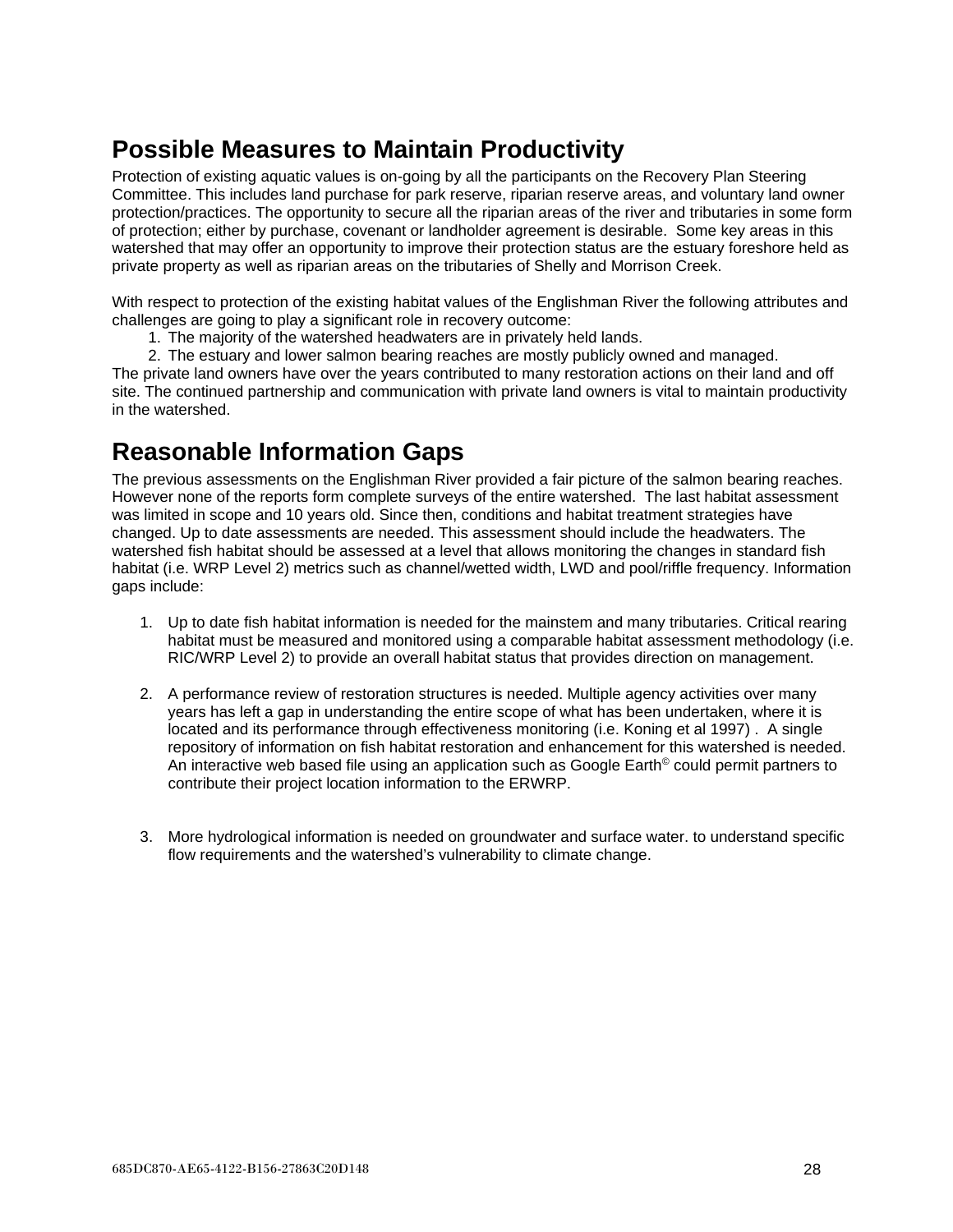# <span id="page-28-0"></span>**Conclusions**

The River has been negatively affected by historic forestry practices. Logging removed nearly the entire riparian zone of the river which has contributed to the unstable terrain and large sediment volumes in the lower reaches. The main causes and consequences are well described in context of River Geomorphology (Rood 2002), Fish Habitat (Lough & Morley 2002) and Recovery Plan (Bocking & Gaboury 2001, Gaboury 2005). These studies provided the foundation for activities by the Englishman River Watershed Recovery Plan and included stream/riparian restoration, monitoring of water quality and quantity, fish assessments, awareness, coordination and detailed habitat assessments. The Pacific Salmon Endowment Fund Society provided the main funding for the Recovery Plan from 2001 until 2006. The Plan was, and is now, overseen by a Steering Committee consisting of members from DFO, MOE, RDN, City of Parksville, The Nature Trust of BC, forest industry (TimberWest, Island Timberlands) and private consultants, and is chaired by MVIHES.

This report covers most of the activities undertaken on the Englishman River in the last 30 years. The results can be looked at from several perspectives. All are positive but many studies and reports identify significant challenges.

- Perhaps the most important positive action in the recent history of the watershed is the increase in protected and park land in the watershed. The protected lands are mostly held by The Nature Trust of BC, both in the estuary and in the Englishman River Regional Park. There are also private land covenants by TimberWest along the river. Other high value areas need guaranteed protection through purchase or covenants such as the remaining private land areas in the estuary and riparian areas along the mainstem adjacent to Martindale Road, as well as headwater wetlands such as Ferguson Swamp on the South Englishman.
- The historic logging impacts of the river morphology are such that even with sediment sources from sidewalls attenuated, there is significant stockpiled sediment in the channel still available for transport and deposition in the lower river (Rood 2002).
- There is a good list of watershed recovery projects to undertake thanks to recovery strategy publications (Bocking and Gaboury 2001, Gaboury 2005)
- There is significant low flow in summer months and while this is still a concern, it has been improved considerably with water releases from Arrowsmith Lake (AWS 2012).
- The adult spawner salmon populations in the river are generally far stronger than they were 20 years ago (Chinook 20X, Chum 4X, Coho 5X, Pink 10X). The only exception is Steelhead which has not shown a similar response. The CFDC have operated the hatchery at the Englishman River since 1997 and can take some credit for this success.
- Sidechannels are an effective tool in habitat restoration for many species of fish. The Clay Young Sidechannel in the RDN Park on the west side contributes a huge proportion of the Coho smolts and other species to the river (Taylor & Wright 2010).
- Sidechannel installations are not always reliable. Two earlier sidechannel sites on the Englishman River were lost or decommissioned due to flooding or lack of consistent water supplies (Miller 1997).
- Instream fish habitat in the mainstem is significantly lacking and needed (Lough & Morley 2002) and addressed in several applications but is expensive to install with higher risk of maintenance requirements (Silvestri 2007, Clough 2010).
- Instream fish habitat in tributaries addresses similar issues of LWD, bank stabilization and off channel habitat (MVIHES 2005-2012).
- There is a need to monitor and record all instream restoration sites from every organization on one shared record to assess for performance and maintenance (i.e. Koning et al 1997). This will provide further direction on the best approaches to use in the Recovery Plan.
- More funds are needed. The program began with the Pacific Salmon Endowment Fund contributing 1 million dollars in 2001. This core fund was reduced over the years as more watersheds were added for Recovery, and then it finished in 2006 when the funding was re-allocated to the Fraser River. However, other contributors have also been significant in programs benefiting the Englishman River: TimberWest, Island Timberlands, Georgia Basin Living Rivers, Pacific Salmon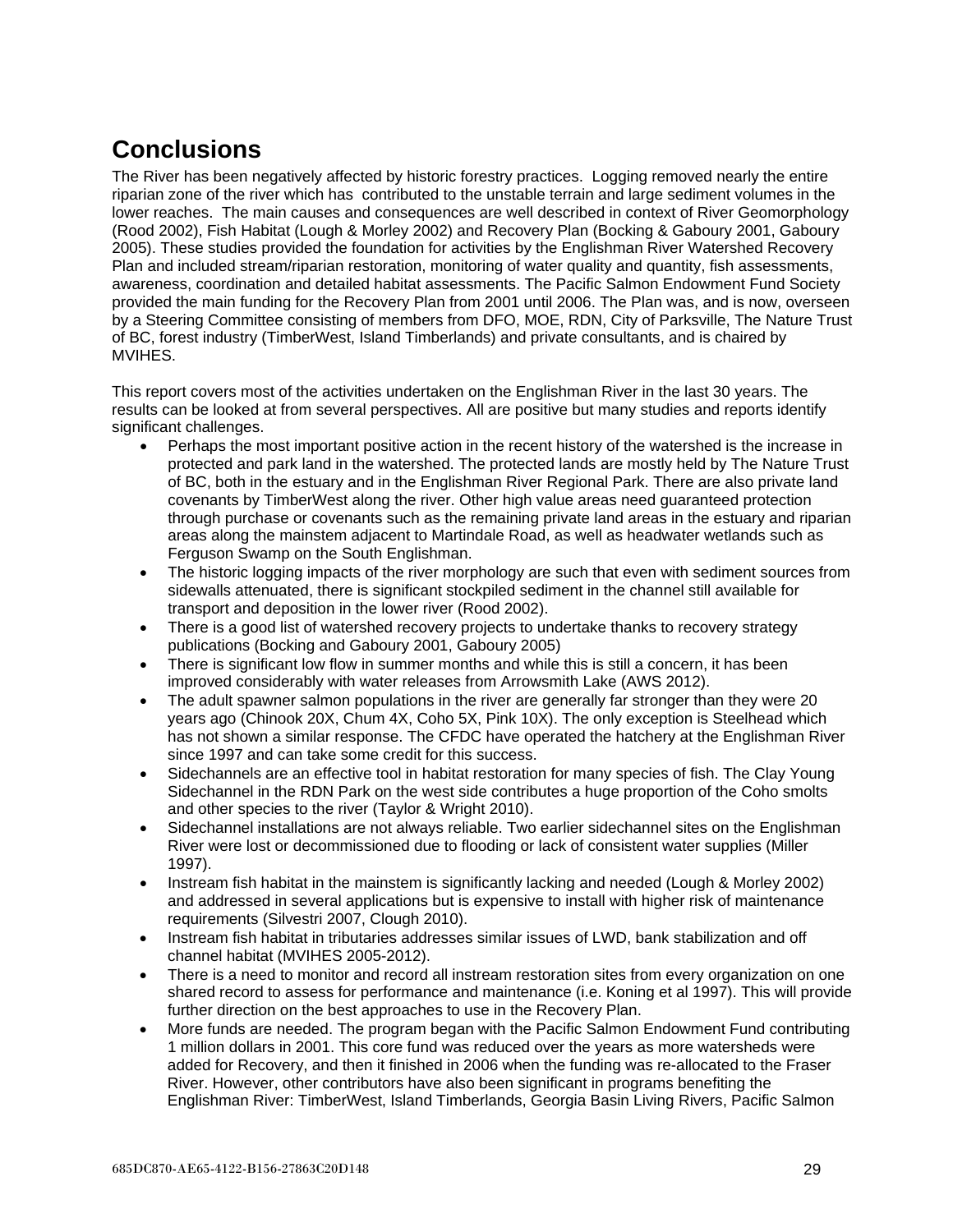Foundation CSP, Arrowsmith Water Service, Regional District of Nanaimo, Fisheries and Oceans Canada, Environment Canada and Ministry of Environment as well as many foundations (Vancouver, Real Estate Foundation of BC, Mountain Co-op, RBC Blue Water etc. etc.).

- Volunteer Stewards have contributed significantly to the restoration of this watershed. Almost all restoration work done in Shelly Creek, Morison Creek, Swayne Creek and Centre Creek was done by Streamkeepers. They have contributed significant projects in the mainstem and estuary as well. The MVIHES stewards have been undertaking water quality monitoring with Environment Canada and the Community Watershed Monitoring Program of the RDN and MOE for several years. They also monitor flow and groundwater-surface water interaction and are involved in education programs in the community and the local schools, fry salvage and smolt monitoring.
- MVIHES will be establishing a watershed stewardship monitoring program based on the outcomes of this report.

In closing; the Englishman River Habitat Status could be described as having an excellent foundation of assessments. These assessments have been used with success to conduct recovery plan activities that have a coordinated and purposeful strategy. Each salmon bearing reach in the watershed has seen some improvement in habitat condition due to direct action by the partners in the recovery plan. The habitat condition of the river is definitely improving from deathly low levels of habitat it once had and that is perhaps most clearly observed in the return of the salmon stocks.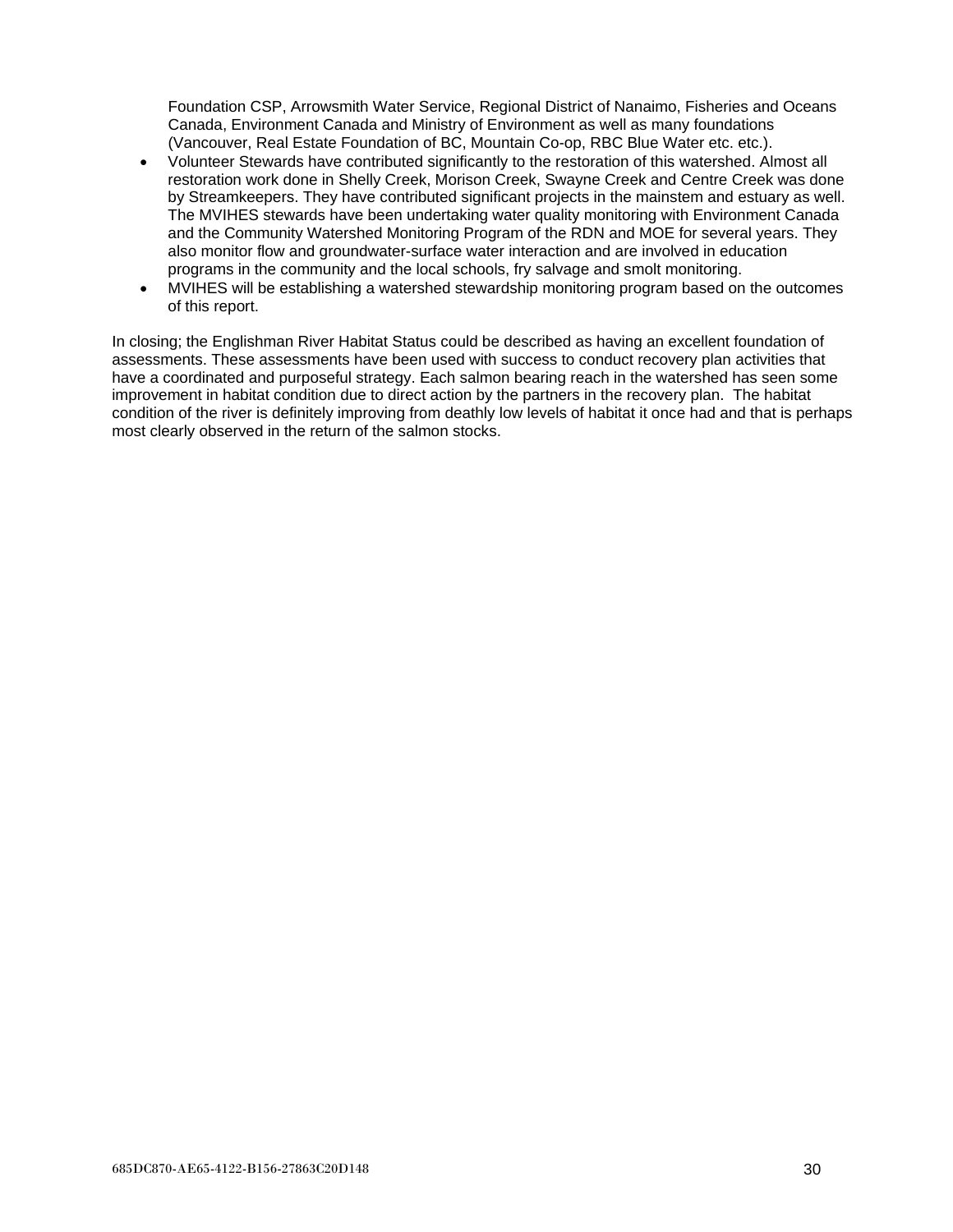# <span id="page-30-0"></span>**Volunteer Stewardship Opportunities (Draft Outline)**

Many past publications have identified their own segments of action required for the Englishman River watershed. Starting with the Estuary (Caring for the Englishman Estuary, MVIHES 2009) on up to the headwaters with water quality monitoring . A synopsis of action items for projects is presented with references noted;

#### **Englishman Estuary**

Reference : Caring For the Englishan River Estuary Action Items: Plants – monitor, assess the decline of sedge and recover Water – Storm Water Quality, Bank erosion, Fish Utilization – Salmonids, Forage fish. Habitat Restoration – invasive species removal, native planting, BCCF –potential estuary restoration project

#### **Mainstem**

Park management Plan (2008) spells out a long list

Riparian Planting, invasive removal, , awareness signage, access etc, all stuff geared to "Friends of ER Park"(see friends of Mt Douglas Park for ideas FOMD.ca)

LWD – mainstem maintenance, monitoring, partner with BCCF/DFO for re-tying LWD in summer Off Channel development advice - Bruce Carpenter property development, map and design and help find funds, small LWD, spawning gravel sites scaled to volunteers is possible

Existing Off channels – need spawning gravel and cover, also planting and trail redo Erosion protection/bioengineering

Water Quality –Community Watershed Monitoring Network (MOE & RDN), EC at Hwy. 19a bridge Storm Water projects – Rain gardens for roadways & parking lots, The two main highway bridges over the river lack detention of runoff and require diversion to infiltration/settling areas.

#### **Headwaters**

Marmot recovery – wildlife branch inventory people may have some tagging or other Water Quality –BCCF data logger areas, Community Watershed Monitoring Network (MOE & RDN) Partner with Timber company projects – ORR/garbage clean up/any other forest projects – possibly stabilization, grass seeding ditches/small road cuts, sump clean out – by partnering funding for them to hire summer students for the work??

#### **Tributaries**

#### **Centre Creek**

Centre Creek Restoration Plan (2004) A long list of ongoing activities, LWD, Riparian, off channel Data Logger – flow & temperature revisit riparian treatments done 10 years ago, invite W Warttig to review and report

#### **Morison/Swayne**

Farm/Property stewardship plans (resurrect 2009 plans) Improve drainage, water quality, fencing, planting, monitoring, Fish access at triple falls- was once considered – open up vast coho habitat Water Quality –Community Watershed Monitoring Network (MOE & RDN) Morison

#### **South Englishman**

Monitoring –determine species access past barriers in the lower riiver to find the extent of steelhead and coho habitat use.

Water Quality –Community Watershed Monitoring Network (MOE & RDN)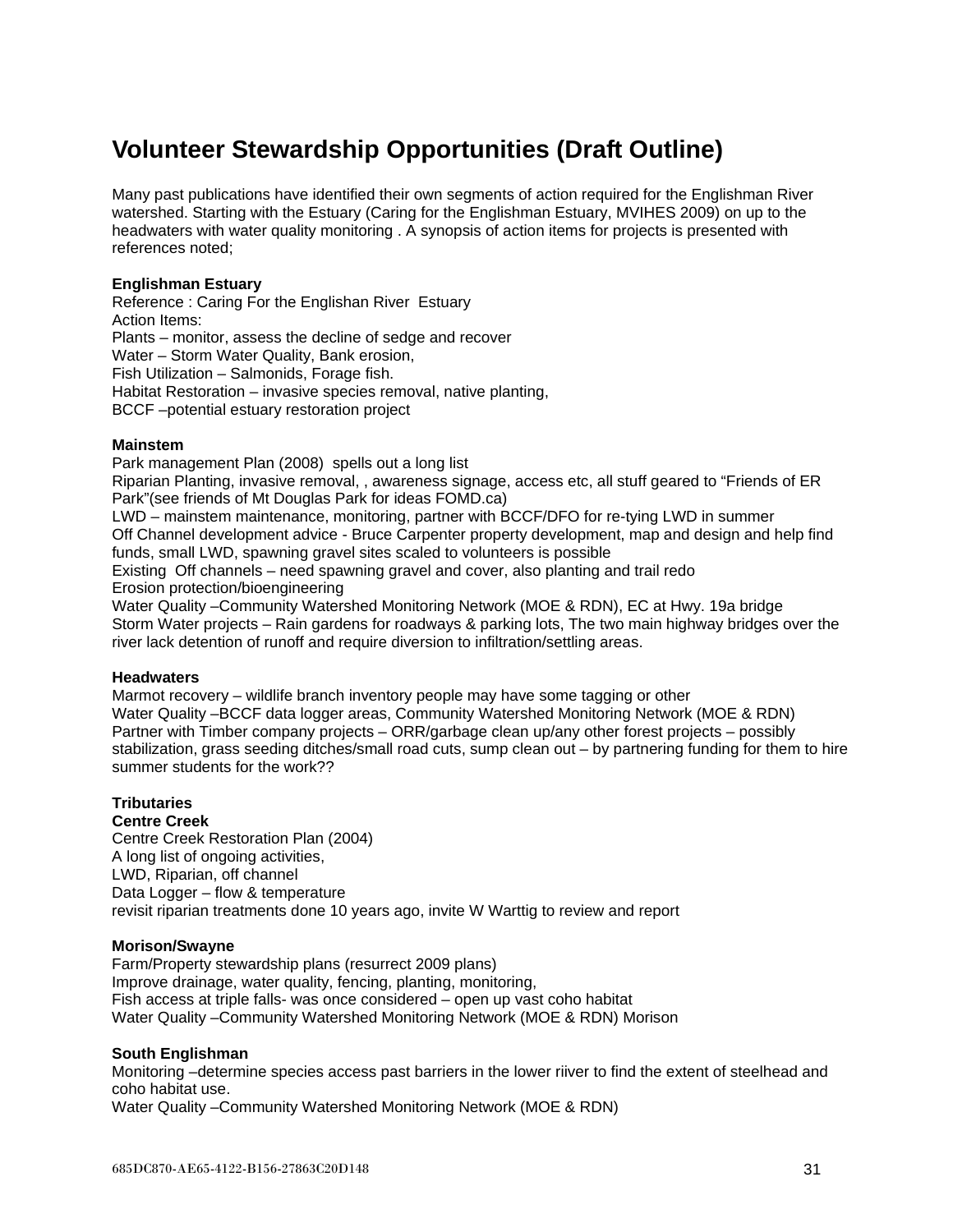#### **Shelly Creek**

Walshe 1999 plan Continue smolt trap, inventory and map entire creek, write management plan Possible – fencing, planting, water quality, instream improvements Upland storm water project Barrier removals – bad culverts/erosion Water Quality –Community Watershed Monitoring Network (MOE & RDN)

#### **Sidechannels**

Add spawning gravel, plants, cover logs, do maintenance on past structures Do spawner counts/redd counts Plant edges, maintain trails with improved surfaces and drainage and crowd control (see rdn parks list)

#### **Hatchery**

Help with egg transfers, fish husbandry, Brood capture local brood stock of Pinks, Chums if low in abundance Assist with setup of classroom egg incubators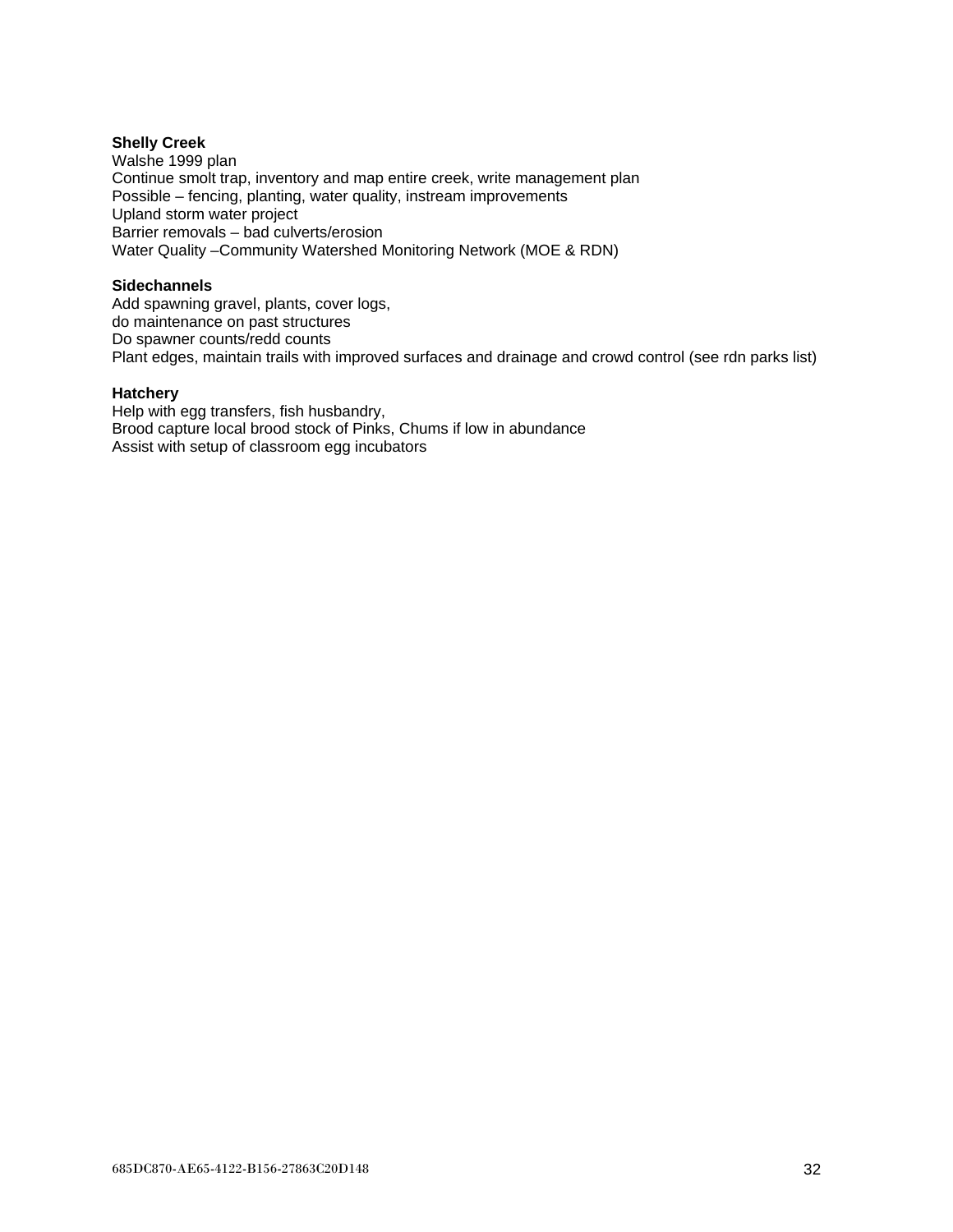# <span id="page-32-0"></span>**References**

Annand, C.,A., B. Hillaby and J. Naylor. 1993, Englishman River Estuary. Prepared for the Pacific Estuary Conservation Program *A comprehensive field collection of Fish, Benthos, Epibenthos, Water Chemistry, Vegetation and Bird species of the Englishman River estuary in 1993 as well as history of ownership and development.* 

Arrowsmith Water Service, 2012. Fisheries Benefits Bulletin. [www.arrowsmithwaterservice.ca/fisheries\\_benefits.asp](http://www.arrowsmithwaterservice.ca/fisheries_benefits.asp)

Buechert, R., D. Clough and M. Deakin, 2009. Caring For The Englishman Estuary. A bio-inventory and Volunteer Monitoring Project. Commissioned for the Mid Vancouver Island Habitat Enhancement Society. Parksville B.C.

*A 2007 & 2008 inventory of estuarine Fish, Water Quality, Vascular Plants, Terrestrial Fauna, Mapping Special Places and features, Invasive Species, and Near Shore Studies (Shoreline Inventory, Marine Riparian Areas, Eel Grass Mapping, Forage Fish). Analysis of current status compared to historic references.*

- Buechert, R.D. 1999. Streamside Protection Areas: Shelley Creek Stewardship Project. A MVIHES project for City of Parksville. *A trial streamside protection zoning for maintaining the riparian area of Shelley Creek.*
- Brown, R.F.,V.D. Chahley and D.G. Demontier. 1977. Preliminary Catalogue of Salmon Streams and Spawning Escapements of Statistical Area 14 (Comox-Parksville) Fisheries and Oceans Vancouver.
- Blackman, B.G. and R.E. Hurst, 1988. An Evaluation of the Enhancement Potential of the Englishman River. Fisheries and Oceans. Nanaimo B.C.
- Bocking, R. and M. Gaboury, 2001. Englishman River Watershed Recovery Plan. Prepared for the Pacific Salmon Endowment Fund Society. L.G.L. Limited, Sidney B.C *This recovery plan was targeted for Steelhead and Coho as part of the Georgia Basin Recovery Planning process with funding primarily from the Pacific Salmon Endowment Fund. It provided an overview of the watershed, the components of a recovery plan and the gaps in data. It prioritized 12 Recovery Projects.*
- Boom, A. and G. Bryden, 1993. Englishman River Water Allocation Plan. Province of British Columbia, Regional Water Management Branch, Ministry of Environment, Lands and Parks, Vancouver Island Region, Nanaimo B.C. *An overview of the water supplies, flows and allocations in the watershed with recommendations on storage for future use including details for the proposed Arrowsmith Lake Reservoir.*
- Burns, Ted & Associates, 1995. Environmental Assessment of the Proposed Corfield and Butler Development near Parksville.

*This report of Shelly Creek noted the stream channel was diverted in its mid reach and cut off salmon access.*

- Clermont, H. (ed) 2011. The State of the Mount Arrowsmith Biosphere Reserve. Global and Climate Change in Mountain Sites 2011. (www.mabr.ca)
- Clough, D.R. & G. Stewart, 1988. Morison Creek Summer Electroshock Survey above and below Triple Falls. Unpublished field notes. D.R. Clough Consulting, Lantzville B.C.
- Clough, D.R. & G. Stewart, 1991. Englishman River Salmon Brood Capture and Swim Survey Records. Unpublished Records. D.R. Clough Consulting, Lantzville B.C.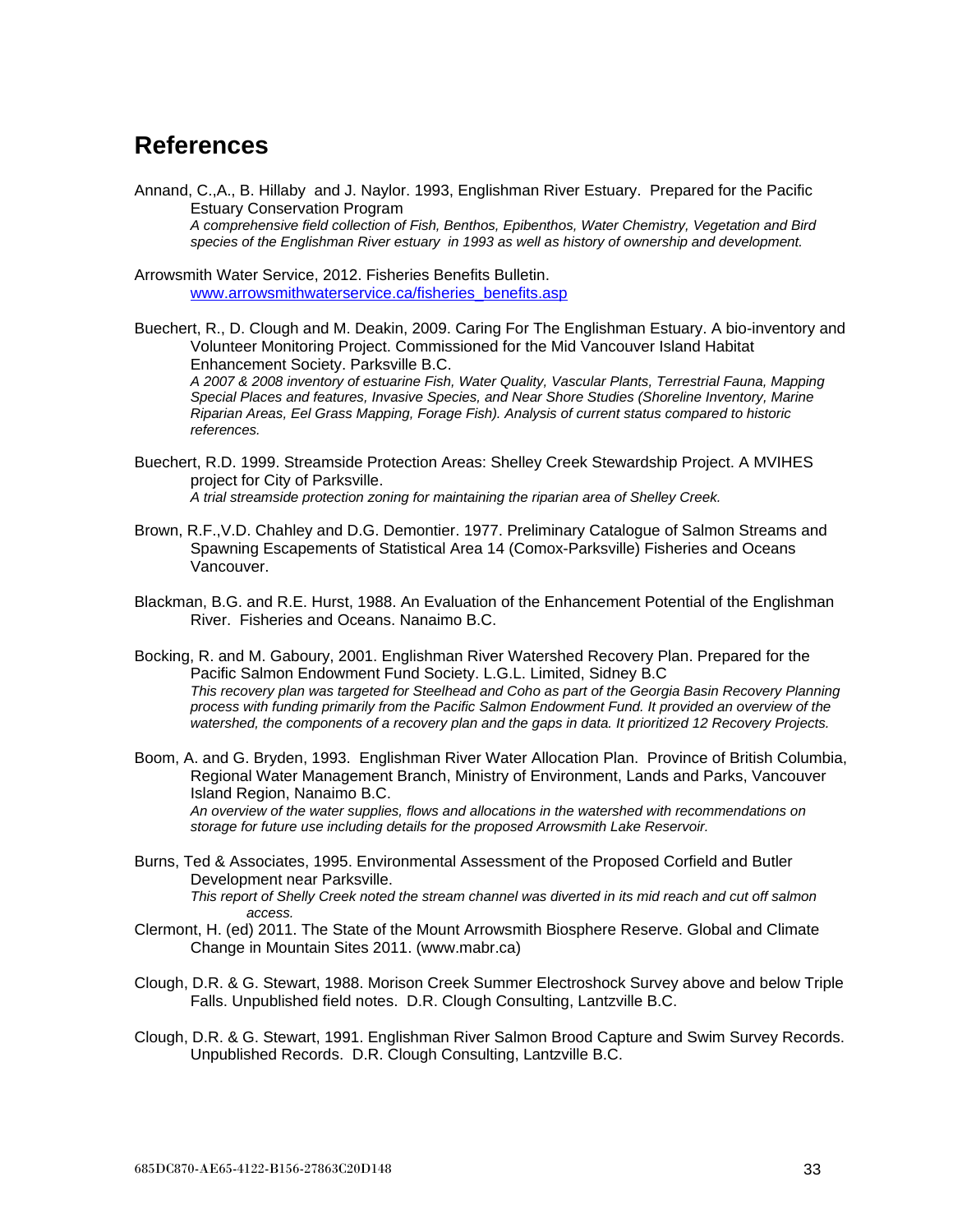- Clough, D.R. 2004. Environmental Assessment- Camp Douglas, Englishman River. On behalf of 1<sup>st</sup> Parksville Troop, Scouts Canada c/o Peter Jorgenson, Jorgensen/Osmond Ltd.11A – 1009 Allsbrook Centre Parksville, B.C.V9P2A9.
- Clough, D.R. 2010. Englishman River Bank Stabilization. Parry's Campground B.C. Water Management, Nanaimo: Approval File Number A1-1490, Parksville, B.C.V9P2A9. D.R. Clough Consulting, Lantzville B.C.
- Decker, A. S. M.J. Lightly and A.A. Ladwig, 2003. The Contribution of Two Constructed Sidechannels to Coho Production on the Englishman River. Fisheries and Oceans. Can. Tech. Rep. Fish & Aq. Sciences 2442. .
- Fisheries and Oceans Canada. 2006. Englishman River Bank Stabilization as built survey, Lot A, DL 128, Nanoose District. Oceans and Community Stewardship, Nanaimo B.C.
- Gaboury, M. N. 2003, Fish habitat Restoration Designs for the Englishman River. On behalf of the BC Conservation Foundation for the Pacific Salmon Foundation. L.G.L. Limited, Sidney B.C. *Restoration prescriptions for 15 LWD and one Boulder placement in the mainstem from 3.7 to 9.3km.*
- Gaboury, M.N, 2005. A Strategy for Protection and Restoration of the Englishman River Mainstem. Prepared for the Englishman River Watershed Recovery Plan Community Roundtable and Pacific Salmon Endowment Fund Society. L.G.L. Limited, Sidney B.C. *A prioritization and budget for the top ten restoration measures on the Englishman River mainstem, particularly in Reach E3. It collects and analyzes considerable data on channel morphology.*
- GW Solutions, 2012. Lower Englishman River Watershed Groundwater and Surface Water Interaction.. Commissioned for the Mid Vancouver Island Habitat Enhancement Society. *This project was designed to collect aquifer and groundwater information and relationships with the Englishman River.*
- Hawkes, V.C., M. Gaboury, & J. Fenneman. 2008. 2008-2012 management Plan for the Englishman River Regional Park. Prepared for the Regional District of Nanaimo, Recreation and Parks. By L.G.L. Ltd. Sidney B.C.
- Hamilton, R.E. and G.T. Kasakoski, 1982. Water Requirements for the Fisheries Resource of the Englishman River. Vancouver Island, B.C. Can. Man. Rep. Fish. Aquat. Sci. 1676.
- Higman, S. , B. Pollard, I. Redden and G. Horel. 2003. Englishman River Watershed Assessment, Weyerhaeuser, Nanaimo B.C.
- Hill, N.1992, Fisheries and Oceans, Salmon Enhancement Program, Fletcher Challenge Sidechannel-Site Plan 31-65-01 to 03. Design Drawings. Fisheries and Oceans Vancouver B.C.
- Hurst, R. H. 1988. Englishman River Salmon Maintenance Plan. Sep.15, 1988 Planning letter sent to Gary Logan, Head, Small Projects Unit. Fisheries and Oceans, Vancouver *This memo outlined the intent of sidechannel, stock enhancement and monitoring strategies that formed the basis of the programs.*
- Hurst, R. H., D.R. Clough & G. Stewart, 1990. Coho Colonization Program. Unpublished field operations, Fisheries and Oceans, Nanaimo B.C. *This program ran from 1986 to 1994 and undertook alternative habitat and enhancement strategies for restoration of native stocks on the east coast of Vancouver Island.*
- Johnston, N.T. and P. A. Slaney, 1996. Fish habitat Assessment Procedures. Watershed Restoration Program Technical Circular No. 8. Ministry of Environment, Ministry of Forests, Nanaimo.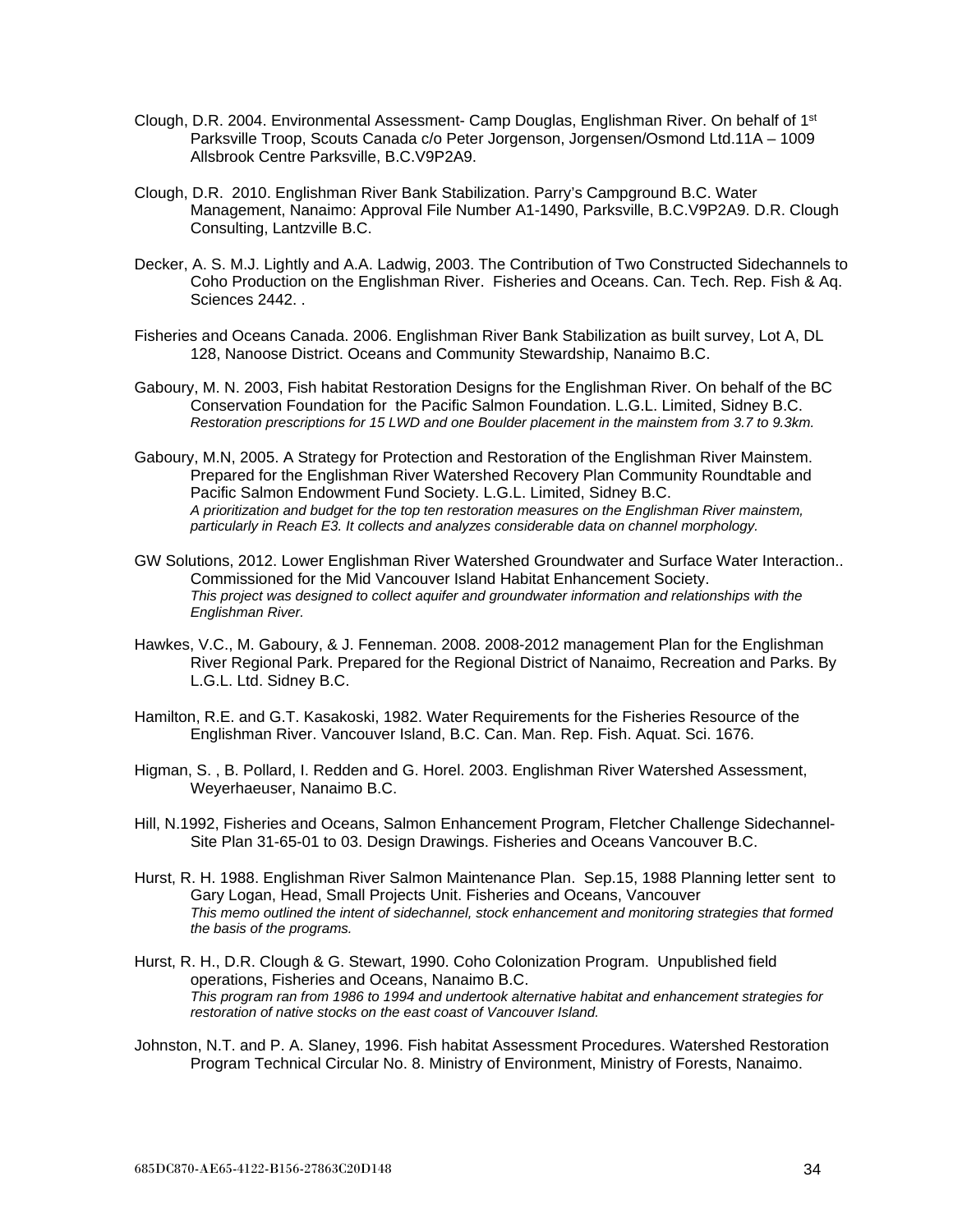- Koning, C.W., M.N. Gaboury, M. N. Feduk and Pat A. Slaney, 1997. Techniques to Evaluate the Effectiveness of Fish habitat Restoration Works in Streams Impacted by Logging Activities. Proc. CWRA Footprints of Humanity, June 3-6, 1997, Lethbridge AB
- Lough, M and C. Morley, 2002. Overview Assessment of Fish and Fish habitat in the Englishman River Watershed. Prepared for the Pacific Salmon Foundation and funded by the Pacific Salmon Endowment Fund. *An overview biological assessment by reach of fish species presence and limiting habitat conditions from 74 habitat and 36 fish sample locations. They recommended addressing low flow, as well as summer and winter fish habitat.*

Labelle, M. 2009. Status of Pacific Salmon Resources in Southern British Columbia and the Fraser River Basin*.* Vancouver, BC: Pacific Fisheries Resource Conservation Council.

Mathews, I. and A. Eden, 2005. Salmon Escapement to the Englishman River, 2005. Fisheries and Oceans, South Coast Area, Nanaimo B.C.17 pp

*The last of six PSEF funded escapement surveys.*

Mount Arrowsmith Biosphere Foundation, mabf.ca

- Miller, L. 1997. Englishman River The MacMillan Bloedel Channel, a summary of present and historical biological data. Habitat and Enhancement Branch, DFO, Nanaimo. *References the 1980's DFO research and development leading to the Englishman sidechannels as well as their current carrying capacity.*
- McCulloch, M.P. 2006, Englishman and South Englishman River Restoration Activities 2005. For pacific Salmon Endowment Fund, Ministry of Transportation Environmental Enhancement Fund and the Habitat Conservation Trust Fund. Prepared by BC Conservation Foundation Nanaimo B.C.

*A total of 22 large woody debris and boulder riffle enhancements in the Englishman mainstem and South Englishman River in 2005.* 

- MVIHES 2002, Englishman River Estuary and Shelly Creek Riparian Restoration Project 2002 PSEFS Final Report.
- MVIHES 2005. ER 015 2005 Morison Swayne Rehabilitation 2005. Funded by Pacific Salmon Endowment Fund, 2005. Mid Vancouver Island Enhancement Society, P.O. Box 935 Parksville B.C.
- MVIHES 2008, Englishman River Flow Management 2007. Englishman River Recovery Plan Roundtable.

*Mentor local stewards in standardized science based stream flow gauging and work on Water Management Plan (WMP) with local government.*

MVIHES 2009, Fish in the Ditch Atlas- Deep Bay to Lantzville. Prepared by the Mid Vancouver Island Enhancement Society. mvihes.ca *A stream and fish presence atlas of RDN ditches and small drainages to protect and provide a tool for better management practices.*

MVIHES 2005, Centre Creek Phase One. Final report for Pacific Salmon Foundation CSP .

MVIHES 2006, Centre Creek Phase Two. Final report for Pacific Salmon Foundation CSP 06-045.

MVIHES 2008, Centre Creek Phase Four. Final report for Pacific Salmon Foundation CSP 08-043.

MVIHES 2010, Centre Creek Restoration 2010. Final report for Pacific Salmon Foundation CSP 050.

MVIHES 2011, Centre Creek Restoration 2011. Final report for Pacific Salmon Foundation CSP S.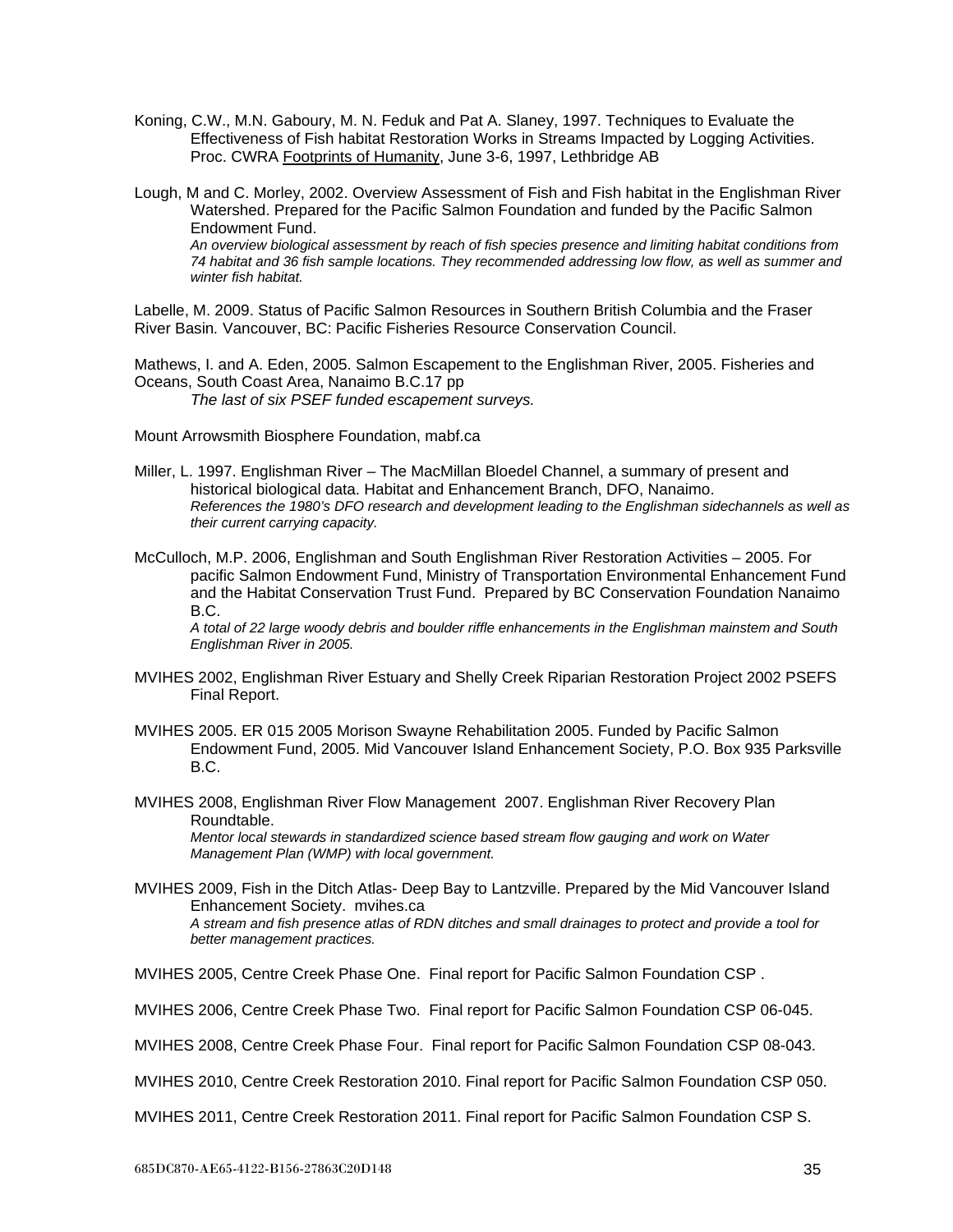MVIHES 2012, Centre Creek Restoration 2012. Final report for Pacific Salmon Foundation CSP 038.

- MVIHES 2013. Shelly Creek Smolt Trap Report 2013. For DFO Stock Assessment and Dave Davies, Community Programs , DFO Comox B.C.
- Mottram, W. & L. Wells, 1979. Vancouver Island Obstruction Surveys, Morison Creek, File 0637. Ministry of Environment Engineering, Victoria B.C.
- Nature Trust. Vancouver Islands Englishman River A Case Statement for Conservation. Prepared for under Environment Canada Ecological Gifts Program. Unpublished pamphlet.
- Parksville Streamkeepers Society, 2002, Shelly Creek Literature Review with Focus on Stream Stewardship and Fish Habitat Restoration. co-written with Fisheries and Oceans Community Programs, unpublished manuscript April 2002.
- Rood, K., 2002. Englishman River Channel Condition Assessment. Prepared for the Pacific Salmon Foundation, funded by the Pacific Salmon Endowment Fund Society.by Northwest Hydraulic Consultants Ltd. , North Vancouver B.C. *This baseline study established the reach breaks, noted the changes over time of the channel and then recommended action on flow monitoring and fish habitat improvements.*
- Sian, Sherry, 1999, Mount Arrowsmith; Building a Biosphere Reserve, Fostering a Community. On behalf of Parks Canada under a Masters Program for the Faculty of Environmental Design at The University of Calgary, AB.
- Silvestri, S.W. 2007. Fish Habitat Rehabilitation in the Englishman River, 2006. Prepared for the Georgia Basin Living Rivers Program, Habitat Conservation Trust Fund and Pacific Salmon Foundation. Prepared by the BC Conservation Foundation *This project added six LWD and Boulder groynes and two Boulder Riffle enhancements (now 68 total) to the mainstem Englishman.*
- Stalberg, H.C., R.B. Lauzier, E.A. MacIsaac, M.Porter and C.Murray. 2009. Canada's Policy for Conservation of Wild Pacific Salmon: Stream, Lake, and Estuarine Habitat Indicators. Canadian Manuscript Report of Fisheries and Aquatic Sciences No.2859.
- Taylor, J. and M. Wright, 2010. Assessment of the contribution of off-channel habitat to the production of coho in the Englishman River. For the Community Fisheries Development Centre.
- Tutty, B.D., B.A. Raymond and K. Conlin. 1983. Estuarine Restoration and Salmonid Utilization of a Previously Dyked Slough in the Englishman River Estuary, Canadian MS Rep. Fish.Aquat.Sci. 1689.
- TimberWest Forest Corp. Sep. 25, 2005, News release: TimberWest & The Nature Trust increase protected area along Englishman River.
- Walshe, P. 1999. Shelly Creek Urban Salmon Habitat Assessment. Commissioned by City of Parksville on behalf of Mid Vancouver Island Habitat Enhancement Society.
- Warttig, W. and D. Clough, 2004, Restoration Plan; Detailed Salmon Habitat and Riparian Overview with Level II Prescriptions, Center Creek Sub Basin, Englishman River Watershed. Prepared for the Mid Vancouver Island Habitat Enhancement Society.
- Warttig, W. and D. Clough, 2008, December 2008 Addendum; Restoration Plan; Detailed Salmon Habitat and Riparian Overview with Level II Prescriptions, Center Creek Sub Basin, Englishman River Watershed. Prepared for the Mid Vancouver Island Habitat Enhancement Society.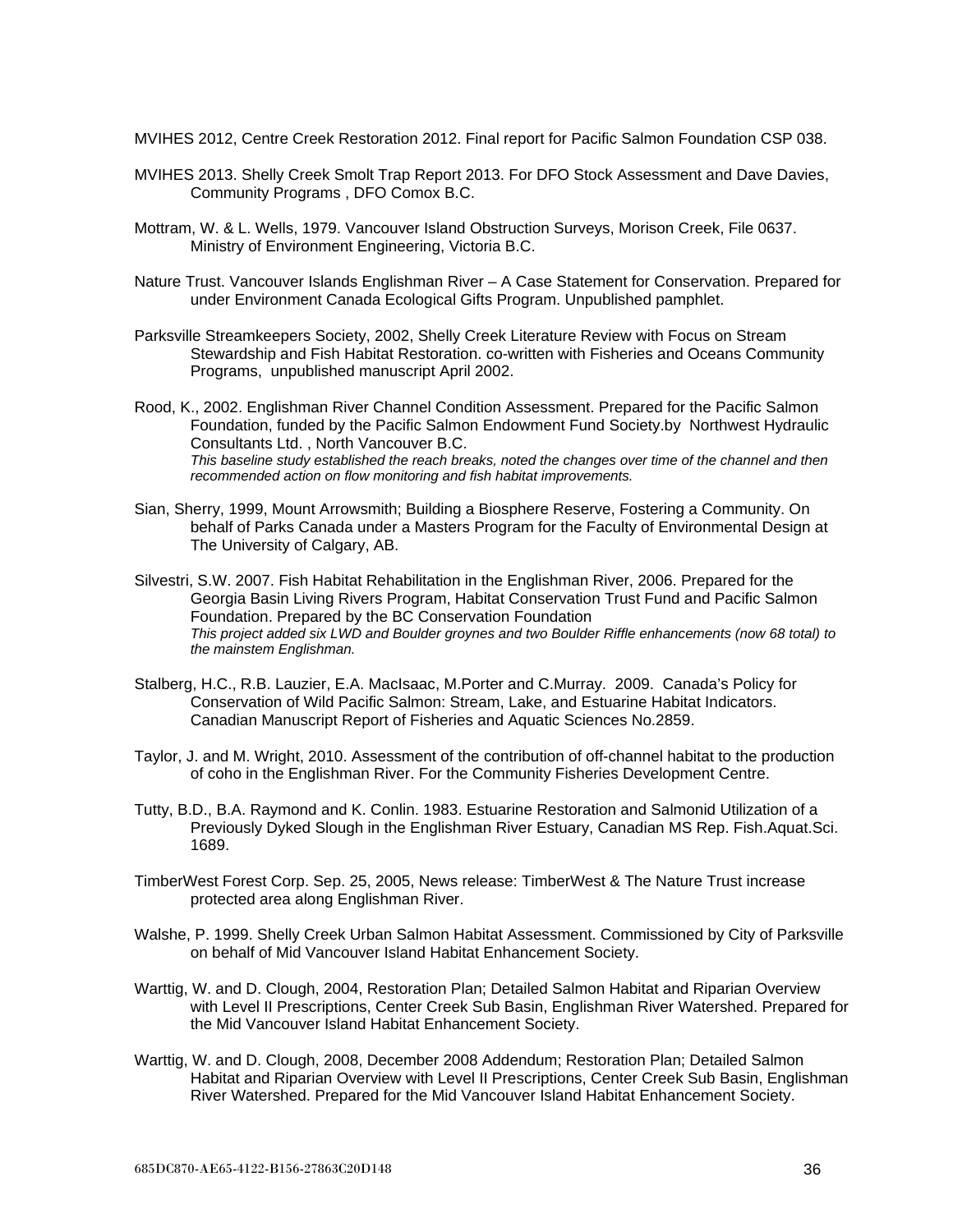Young, C. 1998. Englishman River Enhancement Project –Stock rebuilding and Side Channel development. A partnership plan with CFDC, Macmillan Bloedel and Dept. Fisheries and Oceans. Unpublished manuscript Feb. 25, 1998.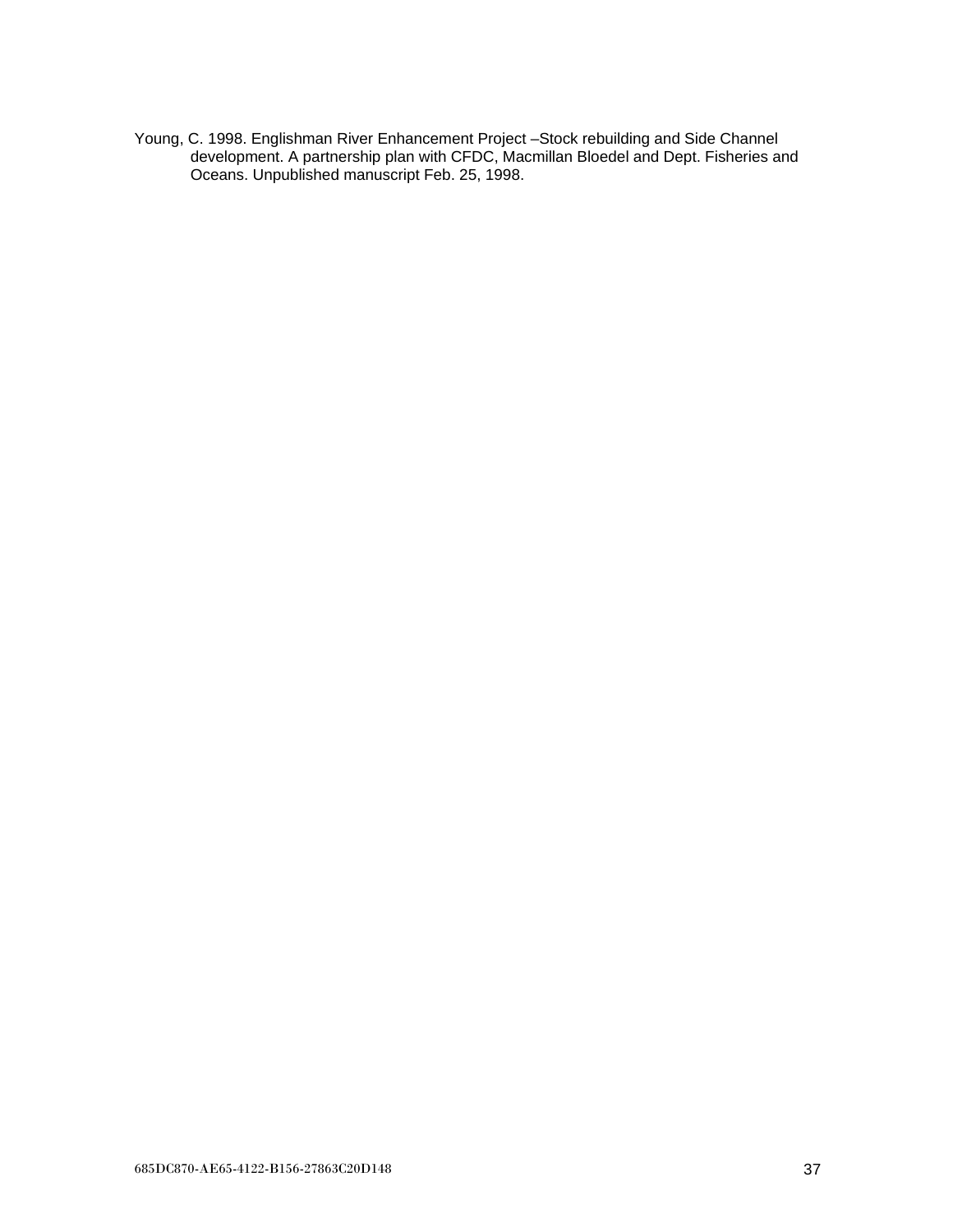# <span id="page-37-0"></span>**Appendix 1: Habitat Status Tables Chinook, Chum, Coho, Pink, Sockeye. (5pps)**

Chinook Table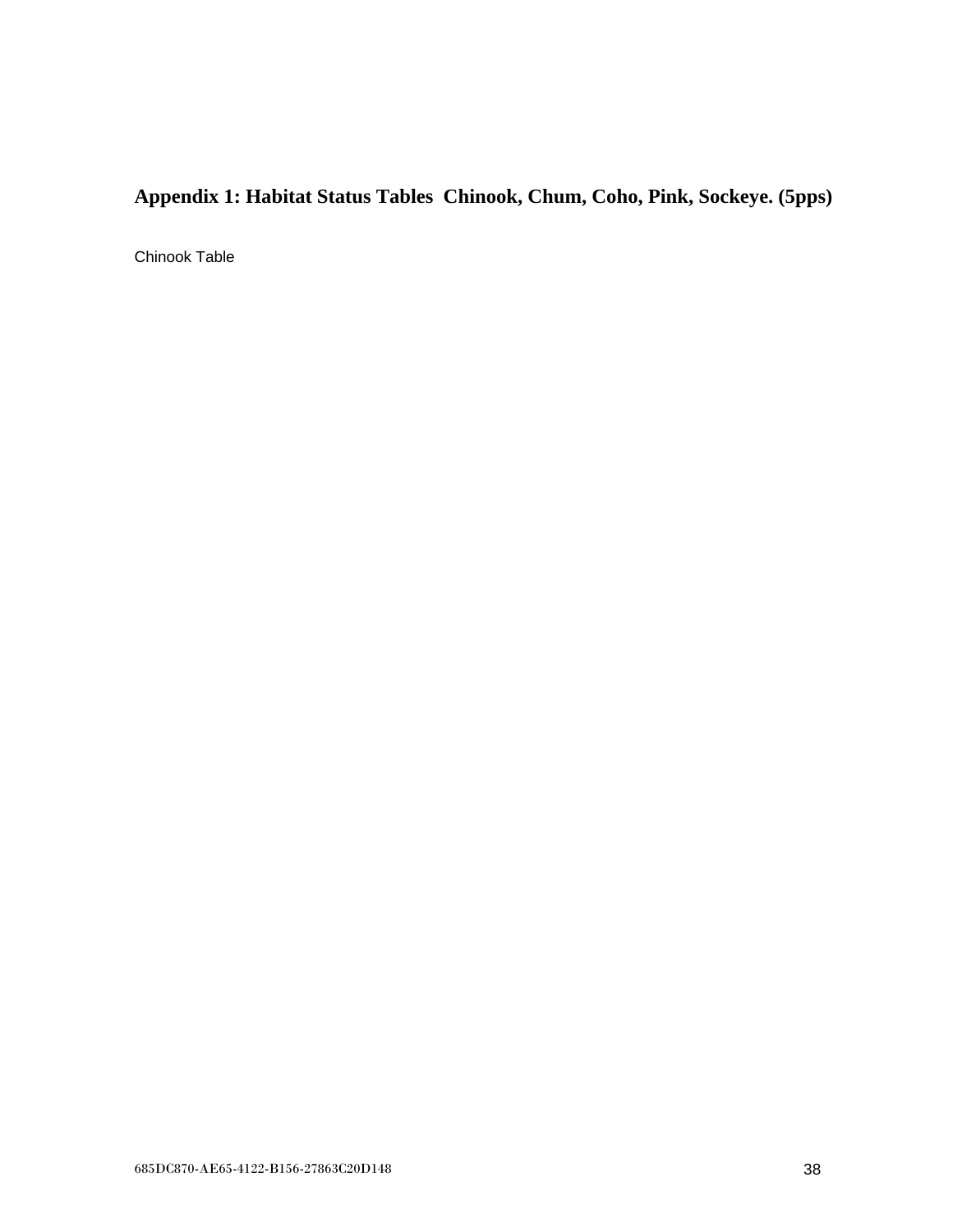<span id="page-38-0"></span>

|                                                                                                                                                   | Chinook Conservation Unit - Englishman River Watershed Habitat Status Report                                                                                                                                                                                                                                                                                                                                                      |                                                                                                                                                                                                                                                                                                                                                                |                                                                                                                                                             |                                                                                                                                                                               |                                                                                                                                                                                                                                                                                                                                                                                                                                                                                                                                                                                                                                                                                                                                                                                                                                                                                                               |                                                                                               |                                                                                                                                                                                                                                                                                                                                                                    |                                                                                                                                                                                                                  |                                                                                                                                                                                         |
|---------------------------------------------------------------------------------------------------------------------------------------------------|-----------------------------------------------------------------------------------------------------------------------------------------------------------------------------------------------------------------------------------------------------------------------------------------------------------------------------------------------------------------------------------------------------------------------------------|----------------------------------------------------------------------------------------------------------------------------------------------------------------------------------------------------------------------------------------------------------------------------------------------------------------------------------------------------------------|-------------------------------------------------------------------------------------------------------------------------------------------------------------|-------------------------------------------------------------------------------------------------------------------------------------------------------------------------------|---------------------------------------------------------------------------------------------------------------------------------------------------------------------------------------------------------------------------------------------------------------------------------------------------------------------------------------------------------------------------------------------------------------------------------------------------------------------------------------------------------------------------------------------------------------------------------------------------------------------------------------------------------------------------------------------------------------------------------------------------------------------------------------------------------------------------------------------------------------------------------------------------------------|-----------------------------------------------------------------------------------------------|--------------------------------------------------------------------------------------------------------------------------------------------------------------------------------------------------------------------------------------------------------------------------------------------------------------------------------------------------------------------|------------------------------------------------------------------------------------------------------------------------------------------------------------------------------------------------------------------|-----------------------------------------------------------------------------------------------------------------------------------------------------------------------------------------|
| <b>Life Stage</b>                                                                                                                                 | <b>Known limiting factors</b>                                                                                                                                                                                                                                                                                                                                                                                                     | Known high value habitats                                                                                                                                                                                                                                                                                                                                      | Performance<br>Indicator(s) for<br>habitat limiting<br>factors                                                                                              | <b>Performance</b><br>Indicator(s)<br><b>Status</b>                                                                                                                           | <b>Performance Indicators Thresholds</b>                                                                                                                                                                                                                                                                                                                                                                                                                                                                                                                                                                                                                                                                                                                                                                                                                                                                      | Information<br>Gaps                                                                           | Possible measures to<br>address limiting<br>factors                                                                                                                                                                                                                                                                                                                | <b>Possible</b><br>measures to<br>maintain<br>productivity                                                                                                                                                       | <b>Habitat Protection</b><br>& Restoration<br><b>Measures</b><br>Undertaken                                                                                                             |
| Spawner/Egg<br>/ Alevin                                                                                                                           | 'Poor logging practices<br>dating to the early 1900's<br>have negatively impacted<br>the riparian area and the<br>river itself <sup>3</sup> . Frequent flood<br>events degraded spawning<br>habitat, permanently alter<br>stream morphology and fill<br>in spawning beds with<br>sediment or wash eggs<br>downstream. The number of<br>returning adults is 1053 for<br>2011 and a five year<br>average of 716 fish <sup>6</sup> . | The Englishman River<br>mainstem has 69000m <sup>2</sup> of<br>spawning habitat while the<br>South Englishman River has<br>2750m <sup>2</sup> . Center Creek has<br>1100m <sup>2</sup> of spawning habitat and<br>there is 225m <sup>2</sup> in Morison<br>Creek. The total available<br>spawning habitat in the<br>Englishman system is 73000m <sup>2</sup> . | Riparian<br>disturbance, land<br>cover alteration,<br>Suspended<br>sediment, Peak<br>and Min<br>discharge, Water<br>temperature,<br>migration &<br>spawning | Discharge<br>peak, min,<br>MAD.<br>Measures of<br>riparian length<br>$(m)$ , land<br>disturbance<br>$(ECA m2)$ ,<br>Turbidity,<br>Temperature<br>values,<br>spawner<br>counts | Proportion of stream length with disturbed riparian<br>zone: Functioning condition (NOAA 1996) Proper:<br>< 20 disturbed and > 50% of riparian vegetation<br>similar to natural community composition.<br>Equivalent clearcut area (ECA): area harvested,<br>cleared, or burned: proper: < 15 % ECA with no<br>concentration of disturbance in unstable or<br>potentially unstable areas. Total suspended<br>sediments as identified by EIFAC 1964 and DFO<br>2000: < 25 parts per million (ppm) of suspended<br>solids - no evidence of harmful effects on fish and<br>fisheries:<br>Magnitude of flow events (Richter et al. 1997):<br>10% MAD minimum instantaneous flow for survival<br>of most aquatic life (though 20% of MAD has been<br>recommended as a minimum instream flow for<br>some streams) 7-day average of mean daily<br>temperature (Richter and Kolmes 2005): Migration<br>$16^{\circ}$ C | Hydrology, Water<br>Quality, including<br>hydraulic<br>sampling                               | Securing the riparian<br>corridor in reaches E1-<br>E7 <sup>4</sup> . Identify sensitive<br>areas to private<br>landowners to be<br>protected, planted to<br>restore the riparian<br>cover. <sup>4</sup> Installation of<br>structures in all<br>reaches to increase<br>Pool/Riffle sequences                                                                      | <b>Build protected</b><br>spawning<br>channels (done<br>for Coho but flow<br>limited for<br>Chinook).<br>The river is<br>stocked with 50-<br>250k presmolt<br>BQR chinook held<br>in pens to 5 gm<br>smolt size. | Water flow and<br>quality monitoring <sup>11</sup><br>Bank erosion<br>protection at critical<br>areas from 1997 <sup>8</sup> -<br>20127,9,10                                            |
| <b>Fry/Juvenile</b><br><b>Summer</b><br>(N/A for<br>immediate<br>ocean<br>migrants, ie.<br>pink, chum,<br>some<br>chinook &<br>sockeye<br>popins) | Low flows and channel<br>dewatering takes place <sup>1</sup> .                                                                                                                                                                                                                                                                                                                                                                    | References list Top Bridge Pool,<br>Three Arm Pool and Big Tent<br>Run are the best summer<br>habitat locations, as they all<br>hold good levels of water<br>throughout the summer 3 but<br>there are no Chinook specific<br>rearing areas identified (i.e. fast<br>bouldery water)                                                                            | Low Summer<br>Flows and<br>reduced habitat<br>$area1$ .                                                                                                     | Discharge<br>peak, min,<br>MAD.<br>Instream<br>Cover (%<br>Boulder, LWD,<br>Mean Depth)                                                                                       | Total suspended sediments as identified by EIFAC<br>1964 and DFO 2000: $<$ 25 parts per million (ppm)<br>of suspended solids - no evidence of harmful<br>effects on fish and fisheries:<br>Magnitude of flow events (Richter et al. 1997):<br>10% MAD minimum instantaneous flow for survival<br>of most aquatic life (though 20% of MAD has been<br>recommended as a minimum instream flow for<br>some streams) 7-day average of mean daily<br>temperature (Richter and Kolmes 2005)                                                                                                                                                                                                                                                                                                                                                                                                                         | Summer Water<br>Quality, Chinook<br>Fry/smolt<br>enumeration.<br>Chinook rearing<br>locations | Supplemental flow from<br>the Arrowsmith Lake<br>Reservoir <sup>4</sup> . (since<br>1999). The water<br>license agreement for<br>the reservoir states that<br>the dam should<br>maintain a minimum of<br>1.6 cms or approx.<br>10% of the mean<br>annual discharge.<br>Installation of boulder/<br>LWD in all reaches to<br>increase Pool/Riffle<br>$sequences1$ . | Maximize<br>Summer flows<br>from Arrowsmith<br>Resevoir <sup>2</sup> , Add<br>LWD to promote<br>pool scouring and<br>to provide cover                                                                            | Water flow<br>augmentation <sup>4</sup><br>Water flow and<br>quality monitoring <sup>11</sup><br>Bank erosion<br>protection at critical<br>areas from 1997 <sup>8</sup> -<br>20127,9,10 |
| <b>Fry/Juvenile</b><br>Winter<br>(N/A for<br>immediate<br>ocean<br>migrants as<br>above)                                                          | Mostly or all S/0 Stock so no<br>summer rearing.                                                                                                                                                                                                                                                                                                                                                                                  |                                                                                                                                                                                                                                                                                                                                                                |                                                                                                                                                             |                                                                                                                                                                               | na                                                                                                                                                                                                                                                                                                                                                                                                                                                                                                                                                                                                                                                                                                                                                                                                                                                                                                            | Little to none in<br>Chinook specific<br>juvenile<br>population<br>assessment.                |                                                                                                                                                                                                                                                                                                                                                                    |                                                                                                                                                                                                                  |                                                                                                                                                                                         |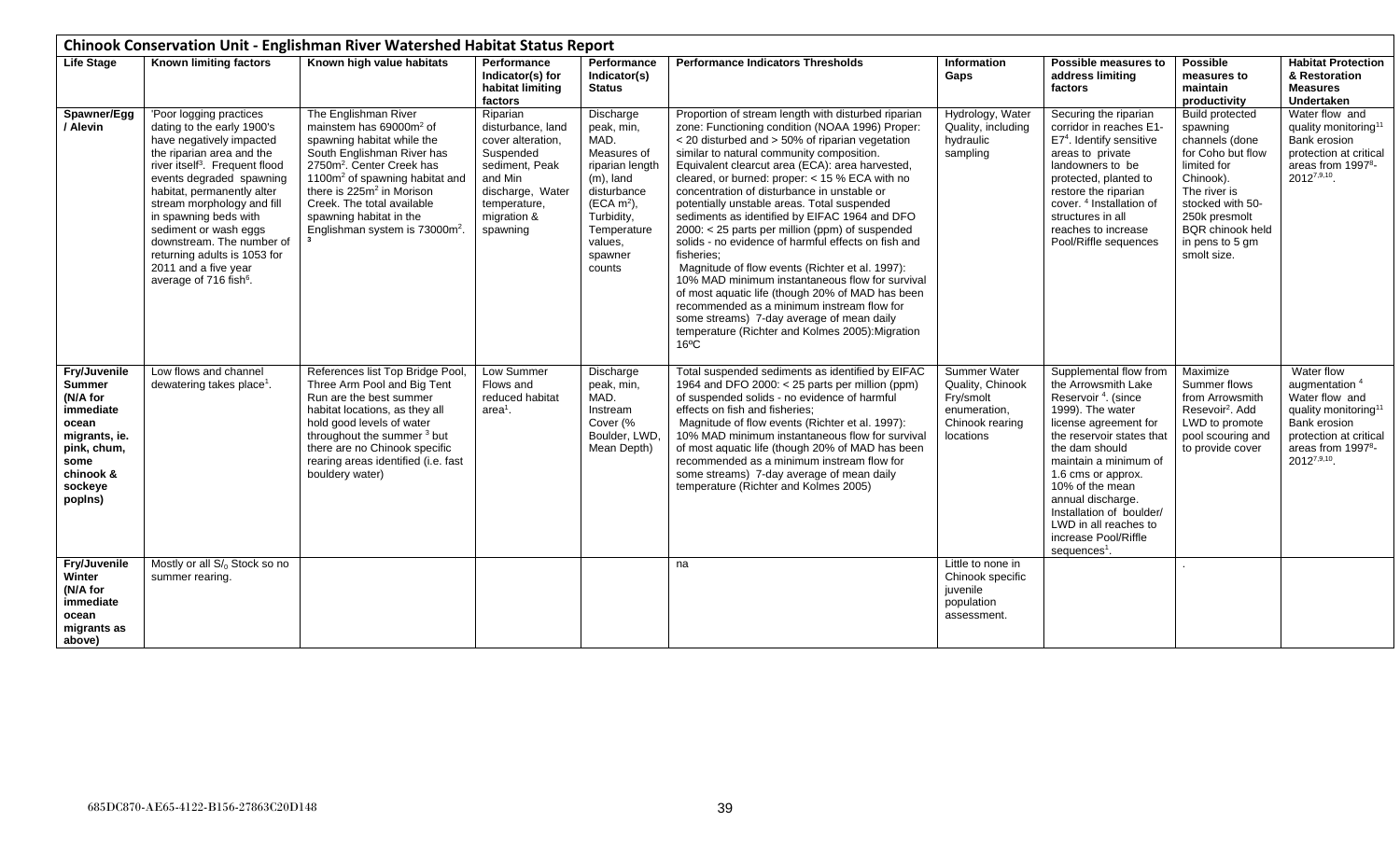|                                        |                                                                                                                                                                                                                                                                                                                    | <b>Chinook Conservation Unit - Englishman River Watershed Habitat Status Report</b>                                                                                                                                                                                                  |                                                                                                                                                                                                |                                                                                              |                                                                                                                                                                                                                                                                                                                         |                                                                                                                                                                                                         |                                                                                                                                                                                                                                                                                                          |                                                                                                                                                                                                                                      |                                                                                          |
|----------------------------------------|--------------------------------------------------------------------------------------------------------------------------------------------------------------------------------------------------------------------------------------------------------------------------------------------------------------------|--------------------------------------------------------------------------------------------------------------------------------------------------------------------------------------------------------------------------------------------------------------------------------------|------------------------------------------------------------------------------------------------------------------------------------------------------------------------------------------------|----------------------------------------------------------------------------------------------|-------------------------------------------------------------------------------------------------------------------------------------------------------------------------------------------------------------------------------------------------------------------------------------------------------------------------|---------------------------------------------------------------------------------------------------------------------------------------------------------------------------------------------------------|----------------------------------------------------------------------------------------------------------------------------------------------------------------------------------------------------------------------------------------------------------------------------------------------------------|--------------------------------------------------------------------------------------------------------------------------------------------------------------------------------------------------------------------------------------|------------------------------------------------------------------------------------------|
| <b>Life Stage</b>                      | <b>Known limiting factors</b>                                                                                                                                                                                                                                                                                      | Known high value habitats                                                                                                                                                                                                                                                            | Performance<br>Indicator(s) for<br>habitat limiting<br>factors                                                                                                                                 | <b>Performance</b><br>Indicator(s)<br><b>Status</b>                                          | <b>Performance Indicators Thresholds</b>                                                                                                                                                                                                                                                                                | <b>Information Gaps</b>                                                                                                                                                                                 | <b>Possible measures to</b><br>address limiting factors                                                                                                                                                                                                                                                  | <b>Possible measures</b><br>to maintain<br>productivity                                                                                                                                                                              | <b>Habitat Protection</b><br>& Restoration<br><b>Measures</b><br>Undertaken              |
| Smolt                                  | There is limited smolt data<br>available. The estuary fish<br>production is unchanged in<br>10 years but the estuarine<br>plant community has<br>significantly declined which<br>will affect productivity <sup>12,13</sup> .                                                                                       | There is high value habitat in<br>the Englishman River estuary.<br>Chinook are found there from<br>May-July <sup>12</sup> ,                                                                                                                                                          | Na                                                                                                                                                                                             | na                                                                                           | Eqq to smolt survival (needs to be determined for<br>this river)                                                                                                                                                                                                                                                        | Lack of Chinook<br>specific studies of<br>smolt<br>escapement. The<br>data reports <sup>12/13</sup><br>indicate Chinook<br>presence in<br>estuary but not<br>well defined for<br>how long and<br>where. | Chinook specific<br>assessment of the<br>estuary should be<br>completed to better<br>understand the species<br>needs. <sup>4</sup> Issues that<br>should be inspected<br>are: hydrology,<br>biological habitats and<br>alterations that have<br>negatively impacted<br>the out-migration and<br>estuary. | Biophysical<br>monitoring of the<br>estuary should be<br>maintained to<br>manage specific<br>needs. <sup>4</sup> i.e.:<br>hydrology,<br>biological habitats<br>and alterations<br>that have<br>negatively<br>impacted the<br>stream. |                                                                                          |
| <b>Marine</b><br>Coastal               | As above                                                                                                                                                                                                                                                                                                           | There is information available<br>concerning ocean survival found<br>in the Englishman River<br>Escapement Summary <sup>6</sup> and the<br><b>Big Qualicum Exploitation</b><br>$Rates^7$                                                                                             | na                                                                                                                                                                                             | na                                                                                           | The combined incidental mortality and landed catch<br>(Exploitation Rate) was 0.3427 in 2005. <sup>7</sup>                                                                                                                                                                                                              | Na                                                                                                                                                                                                      | <b>NA</b>                                                                                                                                                                                                                                                                                                | Increase tagging<br>to provide fish<br>management<br>migration data                                                                                                                                                                  |                                                                                          |
| <b>Marine</b><br><b>Offshore</b>       | Assuming Englishman<br>River Chinook join Big<br>Qualicum Chinook in<br>offshore migrations, can<br>expect similar exploitation<br>rates and marine survival. <sup>7</sup>                                                                                                                                         | There is information available<br>concerning ocean survival found<br>in the Englishman River<br>Escapement Summary <sup>6</sup> and the<br><b>Big Qualicum Exploitation</b><br>$Rates^7$                                                                                             | na                                                                                                                                                                                             | na                                                                                           | The combined incidental mortality and landed catch<br>(Exploitation Rate) was 0.3427 in 2005. <sup>7</sup>                                                                                                                                                                                                              | na                                                                                                                                                                                                      | <b>NA</b>                                                                                                                                                                                                                                                                                                | Increase tagging<br>to provide fish<br>management<br>migration data                                                                                                                                                                  |                                                                                          |
| Returning<br>Adult<br><b>Migration</b> | The mainstem has access is<br>to 15.8 kms where a falls<br>barrier is found.Englishman<br>River System <sup>1</sup> The South<br>Englishman River has<br>anadromous access to<br>where there is a possible<br>barrier of a cascade at 4.5<br>kms. Preference is to mid<br>and lower reaches but found<br>to falls. | The estuary is wide and open<br>allowing for adults to enter the<br>river easily. This also helps the<br>fish to avoid predation from<br>marine mammals such as seals.<br>There are deep pools formed<br>from bedrock outcrops along the<br>Mainstem to provide holding <sup>1</sup> | Riparian<br>disturbance land<br>cover alteration<br>(mining & forestry)<br>Suspended<br>sediment. Stream<br>discharge. Water<br>temperature.<br>Migration and<br>spawning<br>barriers. 1,2,3,4 | Km of<br>accessible<br>stream length,<br>migration flow<br>and<br>temperature. <sup>22</sup> | Magnitude of flow events (Richter et al. 1997):<br>10% MAD minimum instantaneous flow for survival<br>of most aquatic life (though 20% of MAD has been<br>recommended as a minimum instream flow for<br>some streams) 7-day average of mean daily<br>temperature (Ricther and Kolmes 2005): Migration<br>$16^{\circ}$ C | Hydrology<br>requirements with<br>respect to future<br>logging. Marine<br>survival including<br>sport and<br>commercial<br>fishing                                                                      | Improve fall entry flow<br>regime <sup>22</sup>                                                                                                                                                                                                                                                          | Improve fall entry<br>flow regime <sup>22</sup>                                                                                                                                                                                      | Restoration<br>structures focusing<br>on creating scour<br>and pool cover <sup>7</sup> . |

#### **References:**

1.) Lough and Morley 2002 2.) NHC 2002 3.) LGL 2001 4.) LGL 2005 5.) GWS 2012 6.) DFO BQR Exploitation Rates. 7.) Silvestri 2007. 8.) Fisheries and Oceans unpublished 1997 Englishman River Bank Restoration Groynes (Kerrys) Higman et al 2003,, 11.) MVIHES 2007. 12.) Beuchert et al 2009, 13.) Annand et al 1993.14.) MVIHES 2013. 15.) Clough 2010. 16.) Taylor & Wright 2010 17.) Boom, A & G. Bryden, 1994. Englishman River Water Allocation Plan 18 Tutty, et al 1983. 20.) Mathews & Eden 2005. 21.) Labelle 2009 21.) Clough unpublished data 22.) pers. Comm Bob Hurst, DFO retired.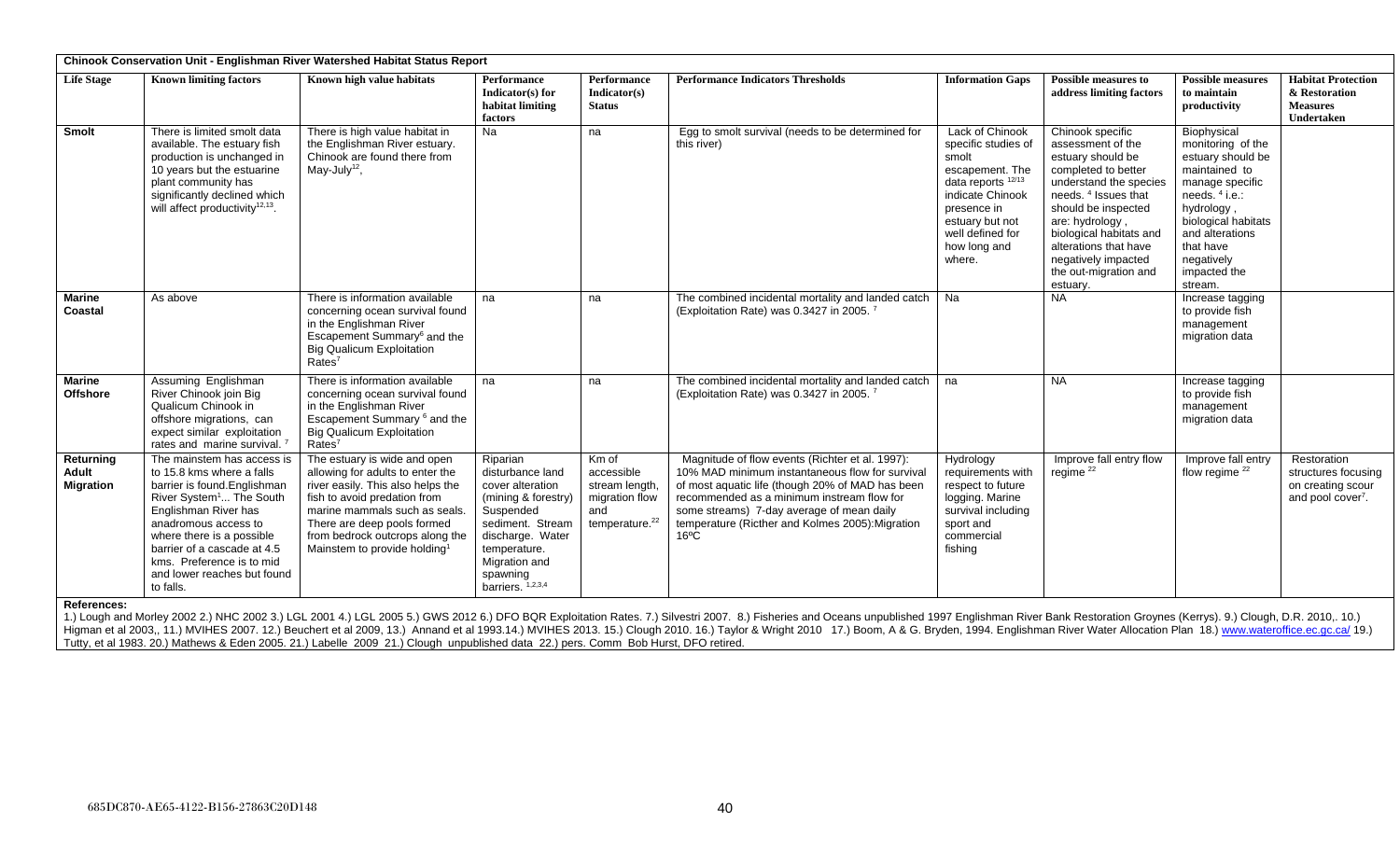<span id="page-40-0"></span>

|                                                                                                                                           |                                                                                                                                                                                                                                                                                                                                                                                              | Coho Conservation Unit - Englishman River Watershed Habitat Status Report                                                                                                                                                                                                                                                                                                                                                                                                  |                                                                                                                                                                       |                                                                                                                                                                                                          |                                                                                                                                                                                                                                                                                                                                                                                                                                                                                                                                                                                                                                                                                                                                                                                                                                                                                                              |                                                                                                       |                                                                                                                                                                                                                                                                                                                                                                                            |                                                                                                                                              |                                                                                                                                                                                                 |
|-------------------------------------------------------------------------------------------------------------------------------------------|----------------------------------------------------------------------------------------------------------------------------------------------------------------------------------------------------------------------------------------------------------------------------------------------------------------------------------------------------------------------------------------------|----------------------------------------------------------------------------------------------------------------------------------------------------------------------------------------------------------------------------------------------------------------------------------------------------------------------------------------------------------------------------------------------------------------------------------------------------------------------------|-----------------------------------------------------------------------------------------------------------------------------------------------------------------------|----------------------------------------------------------------------------------------------------------------------------------------------------------------------------------------------------------|--------------------------------------------------------------------------------------------------------------------------------------------------------------------------------------------------------------------------------------------------------------------------------------------------------------------------------------------------------------------------------------------------------------------------------------------------------------------------------------------------------------------------------------------------------------------------------------------------------------------------------------------------------------------------------------------------------------------------------------------------------------------------------------------------------------------------------------------------------------------------------------------------------------|-------------------------------------------------------------------------------------------------------|--------------------------------------------------------------------------------------------------------------------------------------------------------------------------------------------------------------------------------------------------------------------------------------------------------------------------------------------------------------------------------------------|----------------------------------------------------------------------------------------------------------------------------------------------|-------------------------------------------------------------------------------------------------------------------------------------------------------------------------------------------------|
| <b>Life Stage</b>                                                                                                                         | <b>Known limiting factors</b>                                                                                                                                                                                                                                                                                                                                                                | Known high value habitats                                                                                                                                                                                                                                                                                                                                                                                                                                                  | Performance<br>Indicator(s) for<br>habitat limiting<br>factors                                                                                                        | <b>Performance</b><br>Indicator(s)<br><b>Status</b>                                                                                                                                                      | <b>Performance Indicators Thresholds</b>                                                                                                                                                                                                                                                                                                                                                                                                                                                                                                                                                                                                                                                                                                                                                                                                                                                                     | <b>Information</b><br>Gaps                                                                            | <b>Possible measures to</b><br>address limiting<br>factors                                                                                                                                                                                                                                                                                                                                 | <b>Possible measures</b><br>to maintain<br>productivity                                                                                      | Habitat<br>Protection &<br><b>Restoration</b><br><b>Measures</b><br>Undertaken                                                                                                                  |
| Spawner/Egg/<br><b>Alevin</b>                                                                                                             | 'Poor logging practices<br>dating to the early 1900's<br>have negatively impacted<br>the riparian area and the<br>river itself <sup>3</sup> . Frequent<br>flood events degraded<br>spawning habitat,<br>permanently alter stream<br>morphology and fill in<br>spawning beds with<br>sediment or wash eggs<br>downstream. The<br>number of returning<br>adults averaged 5300 for<br>2010 & 11 | The Englishman River<br>mainstem has 69000m <sup>2</sup> of<br>spawning habitat while the<br>South Englishman River has<br>2750m <sup>2</sup> . Center Creek has<br>1100 $m2$ of spawning habitat<br>and there is 225m <sup>2</sup> in<br>Morison Creek. The total<br>available spawning habitat in<br>the Englishman system is<br>73000m <sup>2</sup> . <sup>3</sup> An additional<br>unsurveved amount of<br>spawning area is available in<br>the Clay Young sidechannel | Riparian<br>disturbance.<br>land cover<br>alteration,<br>Suspended<br>sediment, Peak<br>and Min<br>discharge,<br>Water<br>temperature, for<br>migration &<br>spawning | Discharge<br>peak, min,<br>MAD. Linked<br>to WSC<br>gauge.<br>Measures of<br>riparian<br>length (m),<br>land<br>disturbance<br>$(ECA m2)$ ,<br>Turbidity,<br>Temperature<br>values,<br>spawner<br>counts | Proportion of stream length with disturbed<br>riparian zone: Functioning condition (NOAA<br>1996) Proper: $<$ 20 disturbed and $>$ 50% of<br>riparian vegetation similar to natural<br>community composition. Equivalent clearcut<br>area (ECA): area harvested, cleared, or<br>burned: proper: $<$ 15 % ECA with no<br>concentration of disturbance in unstable or<br>potentially unstable areas. Total suspended<br>sediments as identified by EIFAC 1964 and<br>DFO 2000: < 25 parts per million (ppm) of<br>suspended solids - no evidence of harmful<br>effects on fish and fisheries:<br>Magnitude of flow events (Richter et al.<br>1997): 10% MAD minimum instantaneous flow<br>for survival of most aquatic life (though 20% of<br>MAD has been recommended as a minimum<br>instream flow for some streams) 7-day<br>average of mean daily temperature (Richter<br>and Kolmes 2005): Migration 16°C | Hydrology,<br>Water Quality,<br>including<br>hydraulic<br>sampling for<br>egg survival                | Securing the riparian<br>corridor in reaches<br>$E1-E74$ . Identify<br>sensitive areas to<br>private landowners<br>to be protected,<br>planted to restore<br>the riparian cover. <sup>4</sup><br>Installation of<br>structures in all<br>reaches to increase<br>Pool/Riffle<br>sequences                                                                                                   | Improve spawning<br>areas in the<br>existing rearing<br>channels.                                                                            | Water flow and<br>quality<br>monitoring <sup>11</sup><br>Bank erosion<br>protection at<br>critical areas<br>from $19978$ -<br>20127,9,10<br>Sidechannel<br>construction with<br>spawning areas. |
| Fry/Juvenile<br><b>Summer</b><br>(N/A for<br>immediate<br>ocean<br>migrants, ie.<br>pink, chum,<br>some<br>chinook &<br>sockeye<br>popns) | Low flows and channel<br>dewatering, sparse<br>canopy & instream cover<br>, deposition of gravel in<br>pools, $1$ .                                                                                                                                                                                                                                                                          | References list Top Bridge<br>Pool, Three Arm Pool and<br>Big Tent Run as the best<br>summer habitat locations<br>(E2), as they all hold good<br>levels of water throughout<br>the summer <sup>3</sup>                                                                                                                                                                                                                                                                     | Low Summer<br>Flows and<br>reduced habitat<br>$area1$ .                                                                                                               | Discharge<br>peak, min,<br>Linked to<br>WSC gauge.<br>MAD.<br>Instream<br>Cover (%<br>Boulder,<br>LWD, Mean<br>Depth)                                                                                    | Total suspended sediments as identified by<br>EIFAC 1964 and DFO 2000: < 25 parts per<br>million (ppm) of suspended solids - no<br>evidence of harmful effects on fish and<br>fisheries:<br>Magnitude of flow events (Richter et al.<br>1997): 10% MAD minimum instantaneous flow<br>for survival of most aquatic life (though 20% of<br>MAD has been recommended as a minimum<br>instream flow for some streams) 7-day<br>average of mean daily temperature (Richter<br>and Kolmes 2005)                                                                                                                                                                                                                                                                                                                                                                                                                    | <b>Summer Water</b><br>Quality,                                                                       | Supplemental flow<br>from the Arrowsmith<br>Lake Reservoir <sup>4</sup> . (<br>since 1999). The<br>water license<br>agreement for the<br>reservoir states that<br>the dam should<br>maintain a minimum<br>of 1.6 cms or<br>approximately 10%<br>of the mean annual<br>discharge.<br>Installation of<br>boulder/ LWD in all<br>reaches to increase<br>Pool/Riffle<br>sequences <sup>1</sup> | <b>Maximize Summer</b><br>flows from<br>Arrowsmith<br>Resevoir <sup>2</sup> , Add<br>LWD to promote<br>pool scouring and<br>to provide cover | Water flow and<br>quality<br>monitoring <sup>11</sup><br>Bank erosion<br>protection at<br>critical areas<br>from 1997 <sup>8</sup> -<br>2012 <sup>7,9,10</sup> .                                |
| Fry/Juvenile<br>Winter<br>(N/A for<br><i>immediate</i><br>ocean<br>migrants as<br>above)                                                  | Lack of overwinter refuge<br>especially in E5 & $E61$ .                                                                                                                                                                                                                                                                                                                                      | 7.4 ha of protected wetted<br>habitat in the 3.6 km long<br>Clay Young channel, All<br>accessible tributaries, i.e<br>Shelly Creek produces over<br>6,000 smolts from winter<br>rearing habitat only 830m<br>long $14$                                                                                                                                                                                                                                                     | Area of<br>accessible<br>tributary and off<br>channel.                                                                                                                | Winter<br>habitat<br>assessment<br>of quality,<br>fish usage -<br>pre-smolt<br>studies                                                                                                                   | Taylor & Wright (2010) note 43% (18,500) of<br>Englishman smolts coming from Clay Young<br>Sidechannel                                                                                                                                                                                                                                                                                                                                                                                                                                                                                                                                                                                                                                                                                                                                                                                                       | Fish use in all<br>off channel/tribs<br>total and<br>percent<br>contribution<br>should be<br>measured | Develop off channel<br>in each reach of the<br>river (i.e. E1,<br>$E5, E6$ <sup>1</sup> Install<br>secure mainstem<br>LWD/Rock Groyne<br>habitats.                                                                                                                                                                                                                                         | Maintain access<br>and water quality<br>in existing refuge<br>areas. Mainstem<br>habitat cover<br>installations                              | Clay Young<br>sidechannel was<br>lengthened last<br>in 2007. No new<br>LWD in<br>mainstem since<br>then <sup>7</sup> except E2<br>at Parrys                                                     |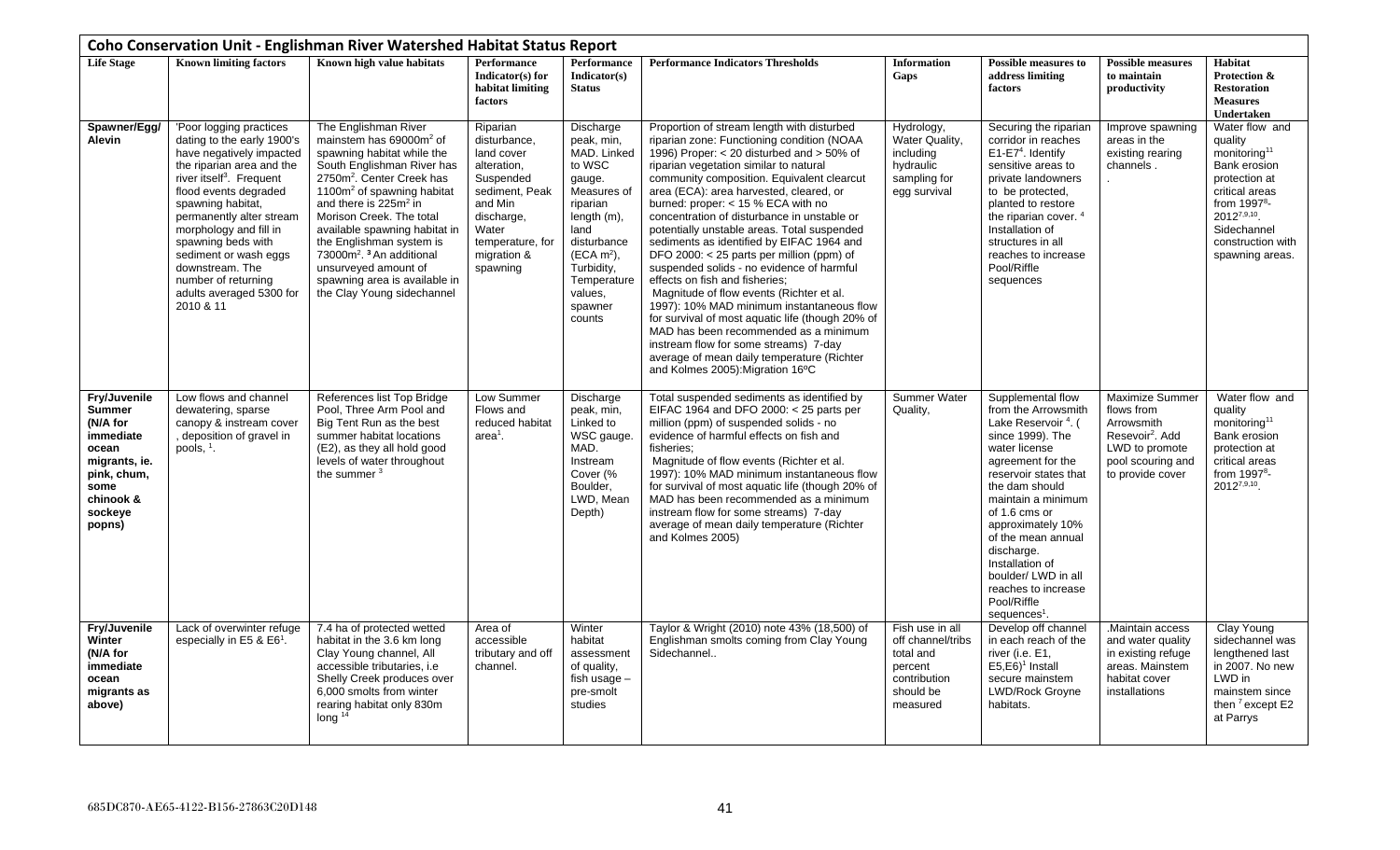|                                        | Coho Conservation Unit - Englishman River Watershed Habitat Status Report                                                                                                                                                                                                                                                                                                                                                                                  |                                                                                                                                                                                                                                                  |                                                                                                                                                                               |                                                                                |                                                                                                                                                                                                                                                                                                                |                                                                                                                                                                                                                        |                                                                                                                                                                                                                                                                                             |                                                                                                            |                                                                                                 |
|----------------------------------------|------------------------------------------------------------------------------------------------------------------------------------------------------------------------------------------------------------------------------------------------------------------------------------------------------------------------------------------------------------------------------------------------------------------------------------------------------------|--------------------------------------------------------------------------------------------------------------------------------------------------------------------------------------------------------------------------------------------------|-------------------------------------------------------------------------------------------------------------------------------------------------------------------------------|--------------------------------------------------------------------------------|----------------------------------------------------------------------------------------------------------------------------------------------------------------------------------------------------------------------------------------------------------------------------------------------------------------|------------------------------------------------------------------------------------------------------------------------------------------------------------------------------------------------------------------------|---------------------------------------------------------------------------------------------------------------------------------------------------------------------------------------------------------------------------------------------------------------------------------------------|------------------------------------------------------------------------------------------------------------|-------------------------------------------------------------------------------------------------|
| <b>Life Stage</b>                      | <b>Known limiting factors</b>                                                                                                                                                                                                                                                                                                                                                                                                                              | Known high value habitats                                                                                                                                                                                                                        | Performance<br>Indicator(s) for<br>habitat limiting<br>factors                                                                                                                | Performance<br>Indicator(s)<br><b>Status</b>                                   | <b>Performance Indicators Thresholds</b>                                                                                                                                                                                                                                                                       | <b>Information</b><br>Gaps                                                                                                                                                                                             | <b>Possible measures to</b><br>address limiting<br>factors                                                                                                                                                                                                                                  | <b>Possible measures</b><br>to maintain<br>productivity                                                    | <b>Habitat</b><br>Protection &<br><b>Restoration</b><br><b>Measures</b><br>Undertaken           |
| <b>Smolt</b>                           | Lack of cover for<br>migrants.                                                                                                                                                                                                                                                                                                                                                                                                                             | As above in tributaries and<br>off channels. There is high<br>value habitat in the<br>Englishman River estuary.<br>Coho were found there from<br>May-July <sup>12</sup> ,                                                                        | Smolt traps<br>have been in<br>operation in the<br>mainstem and<br>tribs since 1990.                                                                                          | Smolt data<br>total and per<br>km habitat                                      | Taylor and Wright (2010) note off channel<br>production exceeds 4,000 smolts per km                                                                                                                                                                                                                            | Estuarine<br>residency use <sup>12</sup> .                                                                                                                                                                             | Species monitoring t<br>of estuary use to<br>understand the<br>habitat preferences<br><sup>4</sup> Items that should<br>be inspected are:<br>hydrology, biological<br>habitats and<br>alterations that have<br>negatively impacted<br>the out-migration<br>and estuary life <sup>12</sup> . | Biophysical<br>monitoring of the<br>estuary should be<br>maintained to<br>understand<br>specific needs. 4. | Smolt monitoring<br><sup>14, 16</sup> , Monitoring<br>and awareness of<br>Estuary <sup>12</sup> |
| <b>Marine</b><br>Coastal               | The estuary fish<br>production is unchanged<br>in 10 years but the<br>estuarine plant<br>community has<br>significantly declined<br>which will affect<br>productivity <sup>12,13</sup> .                                                                                                                                                                                                                                                                   | There is information<br>available concerning ocean<br>survival found in the<br>Englishman River<br>Escapement Summary <sup>6</sup> and<br>the Big Qualicum<br>Exploitation Rates7                                                                | % Foreshore<br>hardening, , %<br>development of<br>estuary,                                                                                                                   | Measure<br>shore<br>development,<br>, marine<br>riparian<br>area <sup>12</sup> |                                                                                                                                                                                                                                                                                                                | As above                                                                                                                                                                                                               | As above                                                                                                                                                                                                                                                                                    | Increase tagging<br>to provide fish<br>management<br>migration data                                        |                                                                                                 |
| <b>Marine</b><br><b>Offshore</b>       | If we are to assume that<br>Englishman River Coho<br>join Big Qualicum Coho<br>in offshore migrations.<br>we can assume similar<br>exploitation rates and<br>similar marine surviva <sup>6</sup> l.                                                                                                                                                                                                                                                        | There is information<br>available concerning ocean<br>survival found in the<br>Englishman River<br>Escapement Summary and<br>the Big Qualicum<br><b>Exploitation Rates6</b>                                                                      | na                                                                                                                                                                            | na                                                                             | na                                                                                                                                                                                                                                                                                                             | na                                                                                                                                                                                                                     | <b>NA</b>                                                                                                                                                                                                                                                                                   | Increase tagging<br>to provide fish<br>management<br>migration data                                        |                                                                                                 |
| Returning<br>Adult<br><b>Migration</b> | There is total<br>anadromous access to<br>28 kms on the<br>Englishman River<br>System <sup>1</sup> . Shelly Creek<br>has access to culvert<br>barriers at 1 kms. The<br>mainstem has access to<br>15.8 kms where a falls<br>barrier is found. Center<br>Creek and Morison<br>Creek also have falls<br>barriers found at 5.2 kms<br>and 2.1 kns respectively.<br>The South Englishman<br>River has anadromous<br>access to a barrier<br>cascade at 4.5 kms. | The estuary is wide and<br>open allowing for adults to<br>enter the river easily. This<br>also helps the fish to avoid<br>predation from marine<br>mammals such as seals,<br>Deep Pools are found along<br>the E2/E3 reach to avoid<br>predation | Riparian<br>disturbance land<br>cover alteration<br>(mining &<br>forestry)<br>Suspended<br>sediment<br>Stream<br>discharge<br>Water<br>temperature<br>migration &<br>spawning | Km of<br>accessible<br>stream<br>length                                        | Magnitude of flow events (Richter et al.<br>1997): 10% MAD minimum instantaneous<br>flow for survival of most aquatic life (though<br>20% of MAD has been recommended as a<br>minimum instream flow for some streams) 7-<br>day average of mean daily temperature<br>(Ricther and Kolmes 2005): Migration 16°C | Restoration<br>opportunities<br>focusing on<br>creating scour<br>and pool cover.<br>Hydrology<br>requirements<br>with respect to<br>future logging.<br>Marine survival<br>including sport<br>and commercial<br>fishing | More Adult migrant<br>cover placements<br>needed throughout<br>river <sup>7</sup> Man made<br>Migration barriers at<br>Shelly creek<br>identified by<br>MVIHES, potential<br>passable barriers at<br>Morison Ck identified<br>at MOELP                                                      | Maintain cover<br>structures and add<br>more.                                                              | Many existing<br>LWD/Rock<br>groynes in<br>mainstem to hide<br>migrants <sup>7</sup>            |
| <b>References:</b>                     |                                                                                                                                                                                                                                                                                                                                                                                                                                                            |                                                                                                                                                                                                                                                  |                                                                                                                                                                               |                                                                                |                                                                                                                                                                                                                                                                                                                |                                                                                                                                                                                                                        |                                                                                                                                                                                                                                                                                             |                                                                                                            |                                                                                                 |

1.) Lough and Morley 2002 2.) NHC 2002 3.) LGL 2001 4.) LGL 2005 5.) GWS 2012 6.) DFO BQR Exploitation Rates. 7.) Silvestri 2007. 8.) Fisheries and Oceans unpublished 1997 Englishman River Bank Restoration Groynes (Kerrys) Clough, D.R. 2010,. 10.) Higman et al 2003,, 11.) MVIHES 2007. 12.) Beuchert et al 2009, 13.) Annand et al 1993.14.) MVIHES 2013. 15.) Clough 2010. 16.) Taylor & Wright 2010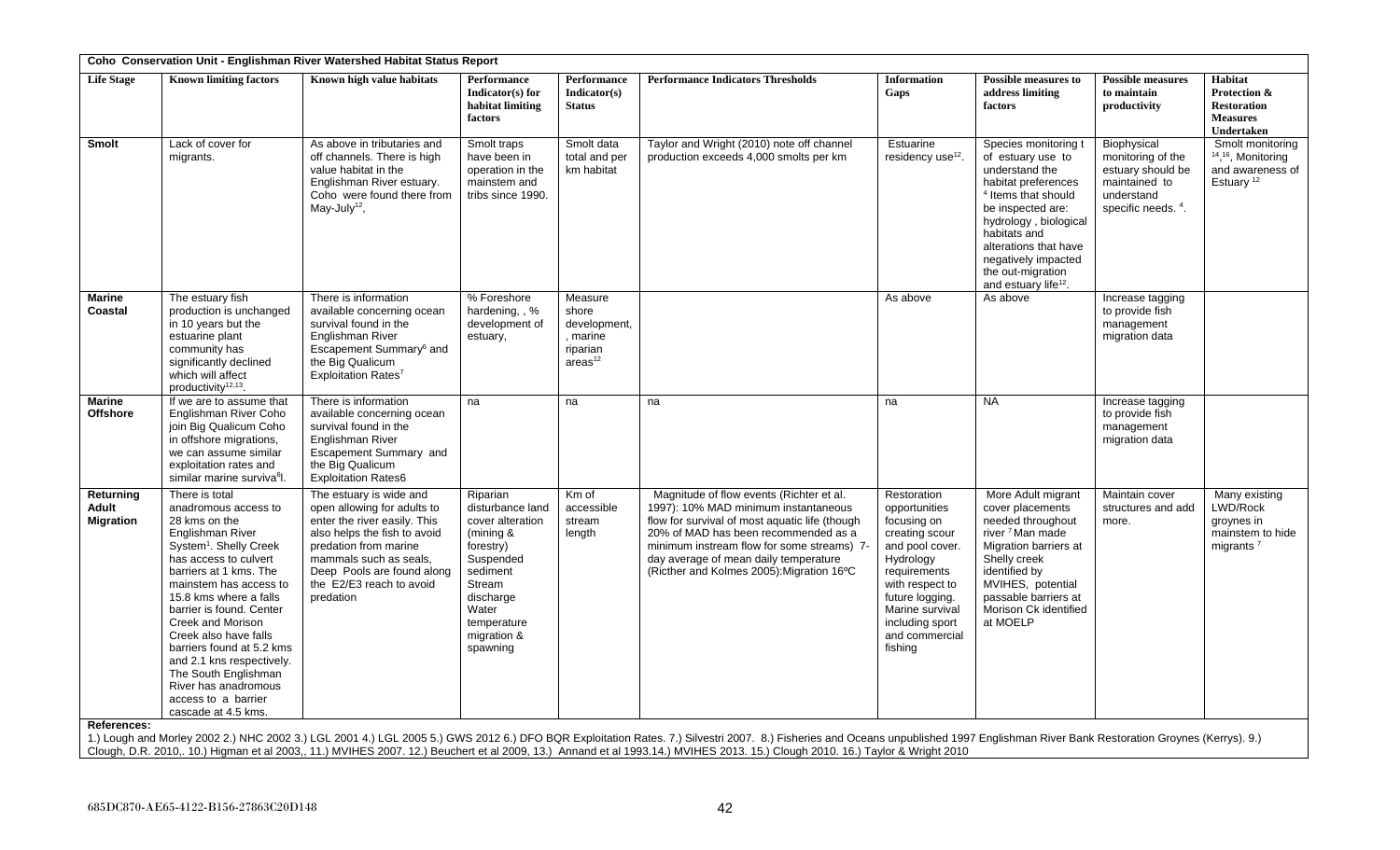<span id="page-42-0"></span>

|                                  |                                                                                                                                                                                                                                                                                                                          | Chum Conservation Unit - Englishman River Watershed Habitat Status Report                                                                                                                                                                                                                                                                                                                                                                                                                                                                                                                                                                      |                                                                                                               |                                                                                                                                                                                                                      |                                                                                                                                                                                                                                                                                                                                                                                                                                                                                                                                                                                                                                                                                                                                                                                                                                                                                                        |                                                                                        |                                                                                                                                                                                                                                                                                                                 |                                                                                                                                                                             |                                                                                                                                                                                       |
|----------------------------------|--------------------------------------------------------------------------------------------------------------------------------------------------------------------------------------------------------------------------------------------------------------------------------------------------------------------------|------------------------------------------------------------------------------------------------------------------------------------------------------------------------------------------------------------------------------------------------------------------------------------------------------------------------------------------------------------------------------------------------------------------------------------------------------------------------------------------------------------------------------------------------------------------------------------------------------------------------------------------------|---------------------------------------------------------------------------------------------------------------|----------------------------------------------------------------------------------------------------------------------------------------------------------------------------------------------------------------------|--------------------------------------------------------------------------------------------------------------------------------------------------------------------------------------------------------------------------------------------------------------------------------------------------------------------------------------------------------------------------------------------------------------------------------------------------------------------------------------------------------------------------------------------------------------------------------------------------------------------------------------------------------------------------------------------------------------------------------------------------------------------------------------------------------------------------------------------------------------------------------------------------------|----------------------------------------------------------------------------------------|-----------------------------------------------------------------------------------------------------------------------------------------------------------------------------------------------------------------------------------------------------------------------------------------------------------------|-----------------------------------------------------------------------------------------------------------------------------------------------------------------------------|---------------------------------------------------------------------------------------------------------------------------------------------------------------------------------------|
| <b>Life Stage</b>                | <b>Known limiting factors</b>                                                                                                                                                                                                                                                                                            | Known high value habitats                                                                                                                                                                                                                                                                                                                                                                                                                                                                                                                                                                                                                      | Performance<br>Indicator(s) for<br>habitat limiting<br>factors                                                | <b>Performance</b><br>Indicator(s)<br><b>Status</b>                                                                                                                                                                  | <b>Performance Indicators Thresholds</b>                                                                                                                                                                                                                                                                                                                                                                                                                                                                                                                                                                                                                                                                                                                                                                                                                                                               | <b>Information</b><br>Gaps                                                             | <b>Possible measures to</b><br>address limiting<br>factors                                                                                                                                                                                                                                                      | <b>Possible measures</b><br>to maintain<br>productivity                                                                                                                     | Habitat<br>Protection &<br><b>Restoration</b><br><b>Measures</b><br>Undertaken                                                                                                        |
| Spawner/Egg/<br><b>Alevin</b>    | 'Poor logging practices<br>dating to the early 1900's<br>have negatively<br>impacted the riparian<br>area and the river itself <sup>3</sup> .<br>Frequent flood events<br>degraded spawning<br>habitat, permanently<br>alter stream morphology<br>and fill in spawning beds<br>with sediment or wash<br>eggs downstream. | The Englishman River<br>mainstem has 69000m <sup>2</sup> of<br>spawning habitat while the<br>South Englishman River has<br>2750m <sup>2</sup> . Center Creek has<br>1100m <sup>2</sup> of spawning habitat<br>and there is 225m <sup>2</sup> in<br>Morison Creek. The total<br>available spawning habitat<br>in the Englishman system is<br>73000m <sup>2</sup> . <sup>3</sup> An additional<br>unreported amount of<br>spawning area is available<br>in the Clay Young<br>sidechannel. Chum have<br>been reported in all these<br>areas but Mathews & Eden<br>(2005) note over half the<br>chum are spawning below<br>Allsbrook Road (E1& E2) | Riparian<br>disturbance,<br>land cover<br>alteration,<br>Suspended<br>sediment, Peak<br>and Min<br>discharge, | Discharge<br>linked to<br>Water<br>Survey<br>Canada live<br>gauge <sup>18</sup><br>Water<br>Allocation<br>Plan<br>Guidelines,<br>BC Env.<br>$(1994)^{17}$ .<br>Water flow<br>and quality<br>monitoring <sup>11</sup> | Proportion of stream length with disturbed<br>riparian zone: Functioning condition (NOAA<br>1996) Proper: < 20 disturbed and > 50% of<br>riparian vegetation similar to natural<br>community composition. Equivalent clearcut<br>area (ECA): area harvested, cleared, or<br>burned: proper: < 15 % ECA with no<br>concentration of disturbance in unstable or<br>potentially unstable areas. Total suspended<br>sediments as identified by EIFAC 1964 and<br>DFO 2000: < 25 parts per million (ppm) of<br>suspended solids - no evidence of harmful<br>effects on fish and fisheries;<br>Magnitude of flow events (Richter et al.<br>1997): 10% MAD minimum instantaneous<br>flow for survival of most aquatic life (though<br>20% of MAD has been recommended as a<br>minimum instream flow for some streams)<br>7-day average of mean daily temperature<br>(Richter and Kolmes 2005): Migration 16°C | Hydrology,<br>Water Quality,<br>including<br>hydraulic<br>sampling for egg<br>survival | Securing the riparian<br>corridor in reaches<br>E1-E7 <sup>4</sup> . Identify<br>sensitive areas to<br>private landowners<br>to be protected,<br>planted to restore<br>the riparian cover. <sup>4</sup><br>Installation of<br>structures in all<br>reaches to increase<br>Pool/Riffle<br>sequences              | Improve spawning<br>areas in the<br>existing rearing<br>channels.                                                                                                           | Bank erosion<br>protection at<br>critical areas from<br>19978-20127,9,10.<br>Sidechannel<br>construction with<br>spawning areas.                                                      |
| Fry/Juvenile<br><b>Summer</b>    | Fry migrate to estuary in<br>spring, no summer<br>rearing.                                                                                                                                                                                                                                                               | na                                                                                                                                                                                                                                                                                                                                                                                                                                                                                                                                                                                                                                             |                                                                                                               |                                                                                                                                                                                                                      |                                                                                                                                                                                                                                                                                                                                                                                                                                                                                                                                                                                                                                                                                                                                                                                                                                                                                                        |                                                                                        |                                                                                                                                                                                                                                                                                                                 |                                                                                                                                                                             |                                                                                                                                                                                       |
| Fry/Juvenile<br>Winter           | Na                                                                                                                                                                                                                                                                                                                       |                                                                                                                                                                                                                                                                                                                                                                                                                                                                                                                                                                                                                                                |                                                                                                               |                                                                                                                                                                                                                      |                                                                                                                                                                                                                                                                                                                                                                                                                                                                                                                                                                                                                                                                                                                                                                                                                                                                                                        |                                                                                        |                                                                                                                                                                                                                                                                                                                 |                                                                                                                                                                             |                                                                                                                                                                                       |
| <b>Smolt</b>                     | The estuary fish<br>production is unchanged<br>in 10 years but the<br>estuarine plant<br>community has<br>significantly declined<br>which will affect<br>productivity <sup>12,13</sup> .                                                                                                                                 | There is high value habitat<br>in the Englishman River<br>estuary. Chum are found<br>there in spring <sup>12</sup> , There is<br>information available<br>concerning ocean survival<br>found in the Englishman<br><b>River Escapement</b><br>Summary <sup>6</sup> and the Big<br>Qualicum Exploitation.                                                                                                                                                                                                                                                                                                                                        | % Foreshore<br>hardening, , %<br>development of<br>estuary,                                                   | Comparison<br>of past and<br>present<br>shore<br>alteration,,<br>marine<br>riparian<br>$\arccos^{12}$                                                                                                                | B.C. Standards for Water Quality<br>, Chemistry, temperature and Oxygen                                                                                                                                                                                                                                                                                                                                                                                                                                                                                                                                                                                                                                                                                                                                                                                                                                | Estuarine<br>residency use <sup>12</sup> .                                             | Species specific<br>assessment of the<br>estuary should be<br>completed to better<br>understand the<br>species needs. 4<br>Issues that should<br>be inspected are:<br>hydrology, biological<br>habitats and<br>alterations that have<br>negatively impacted<br>the out-migration<br>and estuary <sup>12</sup> . | Biophysical<br>monitoring of the<br>estuary to protect<br>and manage<br>specific needs. <sup>4</sup><br>Invasive plants<br>and animal control<br>are highly<br>recommended. | Dyke breached to<br>increase estuary<br>in 1979 <sup>19</sup> .<br>Monitoring and<br>awareness of<br>Estuary<br><sup>12</sup> Invasive plant<br>and animal<br>management<br>programs. |
| Marine<br>Coastal                |                                                                                                                                                                                                                                                                                                                          |                                                                                                                                                                                                                                                                                                                                                                                                                                                                                                                                                                                                                                                |                                                                                                               |                                                                                                                                                                                                                      |                                                                                                                                                                                                                                                                                                                                                                                                                                                                                                                                                                                                                                                                                                                                                                                                                                                                                                        | na                                                                                     | na                                                                                                                                                                                                                                                                                                              | Na                                                                                                                                                                          |                                                                                                                                                                                       |
| <b>Marine</b><br><b>Offshore</b> | If we are to assume that<br>Englishman River Chum<br>join Big Qualicum Chum<br>in offshore migrations,<br>we can assume similar<br>exploitation rates and<br>similar marine surviva <sup>6</sup> l.                                                                                                                      | There is information<br>available concerning ocean<br>survival found in the<br>Englishman River<br>Escapement Summary and<br>the Big Qualicum<br>Exploitation Rates <sup>6</sup>                                                                                                                                                                                                                                                                                                                                                                                                                                                               | na                                                                                                            | na                                                                                                                                                                                                                   | na                                                                                                                                                                                                                                                                                                                                                                                                                                                                                                                                                                                                                                                                                                                                                                                                                                                                                                     | na                                                                                     | <b>NA</b>                                                                                                                                                                                                                                                                                                       | Increase tagging<br>to provide fish<br>management<br>migration data                                                                                                         |                                                                                                                                                                                       |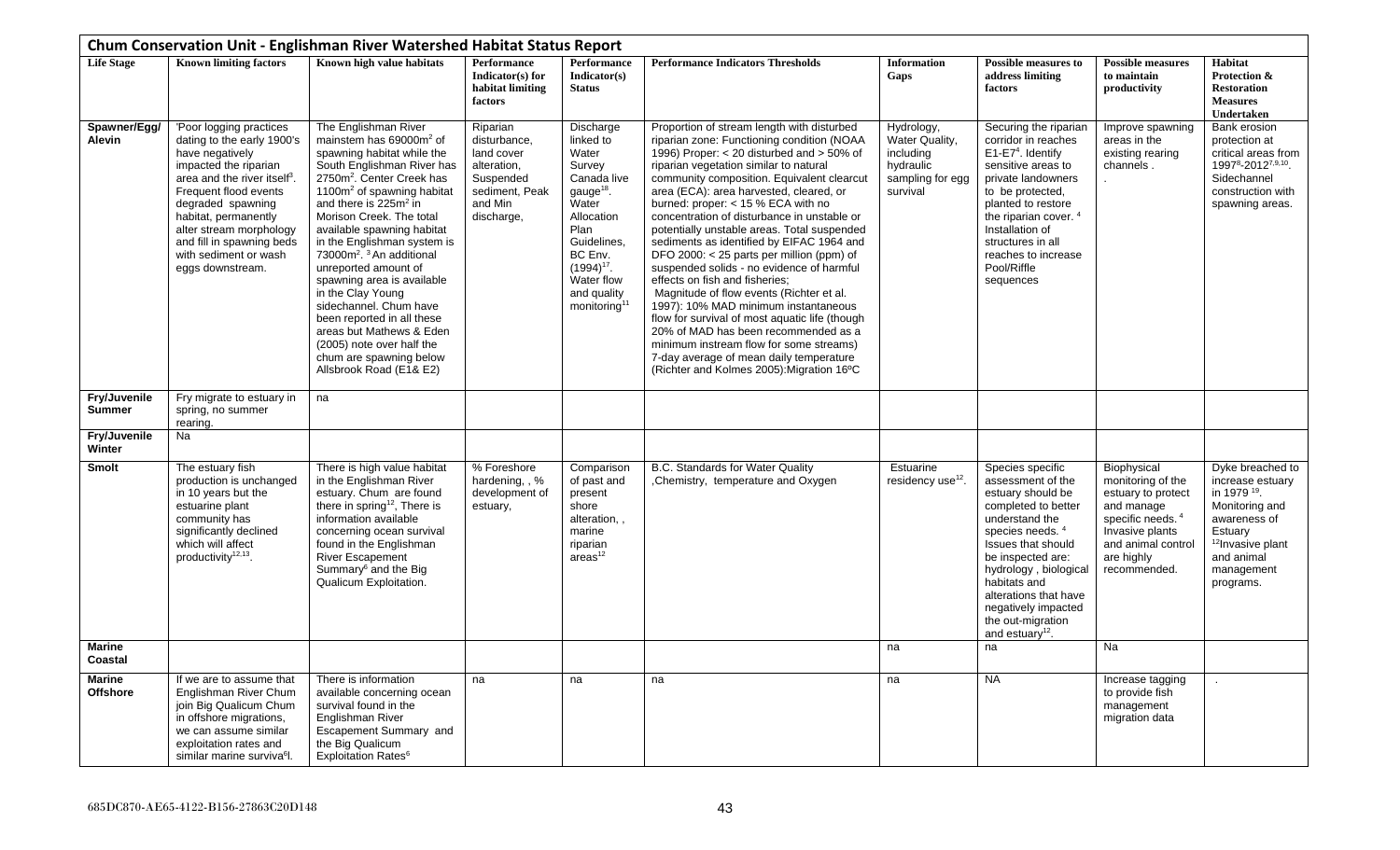|                                        |                                                                                                                                                                                                                                                               | Chum Conservation Unit - Englishman River Watershed Habitat Status Report                                                                                                               |                                                                                                                                                                                                     |                                                                    |                                                       |                                                  |                                                            |                                                             |                                                                                                  |
|----------------------------------------|---------------------------------------------------------------------------------------------------------------------------------------------------------------------------------------------------------------------------------------------------------------|-----------------------------------------------------------------------------------------------------------------------------------------------------------------------------------------|-----------------------------------------------------------------------------------------------------------------------------------------------------------------------------------------------------|--------------------------------------------------------------------|-------------------------------------------------------|--------------------------------------------------|------------------------------------------------------------|-------------------------------------------------------------|--------------------------------------------------------------------------------------------------|
| <b>Life Stage</b>                      | <b>Known limiting factors</b>                                                                                                                                                                                                                                 | Known high value habitats                                                                                                                                                               | Performance<br>Indicator $(s)$ for<br>habitat limiting<br>factors                                                                                                                                   | Performance<br>Indicator(s)<br><b>Status</b>                       | <b>Performance Indicators Thresholds</b>              | <b>Information</b><br>Gaps                       | <b>Possible measures to</b><br>address limiting<br>factors | <b>Possible measures</b><br>to maintain<br>productivity     | Habitat<br><b>Protection &amp;</b><br><b>Restoration</b><br><b>Measures</b><br><b>Undertaken</b> |
| Returning<br>Adult<br><b>Migration</b> | The number of returning<br>adults averaged 23000 for<br>2010 & 11. There can be<br>impediments to migration for<br>early migrants die to low<br>flow, and turbidity at high<br>flow $20$ .<br>Spawning sites may be<br>disturbed by flood events <sup>1</sup> | The estuary is wide and<br>open allowing for adults to<br>enter the river easily. There<br>are broad shoals of gravel in<br>the lower reach and over<br>half spawn there. <sup>20</sup> | Spawner<br>counts. Riparian<br>disturbance land<br>cover alteration<br>(mining $\&$<br>forestry)<br>Suspended<br>sediment<br>Stream<br>discharge<br>Water<br>temperature<br>migration &<br>spawning | Spawner<br>counts<br>usually<br>annually<br>(nuSeds) <sup>20</sup> | Spawner, Redd counts, hydraulic sampling<br>of redds. | Peak counts<br>often difficult<br>when turbid 20 | More frequent<br>counts                                    | Spawning gravel<br>addition in Clay<br>Young<br>Sidechannel | Off channel<br>habitat created is<br>used by Chum<br>spawners                                    |

Allocation Plan 18.[\) www.wateroffice.ec.gc.ca/](http://www.wateroffice.ec.gc.ca/) 19.) Tutty, et al 1983. 20.) Mathews & Eden 2005.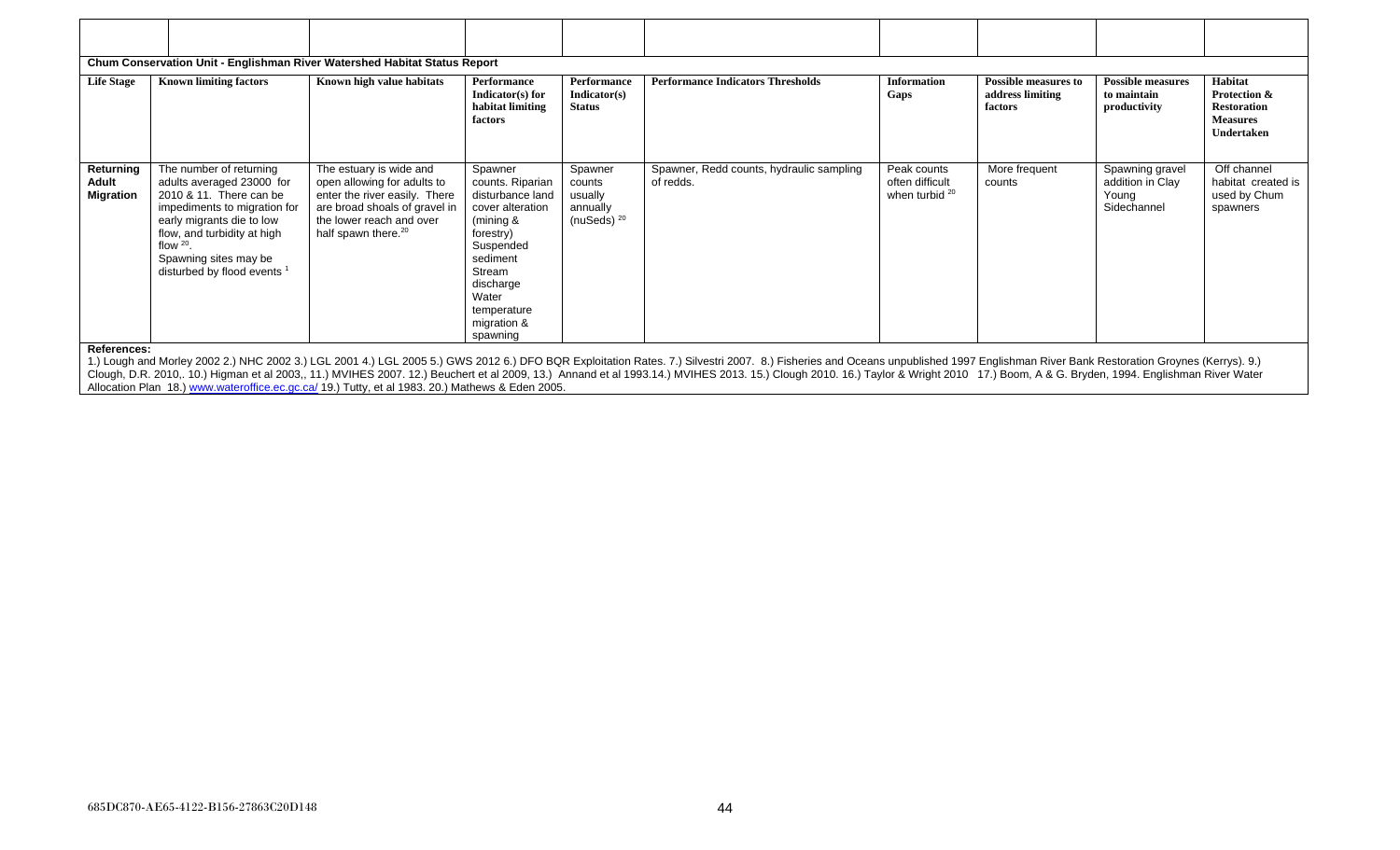<span id="page-44-0"></span>

|                               |                                                                                                                                                                                                                                                                                                                          | Pink Conservation Unit - Englishman River Watershed Habitat Status Report                                                                                                                                                                                                                                                                                                                                                                                                                                                                                                                                                               |                                                                                                               |                                                                                                                                                                                                                      |                                                                                                                                                                                                                                                                                                                                                                                                                                                                                                                                                                                                                                                                                                                                                                                                                                                                                                        |                                                                                        |                                                                                                                                                                                                                                                                                                                 |                                                                                                                                                                             |                                                                                                                                                                                       |
|-------------------------------|--------------------------------------------------------------------------------------------------------------------------------------------------------------------------------------------------------------------------------------------------------------------------------------------------------------------------|-----------------------------------------------------------------------------------------------------------------------------------------------------------------------------------------------------------------------------------------------------------------------------------------------------------------------------------------------------------------------------------------------------------------------------------------------------------------------------------------------------------------------------------------------------------------------------------------------------------------------------------------|---------------------------------------------------------------------------------------------------------------|----------------------------------------------------------------------------------------------------------------------------------------------------------------------------------------------------------------------|--------------------------------------------------------------------------------------------------------------------------------------------------------------------------------------------------------------------------------------------------------------------------------------------------------------------------------------------------------------------------------------------------------------------------------------------------------------------------------------------------------------------------------------------------------------------------------------------------------------------------------------------------------------------------------------------------------------------------------------------------------------------------------------------------------------------------------------------------------------------------------------------------------|----------------------------------------------------------------------------------------|-----------------------------------------------------------------------------------------------------------------------------------------------------------------------------------------------------------------------------------------------------------------------------------------------------------------|-----------------------------------------------------------------------------------------------------------------------------------------------------------------------------|---------------------------------------------------------------------------------------------------------------------------------------------------------------------------------------|
| <b>Life Stage</b>             | <b>Known limiting factors</b>                                                                                                                                                                                                                                                                                            | Known high value habitats                                                                                                                                                                                                                                                                                                                                                                                                                                                                                                                                                                                                               | Performance<br>Indicator(s) for<br>habitat limiting<br>factors                                                | <b>Performance</b><br>Indicator(s)<br><b>Status</b>                                                                                                                                                                  | <b>Performance Indicators Thresholds</b>                                                                                                                                                                                                                                                                                                                                                                                                                                                                                                                                                                                                                                                                                                                                                                                                                                                               | <b>Information</b><br>Gaps                                                             | <b>Possible measures to</b><br>address limiting<br>factors                                                                                                                                                                                                                                                      | <b>Possible measures</b><br>to maintain<br>productivity                                                                                                                     | Habitat<br>Protection &<br><b>Restoration</b><br><b>Measures</b><br>Undertaken                                                                                                        |
| Spawner/Egg/<br><b>Alevin</b> | 'Poor logging practices<br>dating to the early 1900's<br>have negatively<br>impacted the riparian<br>area and the river itself <sup>3</sup> .<br>Frequent flood events<br>degraded spawning<br>habitat, permanently<br>alter stream morphology<br>and fill in spawning beds<br>with sediment or wash<br>eggs downstream. | The Englishman River<br>mainstem has 69000m <sup>2</sup> of<br>spawning habitat while the<br>South Englishman River has<br>2750m <sup>2</sup> . Center Creek has<br>1100m <sup>2</sup> of spawning habitat<br>and there is 225m <sup>2</sup> in<br>Morison Creek. The total<br>available spawning habitat<br>in the Englishman system is<br>73000m <sup>2</sup> . <sup>3</sup> An additional<br>unreported amount of<br>spawning area is available<br>in the Clay Young<br>sidechannel. Pink have<br>been reported in all these<br>areas but Mathews & Eden<br>(2005) note most spawning<br>in lower and middle reaches<br>(E1, E2, E3) | Riparian<br>disturbance,<br>land cover<br>alteration,<br>Suspended<br>sediment. Peak<br>and Min<br>discharge, | Discharge<br>linked to<br>Water<br>Survey<br>Canada live<br>gauge <sup>18</sup><br>Water<br>Allocation<br>Plan<br>Guidelines,<br>BC Env.<br>$(1994)^{17}$ .<br>Water flow<br>and quality<br>monitoring <sup>11</sup> | Proportion of stream length with disturbed<br>riparian zone: Functioning condition (NOAA<br>1996) Proper: < 20 disturbed and > 50% of<br>riparian vegetation similar to natural<br>community composition. Equivalent clearcut<br>area (ECA): area harvested, cleared, or<br>burned: proper: < 15 % ECA with no<br>concentration of disturbance in unstable or<br>potentially unstable areas. Total suspended<br>sediments as identified by EIFAC 1964 and<br>DFO 2000: < 25 parts per million (ppm) of<br>suspended solids - no evidence of harmful<br>effects on fish and fisheries;<br>Magnitude of flow events (Richter et al.<br>1997): 10% MAD minimum instantaneous<br>flow for survival of most aquatic life (though<br>20% of MAD has been recommended as a<br>minimum instream flow for some streams)<br>7-day average of mean daily temperature<br>(Richter and Kolmes 2005): Migration 16°C | Hydrology,<br>Water Quality,<br>including<br>hydraulic<br>sampling for egg<br>survival | Securing the riparian<br>corridor in reaches<br>E1-E7 <sup>4</sup> . Identify<br>sensitive areas to<br>private landowners<br>to be protected,<br>planted to restore<br>the riparian cover. <sup>4</sup><br>Installation of<br>structures in all<br>reaches to increase<br>Pool/Riffle<br>sequences              | Improve spawning<br>areas in the<br>existing rearing<br>channels.                                                                                                           | Bank erosion<br>protection at<br>critical areas from<br>19978-20127,9,10<br>Sidechannel<br>construction with<br>spawning areas.                                                       |
| Fry/Juvenile<br><b>Summer</b> | Fry migrate to estuary in<br>spring, no summer<br>rearing.                                                                                                                                                                                                                                                               | na                                                                                                                                                                                                                                                                                                                                                                                                                                                                                                                                                                                                                                      |                                                                                                               |                                                                                                                                                                                                                      |                                                                                                                                                                                                                                                                                                                                                                                                                                                                                                                                                                                                                                                                                                                                                                                                                                                                                                        |                                                                                        |                                                                                                                                                                                                                                                                                                                 |                                                                                                                                                                             |                                                                                                                                                                                       |
| Fry/Juvenile<br>Winter        | Na                                                                                                                                                                                                                                                                                                                       |                                                                                                                                                                                                                                                                                                                                                                                                                                                                                                                                                                                                                                         |                                                                                                               |                                                                                                                                                                                                                      |                                                                                                                                                                                                                                                                                                                                                                                                                                                                                                                                                                                                                                                                                                                                                                                                                                                                                                        |                                                                                        |                                                                                                                                                                                                                                                                                                                 |                                                                                                                                                                             |                                                                                                                                                                                       |
| Smolt                         | The estuary fish<br>production is unchanged<br>in 10 years but the<br>estuarine plant<br>community has<br>significantly declined<br>which will affect<br>productivity <sup>12,13</sup> .                                                                                                                                 | There is high value habitat<br>in the Englishman River<br>estuary. Pink were found<br>there <sup>12</sup> , There is information<br>available concerning ocean<br>survival found in the<br>Englishman River<br>Escapement Summary <sup>6</sup>                                                                                                                                                                                                                                                                                                                                                                                          | % Foreshore<br>hardening, , %<br>development of<br>estuary,                                                   | Comparison<br>of past and<br>present<br>shore<br>alteration,,<br>marine<br>riparian<br>area <sup>12</sup>                                                                                                            | B.C. Standards for Water Quality<br>, Chemistry, temperature and Oxygen                                                                                                                                                                                                                                                                                                                                                                                                                                                                                                                                                                                                                                                                                                                                                                                                                                | Estuarine<br>residency use <sup>12</sup> .                                             | Species specific<br>assessment of the<br>estuary should be<br>completed to better<br>understand the<br>species needs. 4<br>Issues that should<br>be inspected are:<br>hydrology, biological<br>habitats and<br>alterations that have<br>negatively impacted<br>the out-migration<br>and estuary <sup>12</sup> . | Biophysical<br>monitoring of the<br>estuary to protect<br>and manage<br>specific needs. <sup>4</sup><br>Invasive plants<br>and animal control<br>are highly<br>recommended. | Dyke breached to<br>increase estuary<br>in 1979 <sup>19</sup> .<br>Monitoring and<br>awareness of<br>Estuary<br><sup>12</sup> Invasive plant<br>and animal<br>management<br>programs. |
| <b>Marine</b><br>Coastal      |                                                                                                                                                                                                                                                                                                                          |                                                                                                                                                                                                                                                                                                                                                                                                                                                                                                                                                                                                                                         |                                                                                                               |                                                                                                                                                                                                                      |                                                                                                                                                                                                                                                                                                                                                                                                                                                                                                                                                                                                                                                                                                                                                                                                                                                                                                        | na                                                                                     | na                                                                                                                                                                                                                                                                                                              | Na                                                                                                                                                                          |                                                                                                                                                                                       |
| Marine<br><b>Offshore</b>     | Limited data on ECVI<br>Pinks in marine survival                                                                                                                                                                                                                                                                         |                                                                                                                                                                                                                                                                                                                                                                                                                                                                                                                                                                                                                                         | na                                                                                                            | na                                                                                                                                                                                                                   | na                                                                                                                                                                                                                                                                                                                                                                                                                                                                                                                                                                                                                                                                                                                                                                                                                                                                                                     | na                                                                                     | <b>NA</b>                                                                                                                                                                                                                                                                                                       | Increase tagging<br>to provide fish<br>management<br>migration data                                                                                                         |                                                                                                                                                                                       |
|                               |                                                                                                                                                                                                                                                                                                                          |                                                                                                                                                                                                                                                                                                                                                                                                                                                                                                                                                                                                                                         |                                                                                                               |                                                                                                                                                                                                                      |                                                                                                                                                                                                                                                                                                                                                                                                                                                                                                                                                                                                                                                                                                                                                                                                                                                                                                        |                                                                                        |                                                                                                                                                                                                                                                                                                                 |                                                                                                                                                                             |                                                                                                                                                                                       |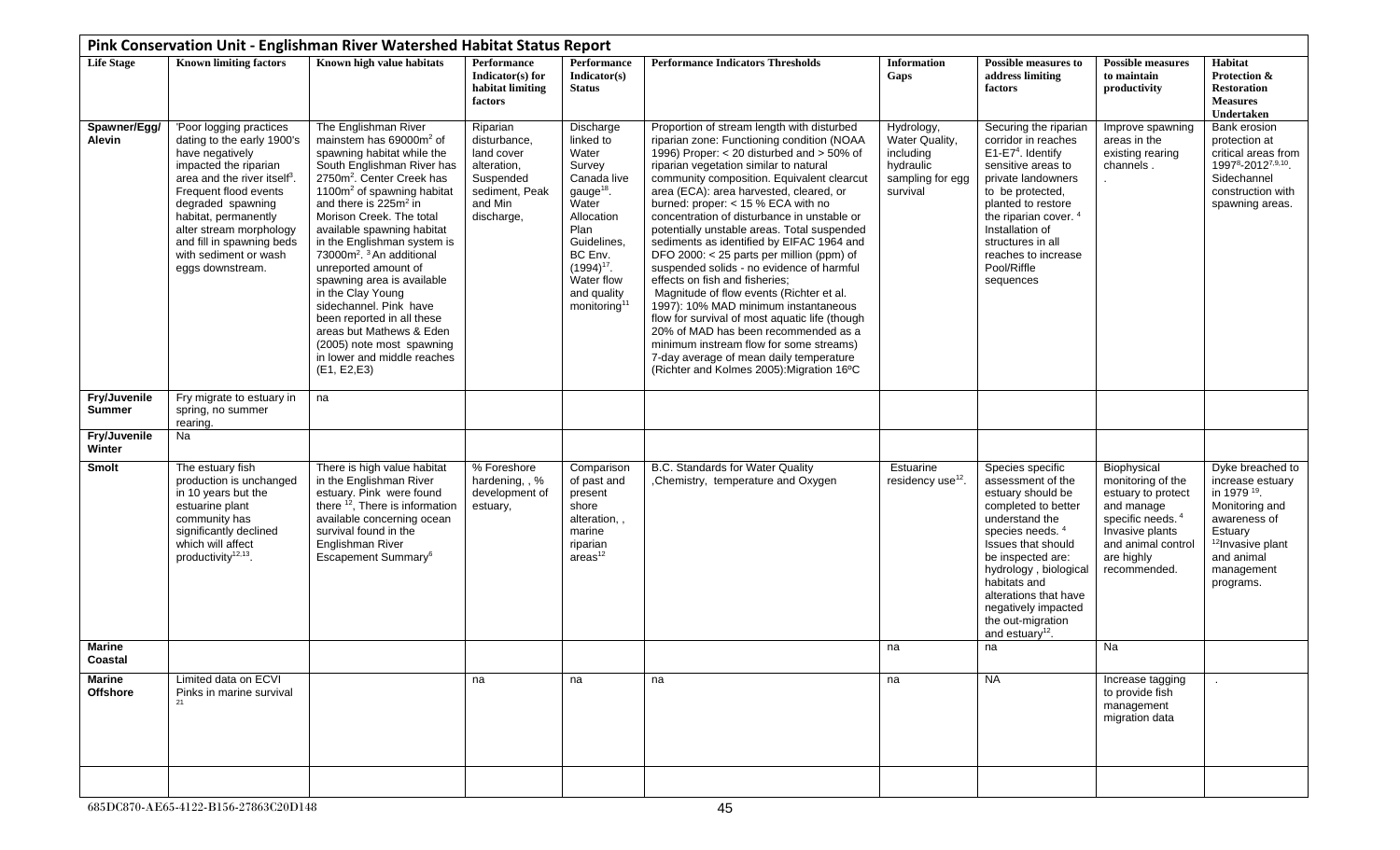|                                        |                                                                                                                                                                                                                                                  | Chum Conservation Unit - Englishman River Watershed Habitat Status Report                                                                                                               |                                                                                                                                                                                                  |                                                           |                                                                                                                                                                                                                                                                                                                                                                                                                                                                  |                                                  |                                                            |                                                             |                                                                                       |
|----------------------------------------|--------------------------------------------------------------------------------------------------------------------------------------------------------------------------------------------------------------------------------------------------|-----------------------------------------------------------------------------------------------------------------------------------------------------------------------------------------|--------------------------------------------------------------------------------------------------------------------------------------------------------------------------------------------------|-----------------------------------------------------------|------------------------------------------------------------------------------------------------------------------------------------------------------------------------------------------------------------------------------------------------------------------------------------------------------------------------------------------------------------------------------------------------------------------------------------------------------------------|--------------------------------------------------|------------------------------------------------------------|-------------------------------------------------------------|---------------------------------------------------------------------------------------|
| <b>Life Stage</b>                      | <b>Known limiting factors</b>                                                                                                                                                                                                                    | Known high value habitats                                                                                                                                                               | Performance<br>Indicator(s) for<br>habitat limiting<br>factors                                                                                                                                   | Performance<br>Indicator(s)<br><b>Status</b>              | <b>Performance Indicators Thresholds</b>                                                                                                                                                                                                                                                                                                                                                                                                                         | <b>Information</b><br>Gaps                       | <b>Possible measures to</b><br>address limiting<br>factors | <b>Possible measures</b><br>to maintain<br>productivity     | Habitat<br>Protection &<br><b>Restoration</b><br><b>Measures</b><br><b>Undertaken</b> |
| Returning<br>Adult<br><b>Migration</b> | The number of returning<br>adults averaged 3580 for<br>2010 & 11 There can be<br>impediments to migration for<br>early migrants die to low<br>flow, and turbidity at high<br>flow $20$ .<br>Spawning sites may be<br>disturbed by flood events 1 | The estuary is wide and<br>open allowing for adults to<br>enter the river easily. There<br>are broad shoals of gravel in<br>the lower reach and over<br>half spawn there. <sup>20</sup> | Spawner<br>counts. Riparian<br>disturbance land<br>cover alteration<br>(mining &<br>forestry)<br>Suspended<br>sediment<br>Stream<br>discharge<br>Water<br>temperature<br>migration &<br>spawning | Spawner<br>counts<br>usually<br>annually<br>(nuSeds) $20$ | Spawner, Redd counts, hydraulic sampling<br>of redds.                                                                                                                                                                                                                                                                                                                                                                                                            | Peak counts<br>often difficult<br>when turbid 20 | More frequent<br>counts                                    | Spawning gravel<br>addition in Clay<br>Young<br>Sidechannel | Off channel<br>habitat has been<br>created and is<br>used by Pink<br>spawners         |
| References:                            |                                                                                                                                                                                                                                                  |                                                                                                                                                                                         |                                                                                                                                                                                                  |                                                           | 1.) Lough and Morley 2002 2.) NHC 2002 3.) LGL 2001 4.) LGL 2005 5.) GWS 2012 6.) DFO BQR Exploitation Rates. 7.) Silvestri 2007. 8.) Fisheries and Oceans unpublished 1997 Englishman River Bank Restoration Groynes (Kerrys)<br>Clough, D.R. 2010,. 10.) Higman et al 2003,, 11.) MVIHES 2007. 12.) Beuchert et al 2009, 13.) Annand et al 1993.14.) MVIHES 2013. 15.) Clough 2010. 16.) Taylor & Wright 2010 17.) Boom, A & G. Bryden, 1994. Englishman River |                                                  |                                                            |                                                             |                                                                                       |

Allocation Plan 18.) <u>www.wateroffice.ec.gc.ca/</u> 19.) Tutty, et al 1983. 20.) Mathews & Eden 2005. 21.) Labelle 2009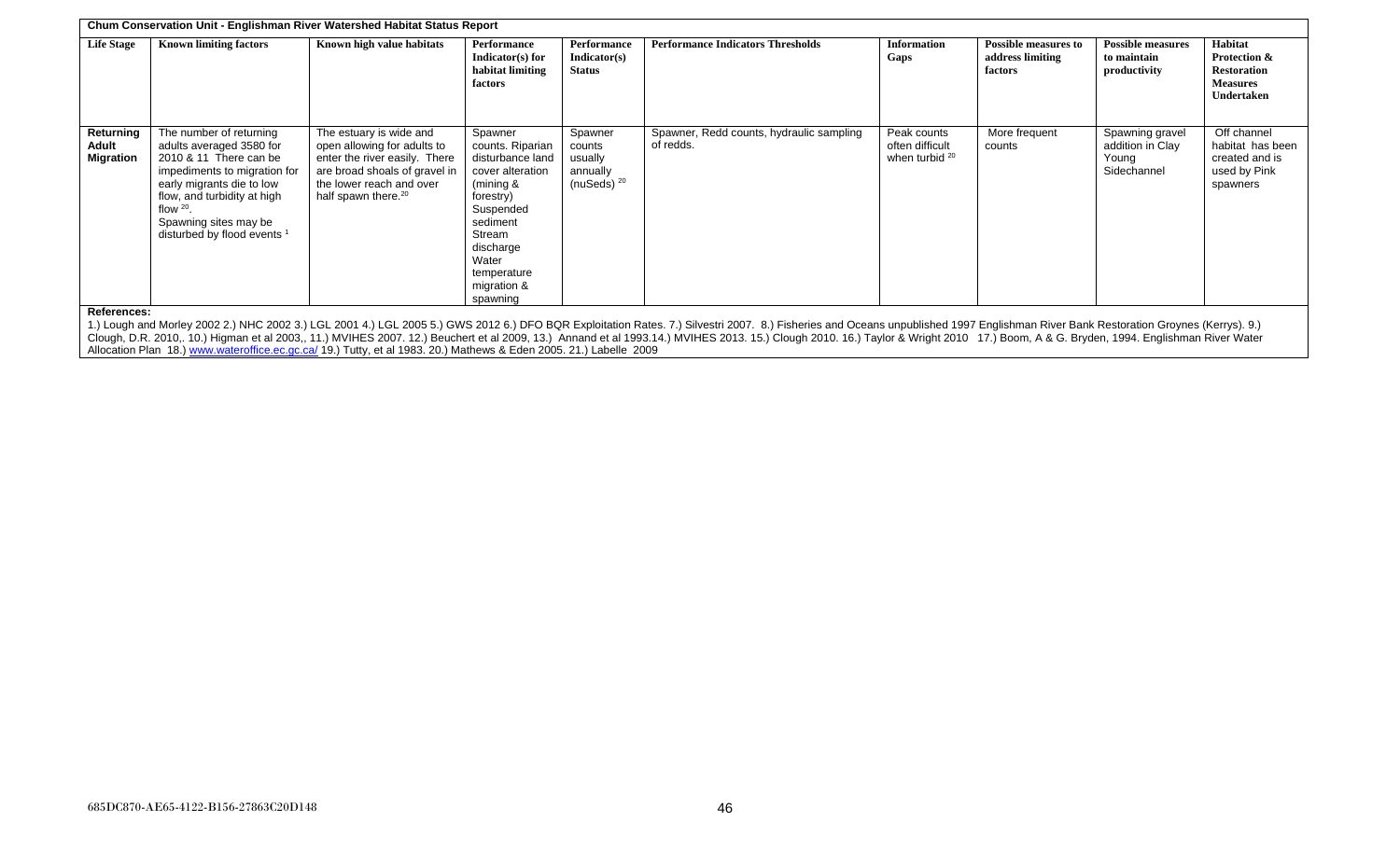<span id="page-46-0"></span>

|                                        |                                                                                                                                                                                                                                                                                                                         | Sockeye Conservation Unit - Englishman River Watershed Habitat Status Report                                                                                                                                                                                                                                                                                                                                                                                                                                                                                                                                                   |                                                                                                               |                                                                                                                                                                                                                        |                                                                                                                                                                                                                                                                                                                                                                                                                                                                                                                                                                                                                                                                                                                                                                                                                                                                                                            |                                                                                        |                                                                                                                                                                                                                                                                                          |                                                                   |                                                                                                                                 |
|----------------------------------------|-------------------------------------------------------------------------------------------------------------------------------------------------------------------------------------------------------------------------------------------------------------------------------------------------------------------------|--------------------------------------------------------------------------------------------------------------------------------------------------------------------------------------------------------------------------------------------------------------------------------------------------------------------------------------------------------------------------------------------------------------------------------------------------------------------------------------------------------------------------------------------------------------------------------------------------------------------------------|---------------------------------------------------------------------------------------------------------------|------------------------------------------------------------------------------------------------------------------------------------------------------------------------------------------------------------------------|------------------------------------------------------------------------------------------------------------------------------------------------------------------------------------------------------------------------------------------------------------------------------------------------------------------------------------------------------------------------------------------------------------------------------------------------------------------------------------------------------------------------------------------------------------------------------------------------------------------------------------------------------------------------------------------------------------------------------------------------------------------------------------------------------------------------------------------------------------------------------------------------------------|----------------------------------------------------------------------------------------|------------------------------------------------------------------------------------------------------------------------------------------------------------------------------------------------------------------------------------------------------------------------------------------|-------------------------------------------------------------------|---------------------------------------------------------------------------------------------------------------------------------|
| <b>Life Stage</b>                      | <b>Known limiting factors</b>                                                                                                                                                                                                                                                                                           | Known high value habitats                                                                                                                                                                                                                                                                                                                                                                                                                                                                                                                                                                                                      | Performance<br>$Indicator(s)$ for<br>habitat limiting<br>factors                                              | Performance<br>Indicator(s)<br><b>Status</b>                                                                                                                                                                           | <b>Performance Indicators Thresholds</b>                                                                                                                                                                                                                                                                                                                                                                                                                                                                                                                                                                                                                                                                                                                                                                                                                                                                   | <b>Information</b><br>Gaps                                                             | <b>Possible measures to</b><br>address limiting<br>factors                                                                                                                                                                                                                               | <b>Possible measures</b><br>to maintain<br>productivity           | Habitat<br>Protection &<br><b>Restoration</b><br><b>Measures</b><br>Undertaken                                                  |
| Spawner/Egg/<br>Alevin                 | Poor logging practices<br>dating to the early 1900's<br>have negatively<br>impacted the riparian<br>area and the river itself <sup>3</sup> .<br>Frequent flood events<br>degraded spawning<br>habitat, permanently<br>alter stream morphology<br>and fill in spawning beds<br>with sediment or wash<br>eggs downstream. | The Englishman River<br>mainstem has 69000m <sup>2</sup> of<br>spawning habitat while the<br>South Englishman River has<br>2750m <sup>2</sup> . Center Creek has<br>1100 $m2$ of spawning habitat<br>and there is 225m <sup>2</sup> in<br>Morison Creek. The total<br>available spawning habitat<br>in the Englishman system is<br>73000m <sup>2</sup> . <sup>3</sup> An additional<br>unreported amount of<br>spawning area is available<br>in the Clay Young<br>sidechannel. Pink have<br>been reported in all these<br>areas but Mathews & Eden<br>(2005) note most spawning<br>in lower and middle reaches<br>(E1, E2, E3) | Riparian<br>disturbance,<br>land cover<br>alteration,<br>Suspended<br>sediment, Peak<br>and Min<br>discharge, | Discharge<br>linked to<br>Water<br>Survey<br>Canada live<br>gauge <sup>18</sup> .<br>Water<br>Allocation<br>Plan<br>Guidelines.<br>BC Env.<br>$(1994)^{17}$ .<br>Water flow<br>and quality<br>monitoring <sup>11</sup> | Proportion of stream length with disturbed<br>riparian zone: Functioning condition (NOAA<br>1996) Proper: $<$ 20 disturbed and $>$ 50% of<br>riparian vegetation similar to natural<br>community composition. Equivalent clearcut<br>area (ECA): area harvested, cleared, or<br>burned: proper: < 15 % ECA with no<br>concentration of disturbance in unstable or<br>potentially unstable areas. Total suspended<br>sediments as identified by EIFAC 1964 and<br>DFO 2000: < 25 parts per million (ppm) of<br>suspended solids - no evidence of harmful<br>effects on fish and fisheries;<br>Magnitude of flow events (Richter et al.<br>1997): 10% MAD minimum instantaneous<br>flow for survival of most aquatic life (though<br>20% of MAD has been recommended as a<br>minimum instream flow for some streams)<br>7-day average of mean daily temperature<br>(Richter and Kolmes 2005): Migration 16°C | Hydrology,<br>Water Quality,<br>including<br>hydraulic<br>sampling for egg<br>survival | Securing the riparian<br>corridor in reaches<br>$E1-E74$ . Identify<br>sensitive areas to<br>private landowners<br>to be protected,<br>planted to restore<br>the riparian cover. <sup>4</sup><br>Installation of<br>structures in all<br>reaches to increase<br>Pool/Riffle<br>sequences | Improve spawning<br>areas in the<br>existing rearing<br>channels. | Bank erosion<br>protection at<br>critical areas from<br>19978-20127,9,10<br>Sidechannel<br>construction with<br>spawning areas. |
| Fry/Juvenile<br><b>Summer</b>          | No records of where they<br>live, fry thrive with lake<br>summer rearing                                                                                                                                                                                                                                                | na                                                                                                                                                                                                                                                                                                                                                                                                                                                                                                                                                                                                                             |                                                                                                               |                                                                                                                                                                                                                        |                                                                                                                                                                                                                                                                                                                                                                                                                                                                                                                                                                                                                                                                                                                                                                                                                                                                                                            |                                                                                        |                                                                                                                                                                                                                                                                                          |                                                                   |                                                                                                                                 |
| Fry/Juvenile<br>Winter                 | As above                                                                                                                                                                                                                                                                                                                |                                                                                                                                                                                                                                                                                                                                                                                                                                                                                                                                                                                                                                |                                                                                                               |                                                                                                                                                                                                                        |                                                                                                                                                                                                                                                                                                                                                                                                                                                                                                                                                                                                                                                                                                                                                                                                                                                                                                            |                                                                                        |                                                                                                                                                                                                                                                                                          |                                                                   |                                                                                                                                 |
| Smolt                                  | No records of smolt<br>captures <sup>12,13</sup> .                                                                                                                                                                                                                                                                      | There is high value habitat<br>in the Englishman River<br>estuary. But no Sockeye<br>were found there $12$ , There is<br>information available<br>concerning ocean survival<br>found in the Englishman<br><b>River Escapement</b><br>Summary <sup>6</sup>                                                                                                                                                                                                                                                                                                                                                                      | Unknown river<br>sockeye,                                                                                     |                                                                                                                                                                                                                        |                                                                                                                                                                                                                                                                                                                                                                                                                                                                                                                                                                                                                                                                                                                                                                                                                                                                                                            | Adult spawning<br>areas, fry<br>rearing areas.                                         |                                                                                                                                                                                                                                                                                          |                                                                   |                                                                                                                                 |
| Marine<br>Coastal                      |                                                                                                                                                                                                                                                                                                                         |                                                                                                                                                                                                                                                                                                                                                                                                                                                                                                                                                                                                                                |                                                                                                               |                                                                                                                                                                                                                        |                                                                                                                                                                                                                                                                                                                                                                                                                                                                                                                                                                                                                                                                                                                                                                                                                                                                                                            | na                                                                                     | na                                                                                                                                                                                                                                                                                       | Na                                                                |                                                                                                                                 |
| <b>Marine</b><br><b>Offshore</b>       | no data on ECVI<br>Sockeye                                                                                                                                                                                                                                                                                              |                                                                                                                                                                                                                                                                                                                                                                                                                                                                                                                                                                                                                                | na                                                                                                            | na                                                                                                                                                                                                                     | na                                                                                                                                                                                                                                                                                                                                                                                                                                                                                                                                                                                                                                                                                                                                                                                                                                                                                                         | na                                                                                     | <b>NA</b>                                                                                                                                                                                                                                                                                | tagging to provide<br>fish management<br>migration data           |                                                                                                                                 |
| Returning<br>Adult<br><b>Migration</b> | The number of returning<br>adults averaged less than<br>100 annually (nuSeds).<br>They have no lake to spawn<br>above.                                                                                                                                                                                                  | The adults hold in the deep<br>Top Bridge pool and the<br>Falls pool <sup>21</sup> .                                                                                                                                                                                                                                                                                                                                                                                                                                                                                                                                           | Spawner<br>counts.                                                                                            | Spawner<br>counts<br>usually<br>annually<br>(nuSeds) $20$                                                                                                                                                              | Spawner, Redd counts, hydraulic sampling<br>of redds.                                                                                                                                                                                                                                                                                                                                                                                                                                                                                                                                                                                                                                                                                                                                                                                                                                                      |                                                                                        |                                                                                                                                                                                                                                                                                          |                                                                   | This species will<br>always likely be<br>in low abundance<br>due to lack of<br>lake habitat                                     |
| References:                            |                                                                                                                                                                                                                                                                                                                         |                                                                                                                                                                                                                                                                                                                                                                                                                                                                                                                                                                                                                                |                                                                                                               |                                                                                                                                                                                                                        | 1.) Lough and Morley 2002 2.) NHC 2002 3.) LGL 2001 4.) LGL 2005 5.) GWS 2012 6.) DFO BQR Exploitation Rates. 7.) Silvestri 2007. 8.) Fisheries and Oceans unpublished 1997 Englishman River Bank Restoration Groynes (Kerrys)<br>Clough, D.R. 2010,. 10.) Higman et al 2003,, 11.) MVIHES 2007. 12.) Beuchert et al 2009, 13.) Annand et al 1993.14.) MVIHES 2013. 15.) Clough 2010. 16.) Taylor & Wright 2010 17.) Boom, A & G. Bryden, 1994. Englishman River                                                                                                                                                                                                                                                                                                                                                                                                                                           |                                                                                        |                                                                                                                                                                                                                                                                                          |                                                                   |                                                                                                                                 |

Allocation Plan 18.) <u>www.wateroffice.ec.gc.ca/</u> 19.) Tutty, et al 1983. 20.) Mathews & Eden 2005. 21.) Labelle 2009 21.) Clough unpublished data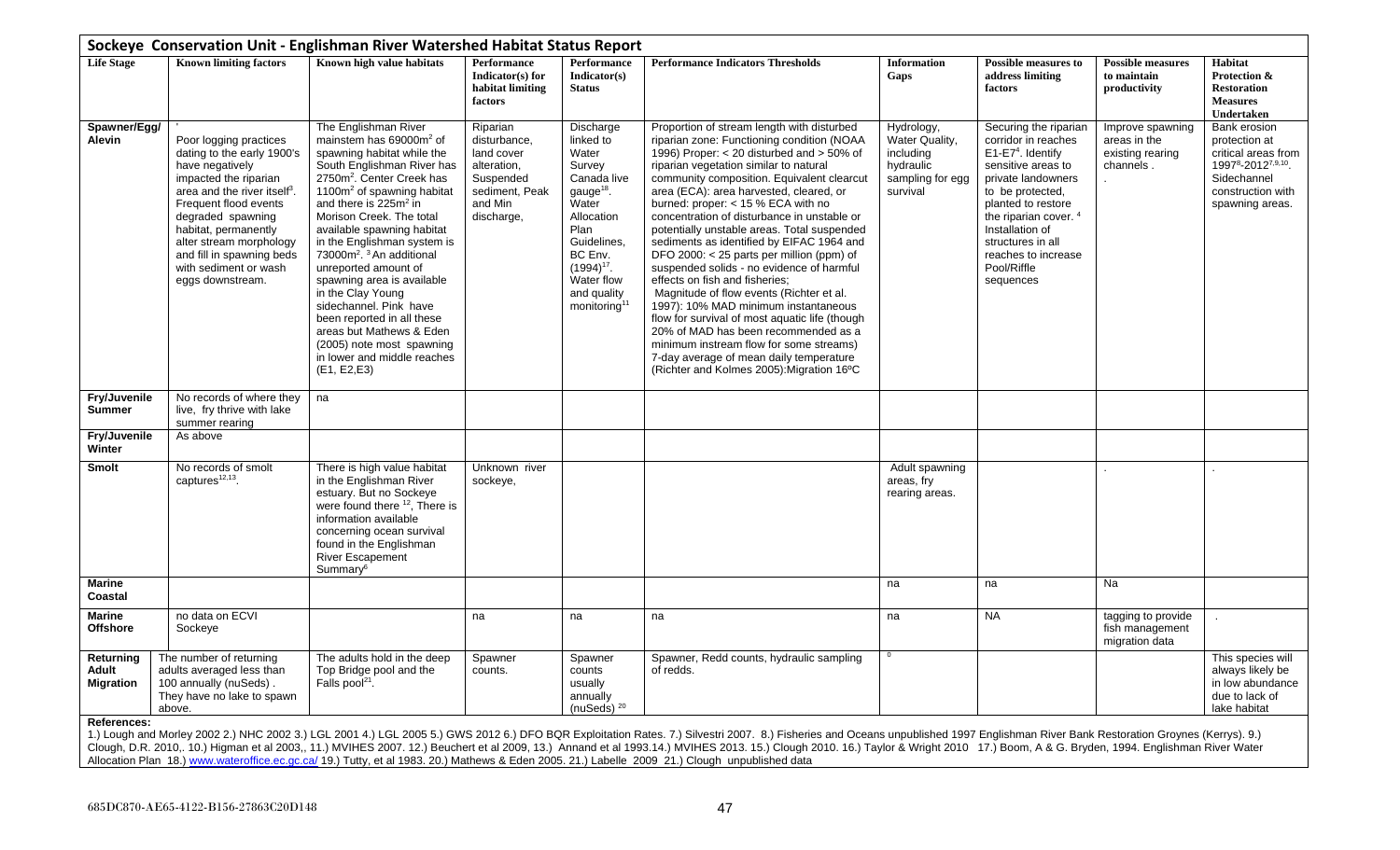## <span id="page-47-0"></span>**Appendix 2: Transcripts of Personal Interviews**

#### **Interview Preface:**

It is just over 10 years since the Englishman River Watershed Recovery Plan was initiated by the Pacific Salmon Endowment Fund. In that time (and before as well), there have been many studies, reports and actions taken to support the health of this watershed and its fish stocks. In an effort to sum up all the work that has been done and what the habitat status is now, Mid Vancouver Island Habitat Enhancement Society (MVIHES) is compiling a Status Report Card on the river. Unfortunately we do not have the funding to produce another LGL-type report, but we can do the literature search and interviews that will give all of us a better idea of how the Englishman is faring today. Using that baseline we will establish some "indicators" that volunteers can monitor over the long term. You can help by sending along any information about reports etc. that you may have and by jotting down comments in this questionnaire. If you can offer any other assistance we would very much appreciate it. Thanks in advance for your input!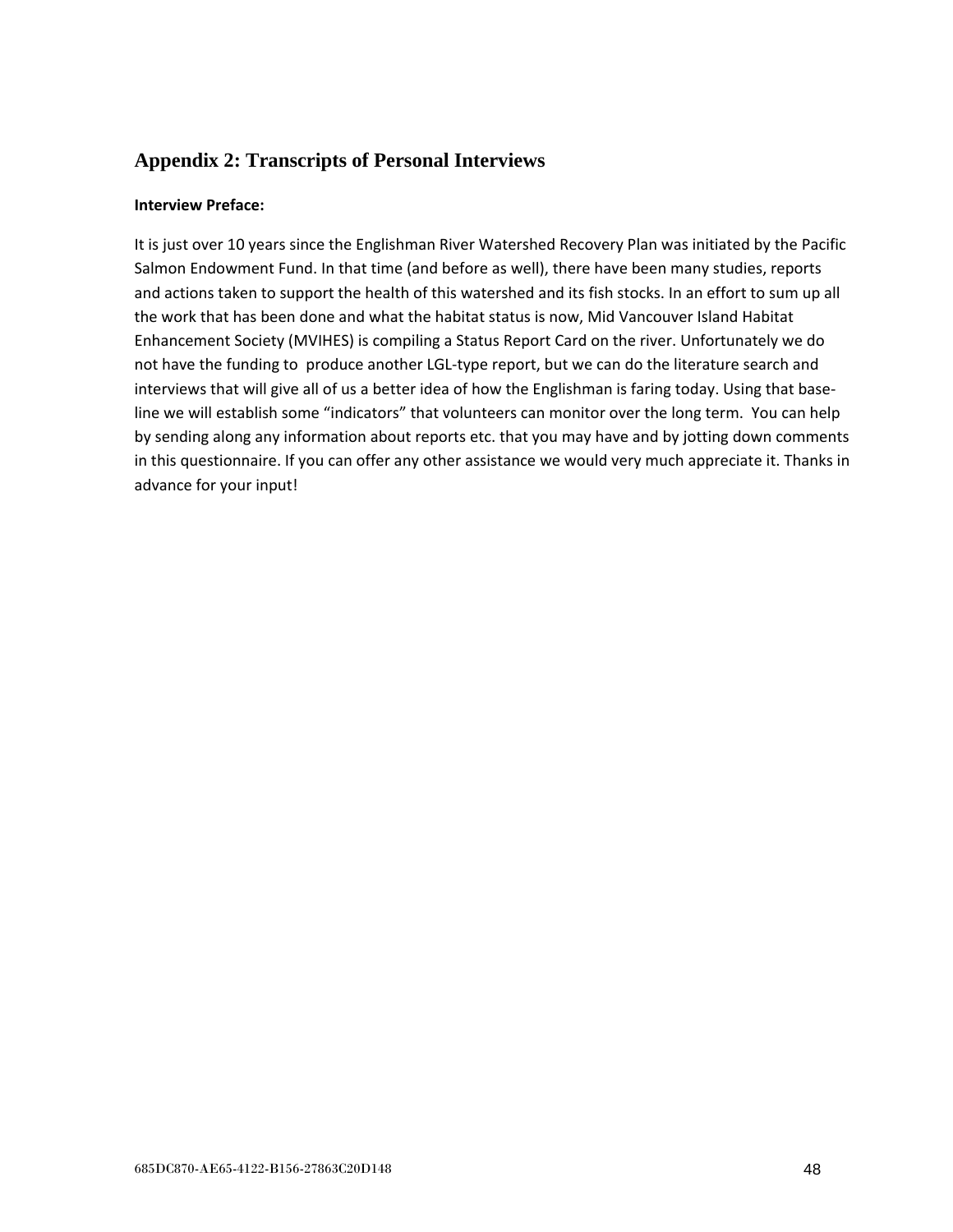#### <span id="page-48-0"></span>**Englishman River Habitat Questionnaire: Name: James Craig, BCCF**

**1.) How familiar are you with this system?**

Very

- **2.) For each reach and tributary do you know of any limiting habitats (ie spawning, rearing, migration ) for each life stage (egg, alevin, fry, smolt, adult) for each species**
- Mainstem:

Due to less than ideal base flows, high quality riffle habitat for rearing is limited, particularly for steelhead

habitat complexity is still low, compromised by excessive bedload, overwidening and a lack of old growth recruitment large enough to form permanent jams.

Nutrients (for productivity) are likely limiting in most years (exception may be following high CM escapements over sequential years), though this is natural for ECVI.

#### Tributaries:

Rearing space is limited by low water in summer

Culverts may be issue in some tribs

- 3.) **What is the most limited habitat in this system? (summer water quality, migration, lack of spawning gravel).** For ST and CO: high quality rearing habitat. For CM, CK, PK: clean gravel.
- 4.) **Do you know of any seasonal limitations in habitats (flooding, erosion, base flow, water temperature) in the stream**. Base flow, July-Sep.
- 5.) **Are there any high value habitats in the watershed? Where? For what species? Can you locate them on a map**? Yes. Too many to list. Most are species specific.
- 6.) **How has land development affected fish habitat? Can you compare to an adjacent watercourse that has had less development.** Culverts have isolated upstream areas, or create bottle necks.
- 7.) **Would you recommend any enhancement/restoration to increase fish populations in this watershed? It is typical to start in the headwaters and work downstream but might not be applicable in this case.** Off-channel habitats (CO, CT) are safer to build, and effective at adding production. Work in smaller tributaries for CO and CT.
- **8.) What shape is the estuary in? Have you noticed any changes over time with respect to plant communities and general morphology?**

Fairly good, but some impacts and threats remain. Suggest breaching or putting tidal gate in Mine Road Dyke. Also, supply fresh water to western half of estuary via Turner Road relic channel.

9.) **Are there any high value habitats present in the estuary? Do you know anything about the water quality in the estuary**?

Eastern braid (along mine road dyke) extremely productive, with the highest use by salmonids after the mainstem channel. We believe this is a function of the freshwater it receives from the split at the bottom of Plummer Road. BCCF has salinity and O2 data from its sampling in 2011

#### 10.)**Do you know the percentage of the watershed that has been developed**? No

11.)**Any invasive species present ? Where?** Too many to list. But, no hogweed or knotweed that I'm aware of…

#### 12.)**Other observations?**

13.)**How much has the river changed since you have been involved with it**?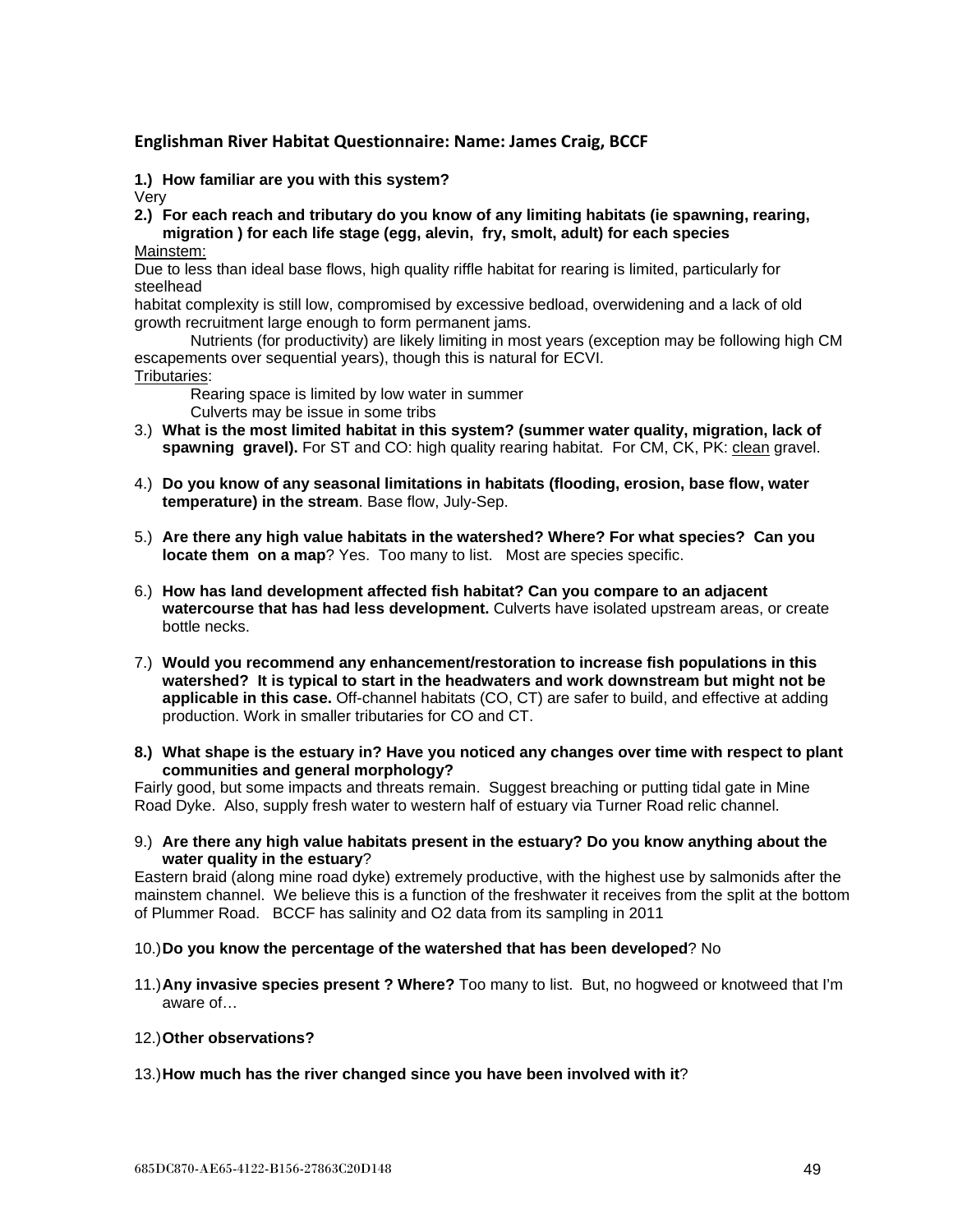#### <span id="page-49-0"></span>**Englishman River Habitat Questionnaire –Name :Joan Michel, RDN**

- 1.) **How familiar are you with this system?** Moderately.
- **2.) For each reach and tributary do you know of any limiting habitats (ie spawning, rearing, migration ) for each life stage (egg, alevin, fry, smolt, adult) for each species**

We've been having an interesting time at the out-take of the ERRP channel over the last couple of years with summertime recreationalists building stone dams and blocking migrating salmon from getting into the channel. Our Volunteer Park Warden reported last week of visitors throwing boulders into fish channel. I fear there is much degradation caused by pure ignorance of the nature of habitat and the needs of the fish.

- 3.) **What is the most limited habitat in this system? (summer water quality, migration, lack of spawning gravel)** I understood it was ocean conditions.
- 4.) **Do you know of any seasonal limitations in habitats (flooding, erosion, base flow, water temperature) in the stream**. No.
- 5.) **Are there any high value habitats in the watershed? Where? For what species? Can you locate them on a map**? According to VIU monitoring over three years, the ERRP side channel offers pretty good habitat.
- **6.) How has land development affected fish habitat? Can you compare to an adjacent watercourse that has had less development.**

As noted in Q2, the more people around, the more potential interference in natural processes. Insofar as the greater Top Bridge/ERRP area is highly used by recreationalists, we're going to see interface issues like dogs not discouraged from going after spawning salmon.

**7.) Would you recommend any enhancement/restoration to increase fish populations in this watershed? It is typical to start in the headwaters and work downstream but might not be applicable in this case.**

I'd certainly like to see continuation of regular monitoring, smolt and spawning counts, swims etc., that help us understand what's going on in the river.

**8.) What shape is the estuary in? Have you noticed any changes over time with respect to plant communities and general morphology?**

Not good and suffering from the same problems as the LQ, as I understand. I rarely go to the estuary.

- 9.) **Are there any high value habitats present in the estuary? Do you know anything about the water quality in the estuary**? Don't know.
- 10.)**Do you know the percentage of the watershed that has been developed**? No
- 11.)**Any invasive species present ? Where?** We have broom in ERRP. Haven't seen any hogweed so far.
- 12.) **Other observations?**

#### 13.)**How much has the river changed since you have been involved with it**?

We lose a bit more of the side of ERRP every year. The Clay Banks continue to erode. DFO's groin at the side channel intake seems to be working nicely.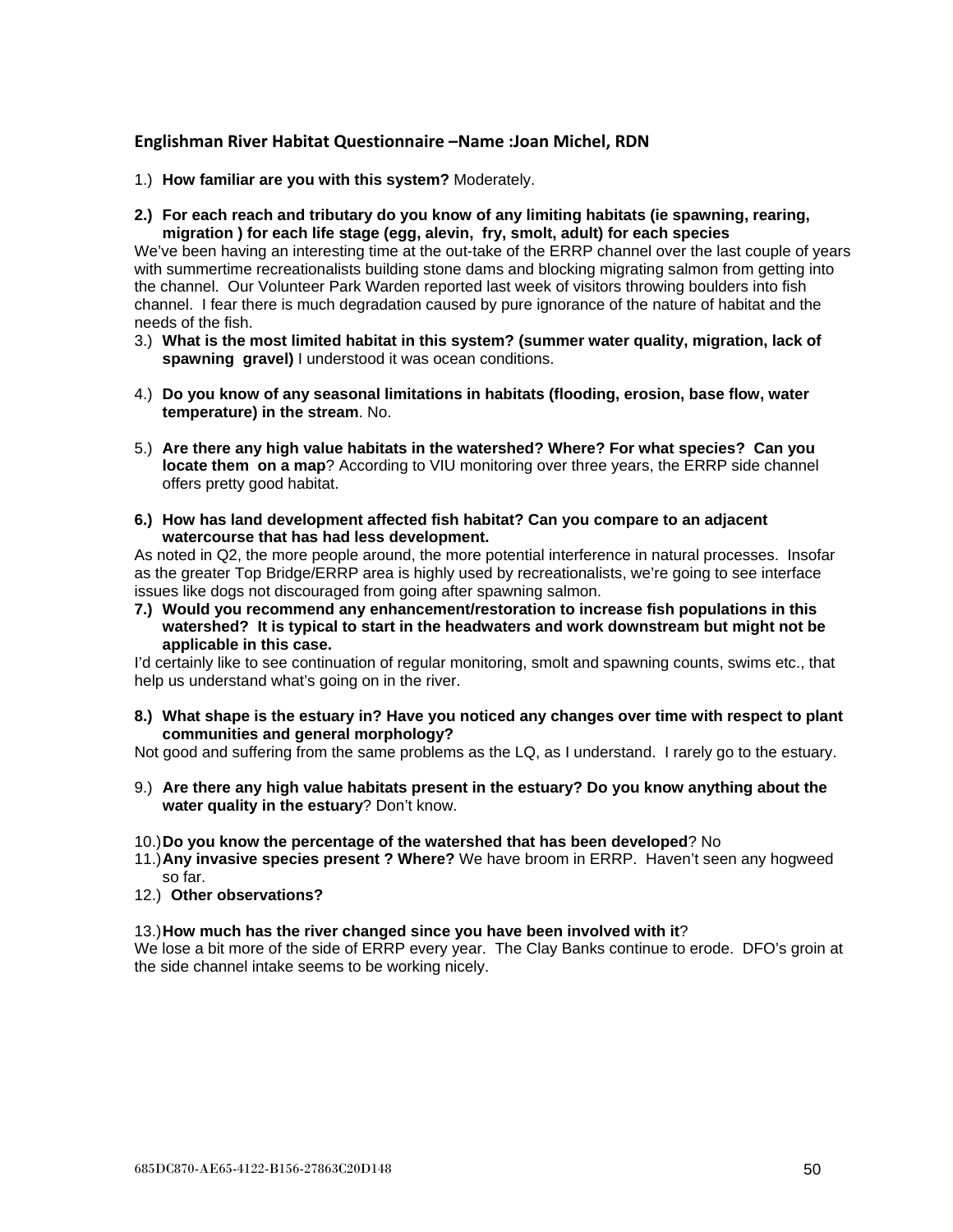### <span id="page-50-0"></span>**Englishman River Habitat Questionnaire Name: Margaret Wright, Restoration Biologist, Fisheries and Oceans Canada**

1.) **How familiar are you with this system?** I became involved in the Englishman River in 2009 following the constructed extension of the Clay Young fish channel. I familiar with both of the DFO side channel projects on the river and I have been involved in their maintenance and evaluation over the last 6 years*.* 

- 2.) **For each reach and tributary do you know of any limiting habitats (ie spawning, rearing, migration ) for each life stage (egg, alevin, fry, smolt, adult) for each species**. I am not familiar with the tributaries on the Englishman, but there may be an issue with early pink migration in the lower mainstem during low water years. DFO commissioned Ecofish Research to prepare a report in 2010 entitled: Englishman River Instream Flow Study -Background Data Review to look at existing flow transect data and develop a study plan to re-assess minimum flow requirements for salmonids in the river. I have provided the background report, the subsequent work to develop min flow requirements was not funded.
- 3.) **What is the most limited habitat in this system? (summer water quality, migration, lack of spawning gravel).** The smolt surveys have shown us that a constructed side channel can consistently produce 43% of the entire watershed production of coho. Whether the tributaries and other off channel habitats are producing to their full capacity or not has not been assessed but there may be limiting factors associated with low flow and temperature, perhaps water quality in the tributaries. A potential habitat limiting factor may be sediment transport and deposition from erosion, but this has not been proven through assessment.
- 4.) **Do you know of any seasonal limitations in habitats (flooding, erosion, base flow, water temperature) in the stream**. Erosion of unstable banks is an issue which results in the loss of mainstem rearing habitat.
- 5.) **Are there any high value habitats in the watershed? Where? For what species? Can you locate them on a map**? High value habitats are mapped in the Ecofish report. This information was acquired from DFO and contractors who regularly provide adult swim survey data for stock assessment.
- **6.) How has land development affected fish habitat? Can you compare to an adjacent watercourse that has had less development.**

The Englishman River is typical of a logged watershed with a hydrograph that exhibits low and high flows not ameliorated by a functioning forest.

7.) **Would you recommend any enhancement/restoration to increase fish populations in this watershed?** It is typical to start in the headwaters and work downstream but might not be applicable in this case. Contrary to popular opinion, I don't really think we need to increase the salmon populations of the river; I am more interested in healthy sustainable populations that are not heavily enhanced. Although I am not suggesting an outcome either way, I believe a review of enhancement in the river is required, both in terms of which species are being enhanced and why.

| Year      | Chinook | Chum  | Coho | Pink | Sockeye |
|-----------|---------|-------|------|------|---------|
| Mean:     |         |       |      |      |         |
| 1953-1958 |         | 9125  | 1458 | 1000 | 17      |
| 1959-68   | 39      | 3175  | 919  | 88   | 22      |
| 1969-78   | 60      | 5175  | 1020 | 34   | 58      |
| 1979-88   | 7       | 1820  | 664  | 15   | 14      |
| 1989-98   | 46      | 3105  | 619  | 479  | 17      |
| 1999-08   | 872     | 12065 | 3406 | 4958 | 12      |
| 2010-11   | 1472    | 23096 | 5300 | 3580 | 6       |

Englishman River Salmon Escapements

not surveyed in 2009

8.) **What shape is the estuary in? Have you noticed any changes over time with respect to plant communities and general morphology?** I have not done any work in the estuary**.**

**9.) Are there any high value habitats present in the estuary? Do you know anything about the water quality in the estuary?** I believe all estuaries are high value habitats.

**10.) Do you know the percentage of the watershed that has been developed**? No

11.) **Any invasive species present ? Where?** I don't know

12.) **Other observations?**

**13.) How much has the river changed since you have been involved with it?** A bit of movement in the mainstem in the lower river at long run and certainly some erosion along the south bank.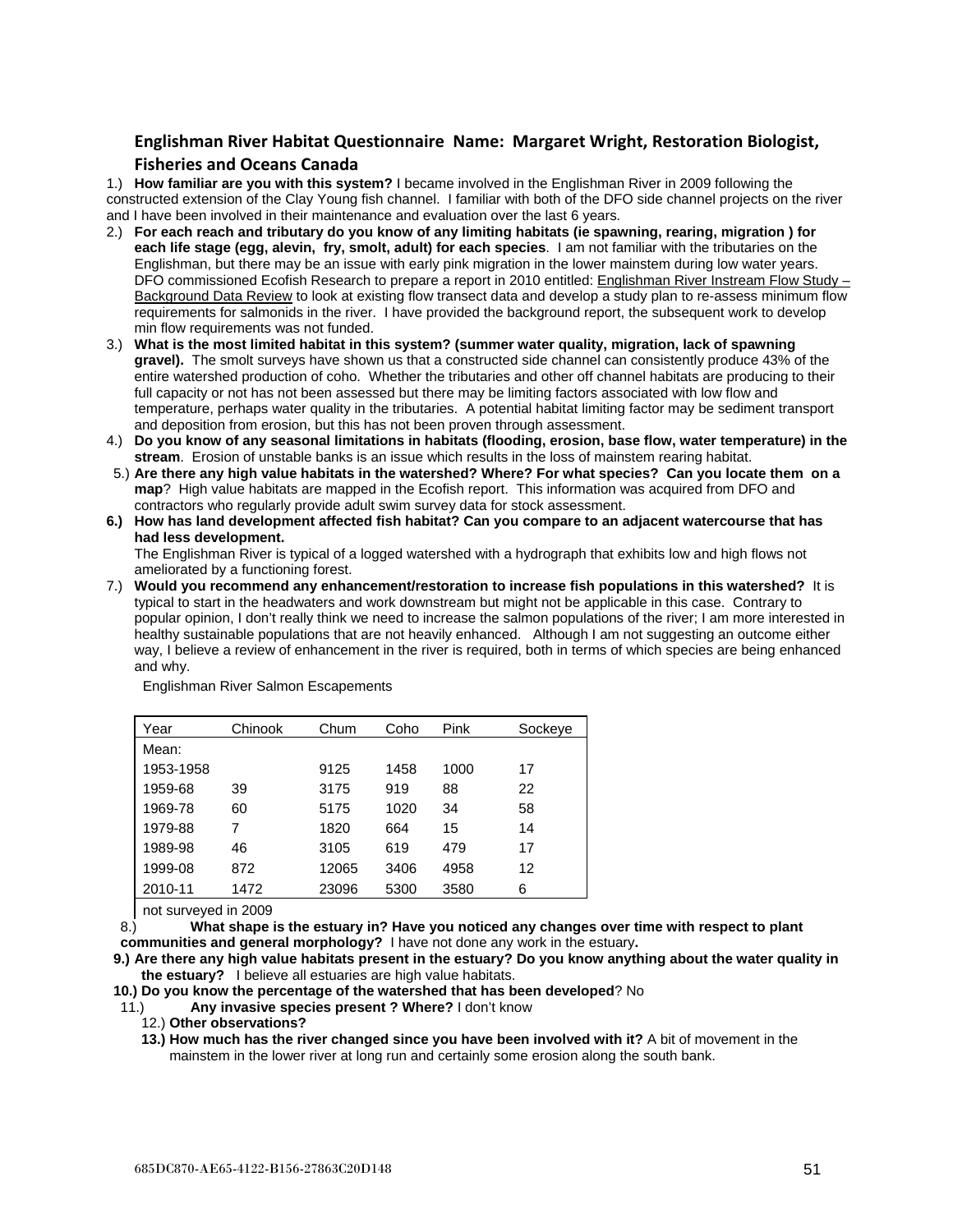### <span id="page-51-0"></span>**Englishman River Habitat Questionnaire – Rosie Barlak, Ministry of Environment**

**1.) How familiar are you with this system?** Very, from a water quality perspective. I am the lead on the Water Quality Objectives and objectives attainment sampling done on the system. Data from 2010 monitoring has not been compiled yet, but will be summarized into a WQO attainment report in the future. At that time I will better be able to give a scientifically based opinion on the state of water quality in the watershed.<br>2.) For each

**2.) For each reach and tributary do you know of any limiting habitats (ie spawning, rearing, migration ) for each life stage (egg, alevin, fry, smolt, adult) for each species.** There are some high water temperatures in the summer that could limit certain life stages but I cannot comment on these in detail without analyzing the available water quality data.

**3.) What is the most limited habitat in this system? (summer water quality, migration, lack of spawning gravel).** Same as above.

**4.) Do you know of any seasonal limitations in habitats (flooding, erosion, base flow, water temperature) in the stream.** Same as above.

**5.) Are there any high value habitats in the watershed? Where? For what species? Can you locate them on a map**? I am not a habitat specialist**.**

**6.) How has land development affected fish habitat? Can you compare to an adjacent** 

**watercourse that has had less development (tranquil).** Increased turbidity, increased contaminants levels and higher water temperatures all have been observed in areas where more development has occurred. Higher water temperatures may not be from development alone as the wide flat lower parts of most of our east coast VI systems typically have elevated temperatures in summer; climate change may also affect temperatures. Details cannot be commented on without analyzing water quality data.

**7.) Would you recommend any enhancement/restoration to increase fish populations in this watershed**? It is typical to start in the headwaters and work downstream but might not be applicable in this case. I am not a fisheries specialist.

**8.) What shape is the estuary in? Have you noticed any changes over time with respect to plant communities and general morphology?** I have never collected data in the estuary.

**9.) Are there any high value habitats present in the estuary? Do you know anything about the water quality in the estuary?** See above.

**10.) Do you know the percentage of the watershed that has been developed?** No, but closer land use analysis for our WQO attainment report may present these figures.

**11.)** Any invasive species present ? Where? I haven't researched this.<br>**12.)** Other observations? Not at this time.

**12.) Other observations?** Not at this time.

**13.) How much has the river changed since you have been involved with it?** I will better be able to be able to comment on this when we summarize our data.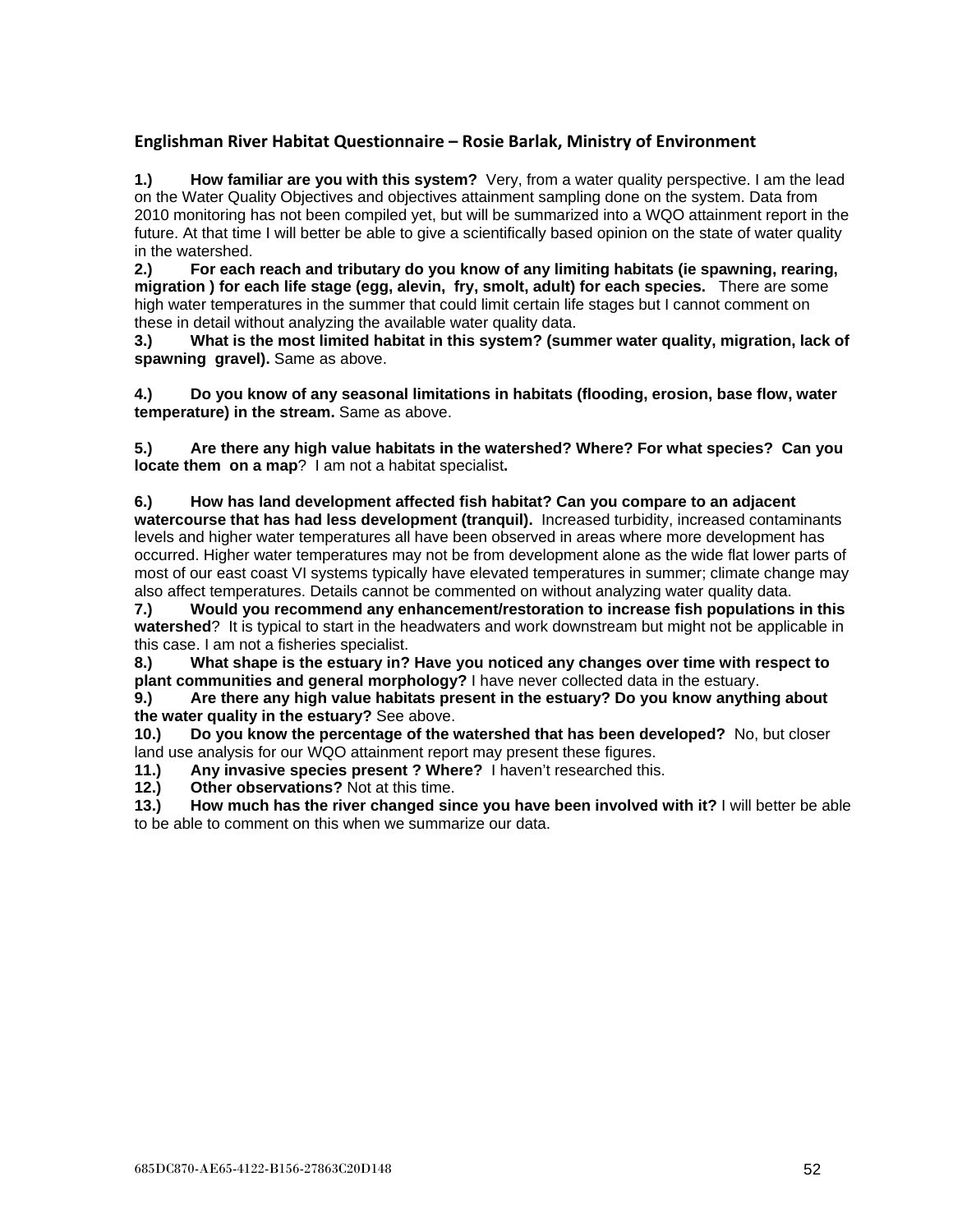### <span id="page-52-0"></span>**Englishman River Habitat Questionnaire – Patrik Zetterberg and Steve Baillie\_DFO Stock Assessment**

#### **1.) How familiar are you with this system?**

Somewhat familiar with the section from the hatchery down to the estuary from doing swims.

**2.) For each reach and tributary do you know of any limiting habitats (ie spawning, rearing, migration ) for each life stage (egg, alevin, fry, smolt, adult) for each species.**

I understand that the upper section (falls to the end of Englishman Road) is fairly limited to spawning adults due to lack of conducive spawning gravel.

#### **3.) What is the most limited habitat in this system? (summer water quality, winter water quality, migration, lack of spawning gravel marine survival, fishing).**

I would think low summer flows which can impair migration of pinks and early Chinook.

- 4.) **Do you know of any seasonal limitations in habitats (flooding, erosion, base flow, water temperature) in the stream**.No.
- 5.) **Are there any high value habitats in the watershed? Where? For what species? Can you locate them on a map**?

I think all areas are high value habitats but a couple areas I see used consistently by Chinook is: 1) the area from the stump pool down past the log jam and past the end of the gravel bank almost to the large rock just above the cascades. 2) the northern bank of the river from roughly the Hwy 19 bridge to about half way to the campground pool. Yes, I can locate these areas on a map if you like.

**6.) How has land development affected fish habitat? Can you compare to an adjacent watercourse that has had less development (tranquil).**

I have not been around long enough to comment on this.

**7.) Would you recommend any enhancement/restoration to increase fish populations in this watershed? It is typical to start in the headwaters and work downstream but might not be applicable in this case.**

I think the best bang for the buck would be to fix up the old spawning channel.

**8.) What shape is the estuary in? Have you noticed any changes over time with respect to plant communities and general morphology?**

I have not seen the estuary portion of this system other than the small tributary on the south side.

- 9.) **Are there any high value habitats present in the estuary? Do you know anything about the water quality in the estuary**? NA
- 10.)**Do you know the percentage of the watershed that has been developed**? No.
- 11.)**Any invasive species present ? Where?** Not that I am aware of.

#### 12.)**Other observations?**

#### 13.)**How much has the river changed since you have been involved with it**?

I have only noticed slight shifts in the stream path and some large trees that have fallen into the system in the last couple of years but this is a good thing – they create new pools and areas for holding fish and also new gravel introduction.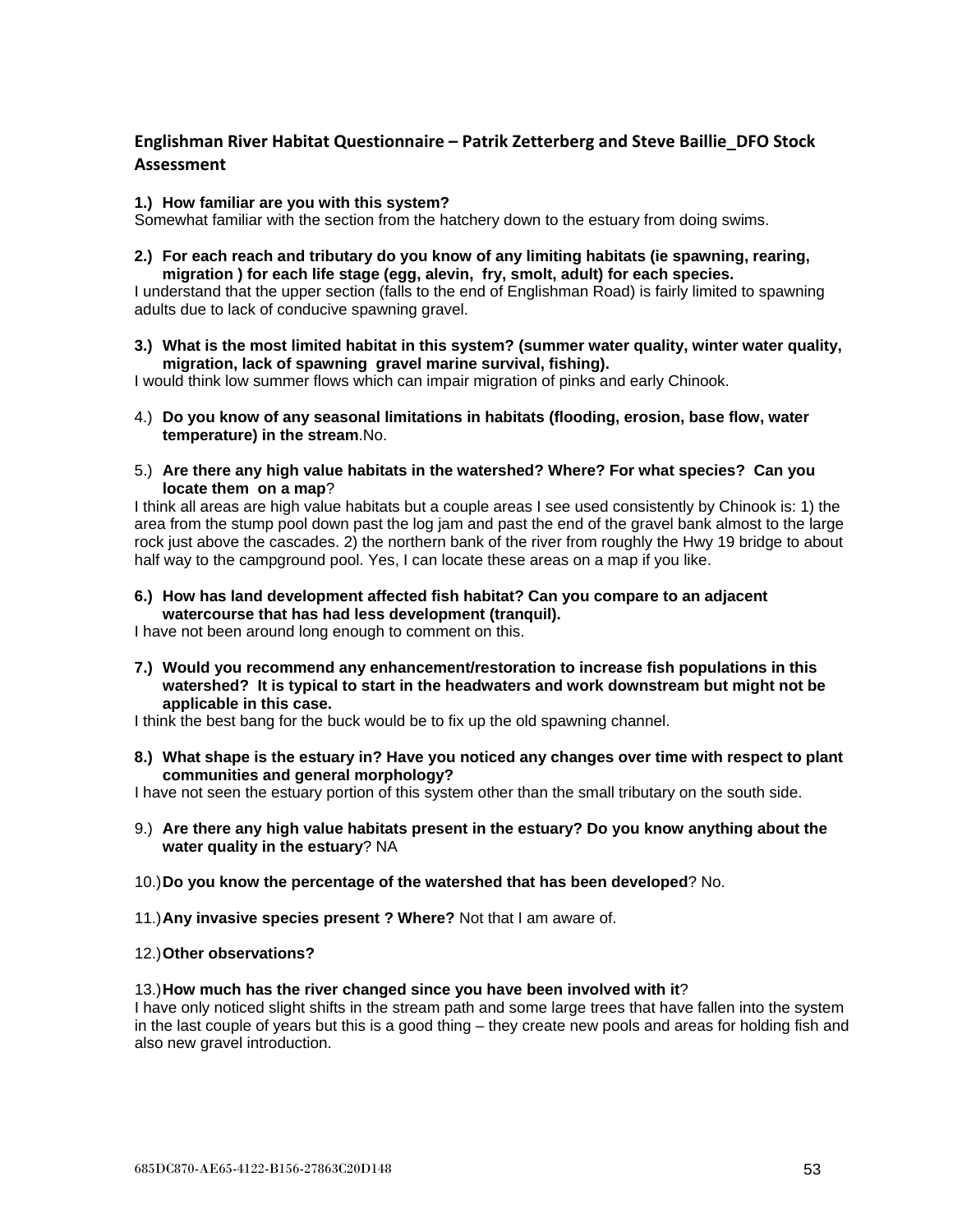#### <span id="page-53-0"></span>**Englishman River Habitat Questionnaire – Craig Wightman, RPBio., BCCF**

- **14.)How familiar are you with this system? Very! I have worked on the Englishman as a fisheries biologist since 1987.**
- **15.)For each reach and tributary do you know of any limiting habitats (ie spawning, rearing, migration ) for each life stage (egg, alevin, fry, smolt, adult) for each species**

My sense is that for the mainstem Englishman and its larger sub-basins (South Eman, Morison Creek) summer base flows and overall "structural" quality of rearing habitat (especially for winter Steelhead, Coho and anadromous Coastal Cutthroat Trout) continue as the most important habitat limiting factors in the watershed. Structural quality mostly relates to the presence/frequency of stable LWD jams and sediment/compaction free large substrate (boulders/cobbles). Both are important for nourishing healthy aquatic invertebrate populations ("fish food"), and provide valuable rearing space for Coho, Steelhead and Cutthroat. Flow sustainability and water quality in smaller tributaries (like Shelly Creek) are equally important as limiting factors for salmonid species. Maintaining established groundwater/surface water connections/pathways in the lower floodplain is critical to longterm aquatic ecosystem health and fish sustainability objectives.

Augmented flows from Arrowsmith Dam/Reservoir have had a positive influence on summer rearing conditions in the mainstem Englishman, but are still just meeting the minimum provincial fisheries standard for fish habitat conservation (below):

|              |                    | Modified Tennant (Montana) Method Instream Flow Requirements |
|--------------|--------------------|--------------------------------------------------------------|
| <b>Flows</b> | <b>Description</b> |                                                              |
|              | 30-60% MAD         | Excellent spawning/rearing                                   |
|              | 20-30% MAD         | Good spawning/rearing                                        |
|              | 10-20% MAD         | Fair spawning/rearing                                        |
| 5-10% MAD    |                    | Poor spawning/rearing                                        |
| $>5\%$ MAD   |                    | Severely degraded spawning/rearing                           |

\*Eman Mean Annual Discharge is 13.6 cms; the base summer flow target is 1.6 cms or about 11.8% of MAD, supported by storage releases from Arrowsmith Dam. The base flow target is

frequently compromised by summer droughts and existing storage limitations at the Arrowsmith Reservoir.

### **16.)What is the most limited habitat in this system? (summer water quality, migration, lack of spawning gravel)**

Summer/early fall rearing habitat for juvenile salmonids (see above).

17.)**Do you know of any seasonal limitations in habitats (flooding, erosion, base flow, water temperature) in the stream**.

As above….plus large-scale floods in November-December can be very damaging to incubating salmon eggs (Chinook, Coho and Chum).

18.)**Are there any high value habitats in the watershed? Where? For what species? Can you locate them on a map**?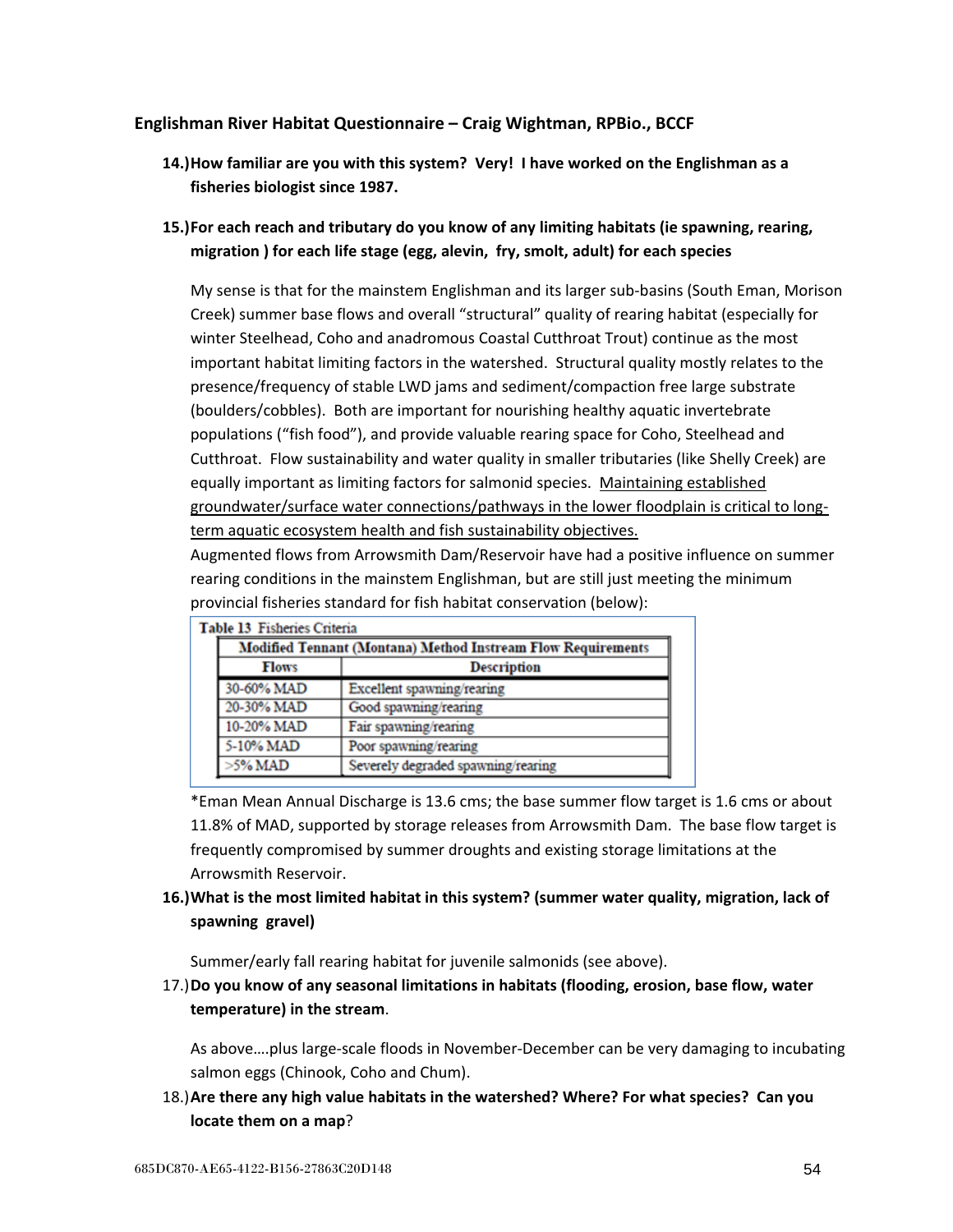The entire watershed accessible to anadromous fish species should be considered "high value" habitat given these species collectively support significant commercial and recreational fisheries (under recent changes to Federal Fisheries Act regulations). Headwater reaches, above anadromous barriers, are populated by resident trout and char species. In small lakes like Shelton and Healy, these support important recreational fisheries in "near wilderness" conditions.

### **19.)How has land development affected fish habitat? Can you compare to an adjacent watercourse that has had less development (tranquil).**

The Englishman watershed has been significantly altered from its "pre-contact" condition more than 100 years ago. The original old growth forest is virtually logged (87% of watershed in within Private Managed Forest Land), and the coastal plain has been heavily populated (City of Parksville) or converted to small hobby farms (Coombs-Errington). Impacts on aquatic habitats have been aptly described by Bocking and Gaboury (2001)<sup>10</sup>, and in several subsequent reports completed under auspices of the ERWRP. There are no neighbouring watersheds that haven't suffered the same types/scales of development during a similar time period (e.g., Nanaimo, French Creek, Little Qualicum River).

**20.)Would you recommend any enhancement/restoration to increase fish populations in this watershed? It is typical to start in the headwaters and work downstream but might not be applicable in this case.**

There has already been a significant amount of fish habitat restoration undertaken in the watershed as a result of the ERWRP (2001), and companion programs like the Greater Georgia Basin Steelhead Recovery Plan and Living Rivers Trust Fund. There are probably more mainstem/tributary sites where anchored LWD jams could be installed, and side-channels where flow control and habitat improvements could be beneficial. Through this *Status Report Card, t*he ERWRP Steering Committee should lead development of an up-dated list of potential restoration projects.

Erosion control at the large *Clay Bank* formation (right bank ~400m downstream of South Englishman confluence) should be re-considered, as the site appears to be getting more unstable in recent years, perhaps in response to upslope land developments. An assessment of upslope drainage patterns, in combination with design options for stabilizing the bank's toe, should be the focus of geotechnical and river engineering analysis.

### **21.)What shape is the estuary in? Have you noticed any changes over time with respect to plant communities and general morphology?**

The estuary has been heavily impacted by flood control works, abandoned/orphaned industrial dikes, residential developments (shoreline infilling/hardening), Canada geese grazing and loss of LWD. A plan is being (slowly) developed to address these issues, but probably needs more coordination and dedicated long-term funding for implementation. The ERWRP Steering Committee, Ministry of Forests, Lands and Natural Resource Operations, The Nature Trust of BC, and Guardians of Mid Island Estuaries should collaborate in this regard.

 <sup>10</sup> Englishman River Watershed Recovery Plan (LGL Ltd., Sidney, BC).